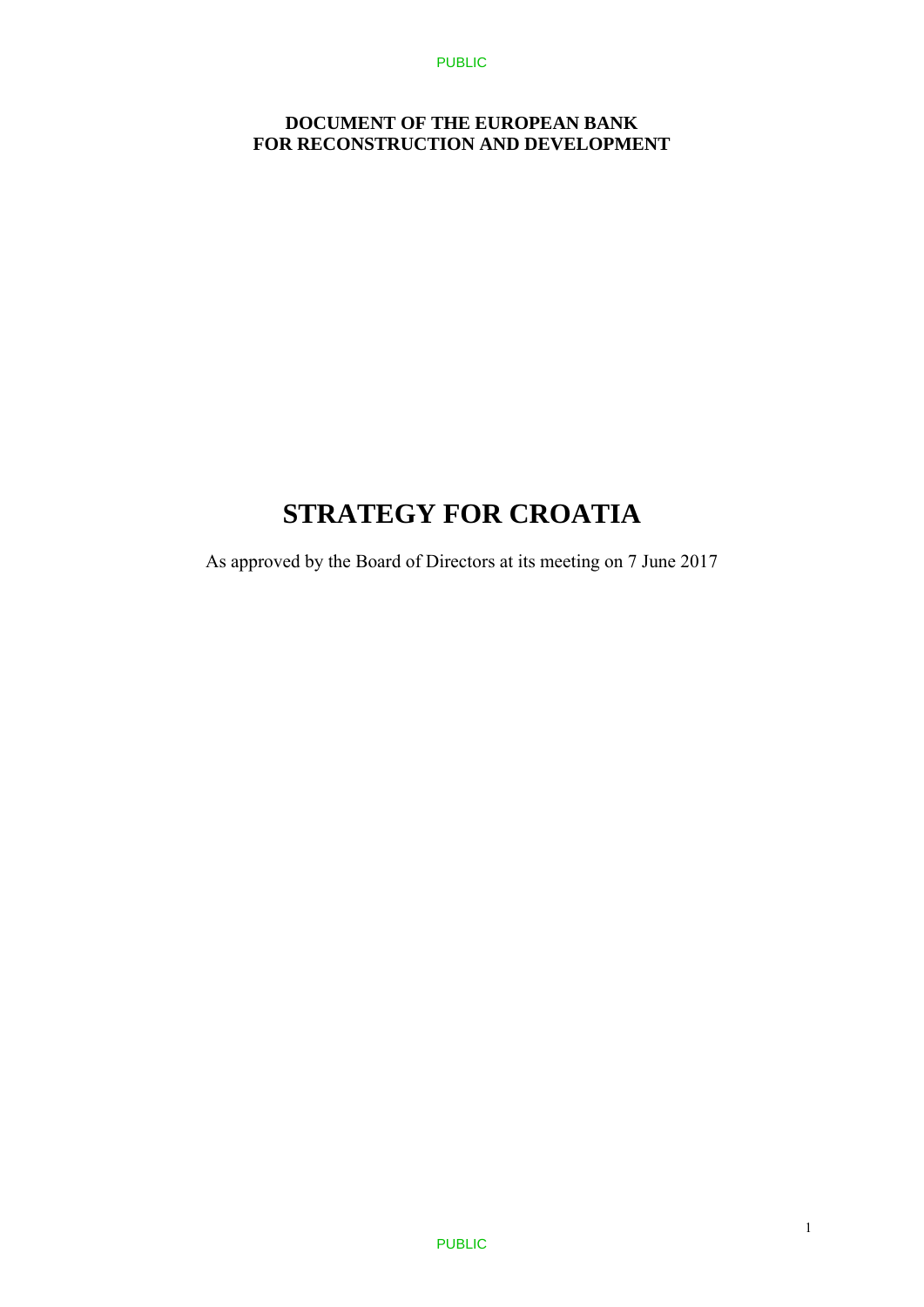# **TABLE OF CONTENTS**

| 1                                            |                                                                       |  |
|----------------------------------------------|-----------------------------------------------------------------------|--|
| 1.1<br>1.2<br>13                             |                                                                       |  |
| $\overline{2}$                               |                                                                       |  |
| 2.1<br>22<br>2.3<br>2.4<br>2.5<br>2.6<br>2.7 |                                                                       |  |
| $\mathbf{3}$                                 |                                                                       |  |
| 3.1<br>3.2<br>3.3<br>3.4<br>3.5              | ENVIRONMENTAL AND SOCIAL IMPLICATIONS OF BANK PROPOSED ACTIVITIES  39 |  |
|                                              | ANNEX 1 - POLITICAL ASSESSMENT IN THE CONTEXT OF ARTICLE 1 43         |  |
|                                              |                                                                       |  |
|                                              |                                                                       |  |
|                                              |                                                                       |  |
|                                              |                                                                       |  |
|                                              |                                                                       |  |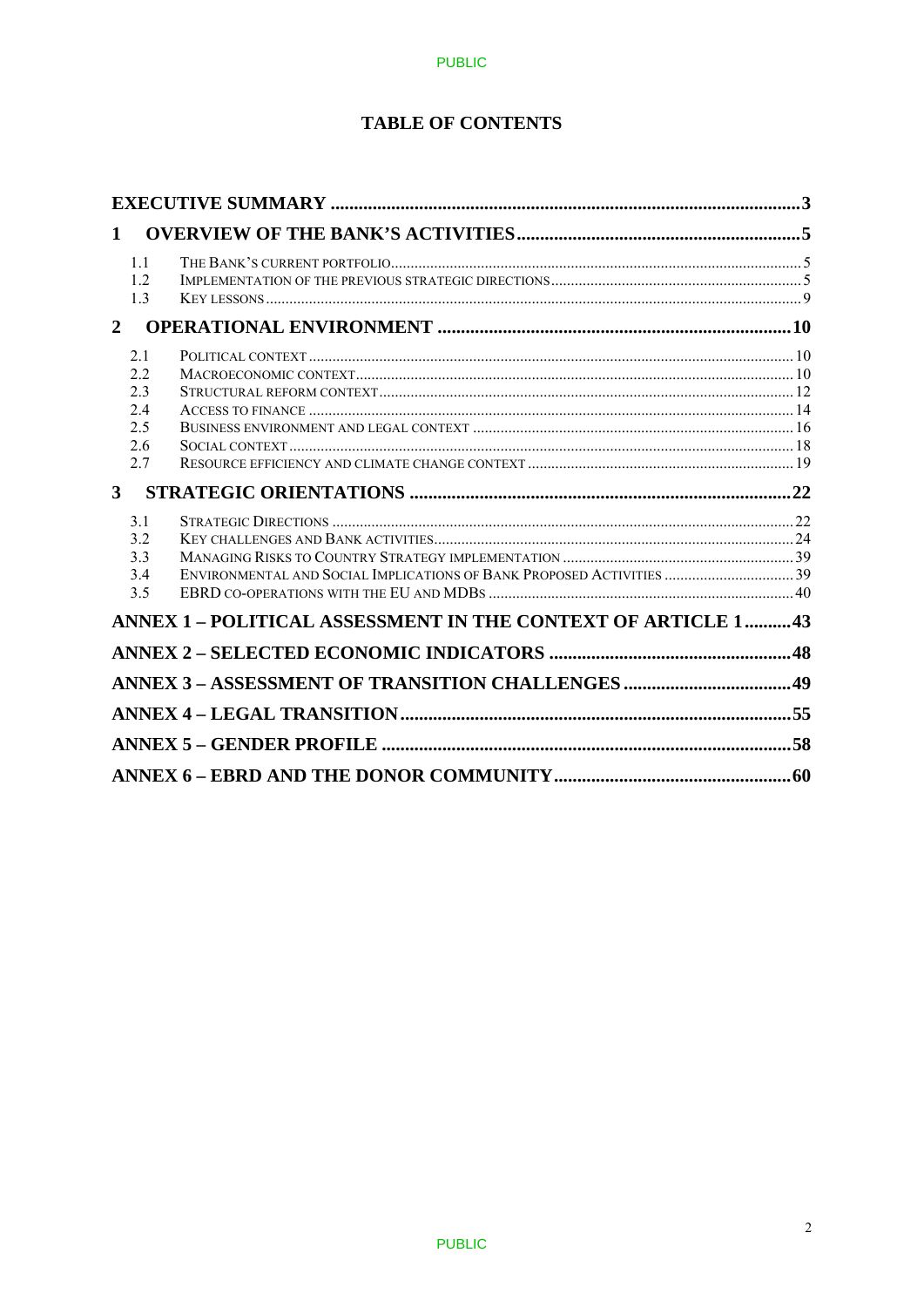### **EXECUTIVE SUMMARY**

Croatia is committed to and applying the principles of multiparty democracy, pluralism and market economics in accordance with the conditions specified in Article 1 of the Agreement Establishing the Bank.

The Croatian economy declined by a cumulative 12 per cent between 2009 and 2014, the second largest contraction in the European Union (EU) after Greece. While the economy has expanded since, buoyed by increased tourism, stronger external demand and lower oil prices, achieving sustainable growth will require addressing key structural deficiencies that constrain Croatia's productivity and overall competitiveness. To this end, reforms are needed in a range of areas, such as in reducing the role and increasing the efficiency of the public sector, restructuring and enhancing performance of SOEs, improving the business environment, policy transparency and predictability, as well as enhancing administrative and judicial procedures and strengthening anti-corruption efforts.

Croatia's access to EU funding and programmes establishes an important anchor for advancing the much-needed reforms, but the institutional capacity to absorb EU funds needs to be enhanced. The authorities have expressed support for continued EBRD engagement in the upcoming years, as the Bank's comparative advantages and track record in supporting private sector-led growth, promoting reform and fostering institutional capacity building have become even more relevant, given the pressing need to tackle structural impediments to longterm growth within a limited fiscal space.

The Bank's engagement in Croatia in the new strategy period stands to gain significantly from acceleration in the pace of the reform process, with the reverse also true. Accordingly, the Bank will aim to enhance the impact by (1) focusing on areas where commitment to the reforms is suitably evident and effective government counterparties are identified, and (2) aligning its priorities, wherever possible, with those set forth in the EU-Croatia "Partnership Agreement" and the EU country-specific recommendations, as well as leveraging available EU funds for Croatia. The Bank will also closely co-ordinate with other IFIs, including the EIB and World Bank Group.

The Bank will emphasise continued engagement with the private sector and targeted investment in the public sector to support private sector participation and promote operational and economic/financial efficiency of public companies. The Bank will apply the Green Economy Transition (GET) approach across all relevant sectors and respective sector-specific activities, as applicable, and will seek to promote inclusive growth with respect to youth, regions and gender.

The Bank will thus focus on the following strategic priorities, for the most part in continuity with the previous strategy:

 **Support private sector competitiveness through fostering innovation, operational and resource efficiency, as well as improvement of the business climate and economic inclusion**. The prolonged recession highlighted structural vulnerabilities and institutional deficiencies hampering competitiveness of the corporate sector, in particular micro, small and medium enterprises (MSMEs), which often lack the right skills mix and modern technologies to compete in the wider EU market. The Bank will continue supporting larger domestic corporates and small and medium enterprises (SMEs) seeking to adopt modern operational and management practices, and foreign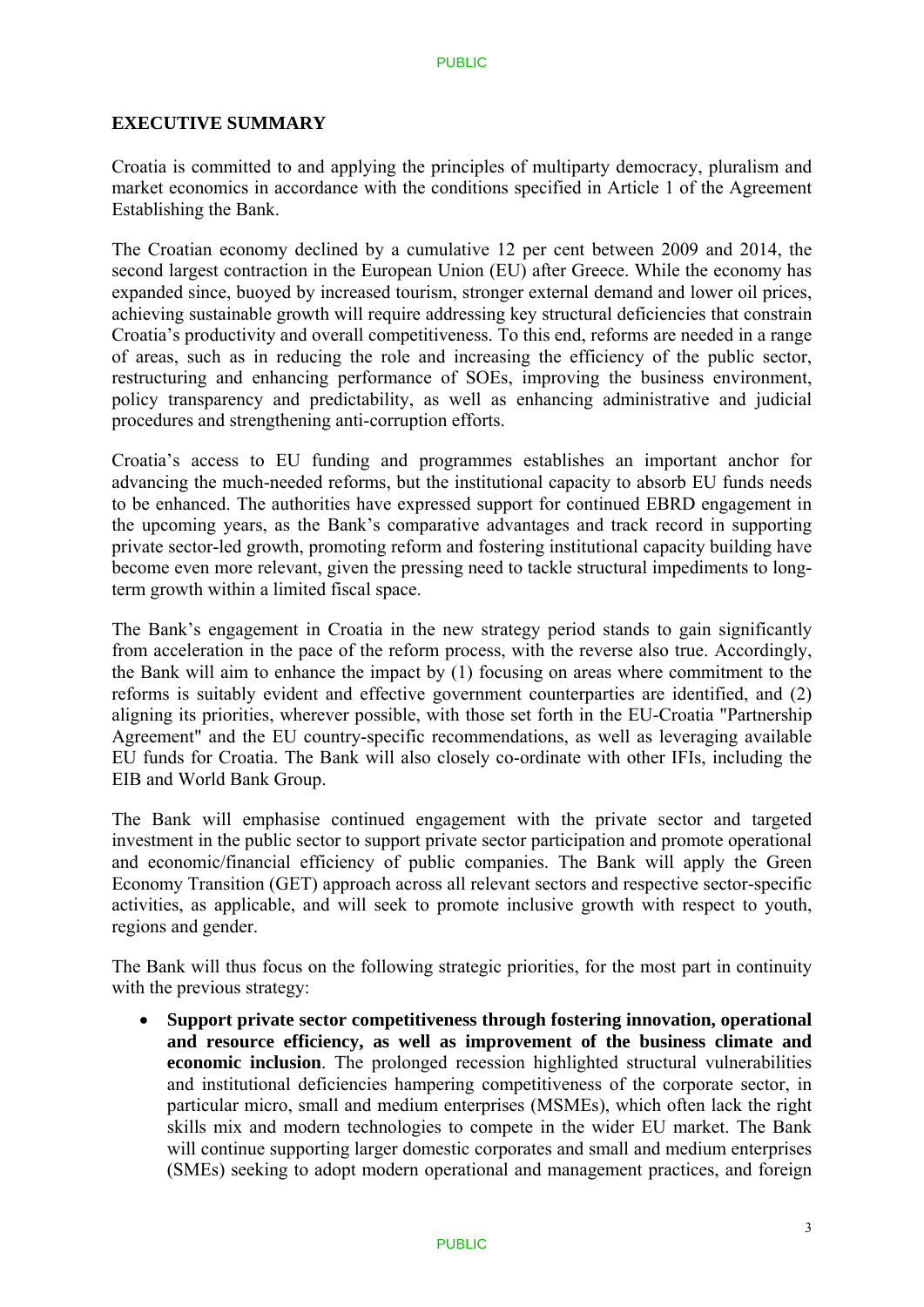direct investments (FDIs) that produce technology transfers and serve to integrate local economy into global value chains. The main thrust of the Bank's policy dialogue in this area will be fostering an institutional environment that is conducive to innovation and sustainability. Through its investments, the Bank will seek to promote improvements in corporate governance, standards and operating practices. The Bank will seek to invest in projects which promote youth inclusion, as well as improved vocational and technical training, with a particular focus on less developed regions.

- **Deepening financial markets to broaden access to finance with focus on capital markets developments.** Given constrained access by the Croatian MSMEs to finance, the Bank will continue to provide long term funding directly to local companies and through partner financial institutions (banks as well as leasing and factoring companies) and, whenever possible, blend the financing with capacity building. The Bank will continue providing SME advisory through the Advice for Small Businesses programme. The Bank will help achieve a better diversification of financing sources by developing the non-bank segment of the financial sector; providing support to policy makers in improving the institutional, legal and regulatory environment, and financial market infrastructure to enable development of capital market activity and the expansion of new investment products in the market. In line with the objectives of the European Commission's Capital Markets Union (CMU) initiative, the Bank will put emphasis on the development of local capital markets in order for the Croatian financial sector to be better integrated into global financial markets and equity investing.
- **Promote commercialisation of public companies, including the improvement of corporate governance, and support the privatisation of some state-owned companies**. Improving the corporate governance, operational performance and financial results of public enterprises and public utilities in the municipal infrastructure and energy sectors would contribute to productivity growth, fiscal consolidation and debt sustainability. The Bank will work with the state and local authorities to accelerate the reform of public companies through promotion of commercialisation and increased private sector participation, including through PPP and ESCO models, enhancement of corporate governance, as well as implementation of financial and operational improvement programmes which, among other objectives, will focus on energy and resource efficiency in line with the GET. Subject to political commitment, and leveraging its extensive track record in preparing companies for privatisations through funding and dedicated technical assistance, the Bank may consider selective involvement in privatisation of potentially viable SOEs.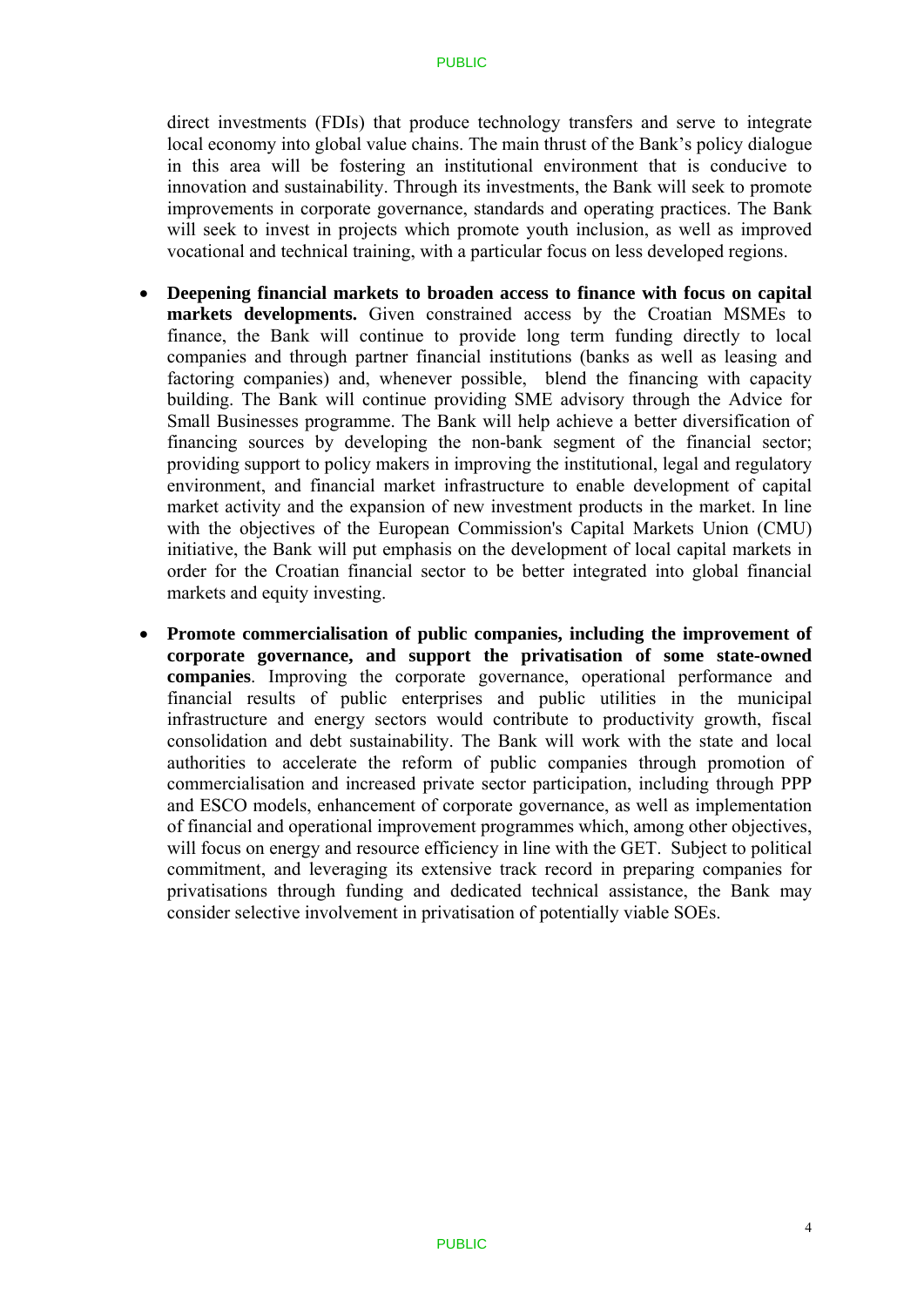### **1 OVERVIEW OF THE BANK'S ACTIVITIES**

### **1.1 The Bank's current portfolio**

Private sector ratio: 73.9 per cent\*, as of 30 April 2017

| <b>Sector Group</b>             | <b>Sector Team</b>                         | Portfolio no of<br>operations | <b>Portfolio</b><br>$(\oplus n)$ | $\frac{9}{6}$<br><b>Portfolio</b> | Op<br><b>Assets</b> | $%$ Op<br><b>Assets</b> |
|---------------------------------|--------------------------------------------|-------------------------------|----------------------------------|-----------------------------------|---------------------|-------------------------|
| Energy                          | <b>Natural Resources</b>                   | 1                             | 39                               | 4%                                | 39                  | 4%                      |
|                                 | Power and Energy                           | 2                             | 5                                | 0%                                | 4                   | 0%                      |
|                                 |                                            | 3                             | 44                               | 4%                                | 43                  | 5%                      |
|                                 | <b>Depository Credit</b><br>(banks)        | 16                            | 126                              | 11%                               | 77                  | 8%                      |
| <b>Financial Institutions</b>   | Insurance, Pension,<br><b>Mutual Funds</b> | 0                             | 0                                | 0%                                | 0                   | 0%                      |
|                                 | Leasing Finance                            | 3                             | 62                               | 6%                                | 54                  | 6%                      |
|                                 | Non-depository Credit<br>(non-bank)        | $\overline{7}$                | 78                               | 7%                                | 78                  | 8%                      |
|                                 |                                            | 26                            | 267                              | 24%                               | 209                 | 22%                     |
|                                 | Agribusiness                               | 9                             | 75                               | 7%                                | 68                  | 7%                      |
|                                 | <b>Equity Funds</b>                        | 15                            | 38                               | 3%                                | 19                  | 2%                      |
| <b>Industry, Commerce &amp;</b> | <b>ICT</b>                                 | 4                             | 8                                | 1%                                | 8                   | 1%                      |
| <b>Agribusiness</b>             | Manufacturing &<br>Services                | 8                             | 72                               | 7%                                | 65                  | 7%                      |
|                                 | Property and Tourism                       | 7                             | 57                               | 5%                                | 50                  | 5%                      |
|                                 |                                            | 42                            | 250                              | 23%                               | 211                 | 22%                     |
|                                 | Municipal & Env Inf                        | 11                            | 94                               | 9%                                | 75                  | 8%                      |
| <b>Infrastructure</b>           | Transport                                  | 12                            | 446                              | 41%                               | 408                 | 43%                     |
|                                 |                                            | 23                            | 540                              | 49%                               | 483                 | 51%                     |
| <b>Summary</b>                  |                                            | 94                            | 1,100                            | 100%                              | 946                 | 100%                    |

*\*5-year rolling ratio* 

Source: EBRD Business Performance Navigator

### **1.2 Implementation of the previous strategic directions**

The Bank is currently operating in Croatia on the basis of a Country Strategy approved in June 2013. The implementation of the Country Strategy took place against the backdrop of a struggling economy (which remained in recession for much of the strategy period), low private and public sector investment activity and stalled reforms despite the significantly increased amount of available EU funds and EIB financing after Croatia's accession to the EU. Notwithstanding, the Bank's engagement in Croatia to date has yielded good results establishing a robust basis for deeper and more strategic cooperation in the future. In particular, the Bank has accelerated its investment programme and invested  $\epsilon$ 807 million since 2014 with Annual Business Investment (ABI) ranging between  $\epsilon$ 198 million and  $\epsilon$ 311 million over the course of the strategy period, maintaining its focus on the private sector to try to support the economic recovery from the prolonged recession in the country.

The strategic priorities of the existing Country Strategy are 1) mitigating the impact of the crisis and restoring sustainable growth; 2) leveraging the benefits of accession to the European Union (EU) to advance transition; and 3) restructuring and commercialising public sector enterprises. The priorities are in accord with the government's development plans, including the Government's Economic Programme. The following sections present key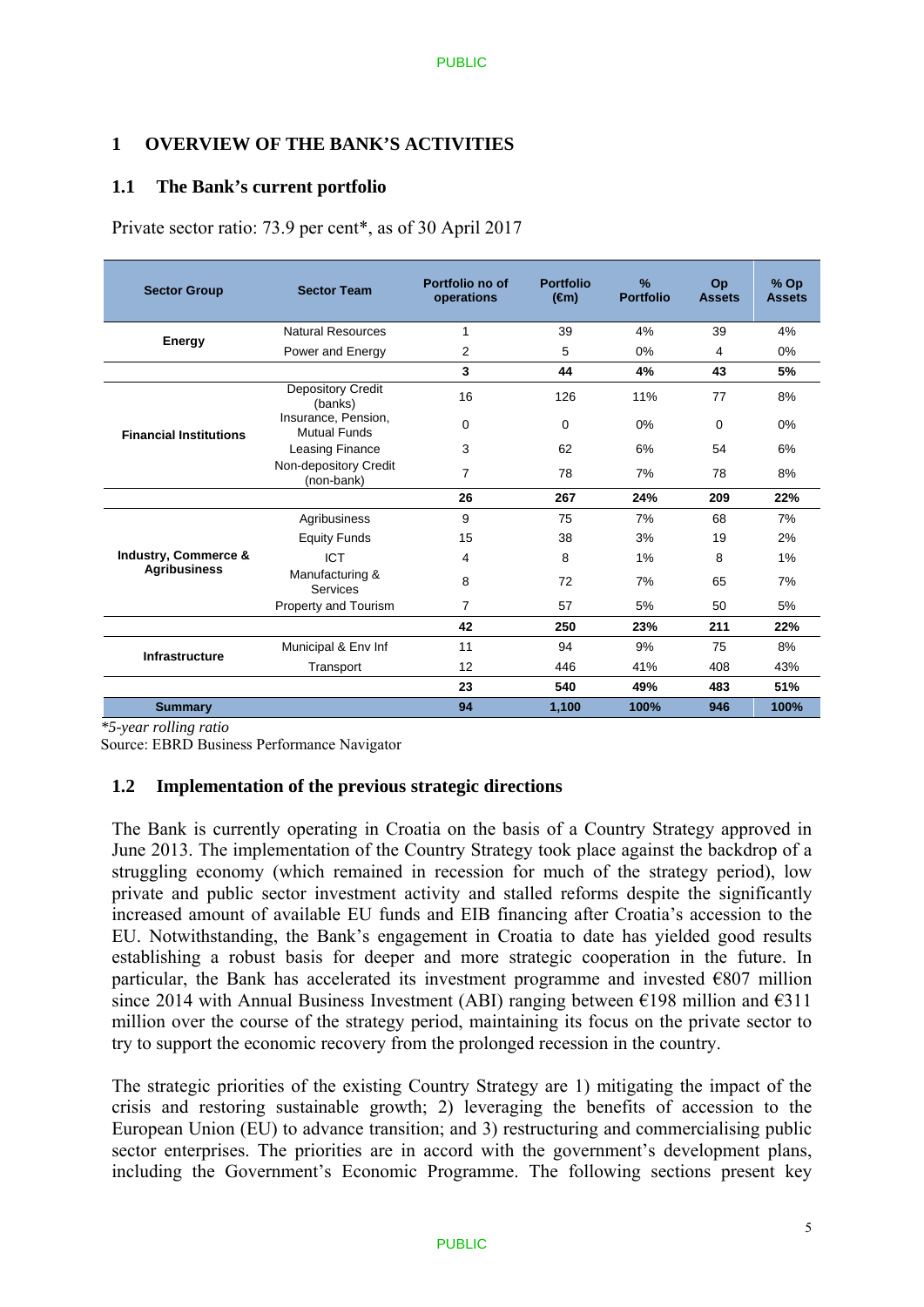highlights of the EBRD performance in Croatia as well as major lessons for the new strategy period.

#### **Theme 1: Mitigating the impact of the crisis and restoring sustainable growth**

This strategic priority has been the main driver of the Bank's engagement in Croatia over the strategy period, as it substantially increased its investment in the country to counter the deleveraging by the European banks and overall low capital inflows.

By **providing long term funding to local corporates** across various sectors (such as  $\epsilon$ 73) million syndicated loan to food processing and pharmaceutical company Podravka,  $\epsilon$ 20 million multi-currency loan to pharmaceutical company Jadran Galenski Laboratorij, €10 million to food producer Atlantic Trade), the Bank supported their expansion into the regional and European markets, assisting them in the acquisition of foreign companies, as well as in expanding their business and production capacities. Long-term funding also enabled large corporates to stabilise their balance sheets for future growth.

In parallel, the Bank **supported youth and regional inclusion** through its investments in Atlantic Grupa and Marina Dalmacija by creating stronger progression routes from education into employment through work placements and high quality trainings in partnership with the Zadar Maritime School and Zadar University. In 2014, the Bank became a signatory to the Croatian Youth Initiative for the Private Sector. The Bank, together with the Food and Agriculture Organization of the United Nations (FAO) and the Ministry of Agriculture, assisted in obtaining Geographical Indication for two traditional food products (mandarins from the Neretva Valley and salami from Baranja region) to help improve local producers' competitiveness and increase their export potential within the EU market.

The Bank also worked to enhance the **role of equity financing** in the economy. As an anchor investor, the Bank contributed to launching several regional equity funds targeting Croatia among other countries, also signalling the attractiveness of the region to the private equity industry. A regional fund in the Bank's portfolio with a specific focus on investing in clean energy projects (Crescent Clean Energy) made an investment in Zelengrad, Croatia's second largest wind farm, with a production set to avoid the emission of 24,000 tons of CO2 and generate more than 10 per cent of the country's wind power capacity.

The Bank **contributed to fostering local capital markets development**. It supported the establishment of the SEE Link to create a unified cross-border trading platform and harmonise the exchange procedures of the Bulgarian Stock Exchange – Sofia (BSE), the Macedonian Stock Exchange (MSE) and the Zagreb Stock Exchange (ZSE). At the end of January 2016, Belgrade and Lubjana stock exchanges also became active members. The SEE Link became fully operational in March 2016 and accounts for a total market capitalisation of \$38.5 billion and 500 securities. Furthermore, ZSE's acquisition of the Ljubliana Stock Exchange (LJSE) was backed by the Bank's equity investment in ZSE in January, representing another step towards consolidating the regional capital markets. Leading regional blue-chips are included in equity index SEE Link. The Bank's work to enhance capital markets earned the Bank the ZSE Award in 2014 and in 2016.

As a large number of Croatian borrowers servicing the local industry have limited receivables in euro, the Bank has also supported the **development of the kuna** denominated debt instruments to help municipalities and corporates including SMEs, with local currency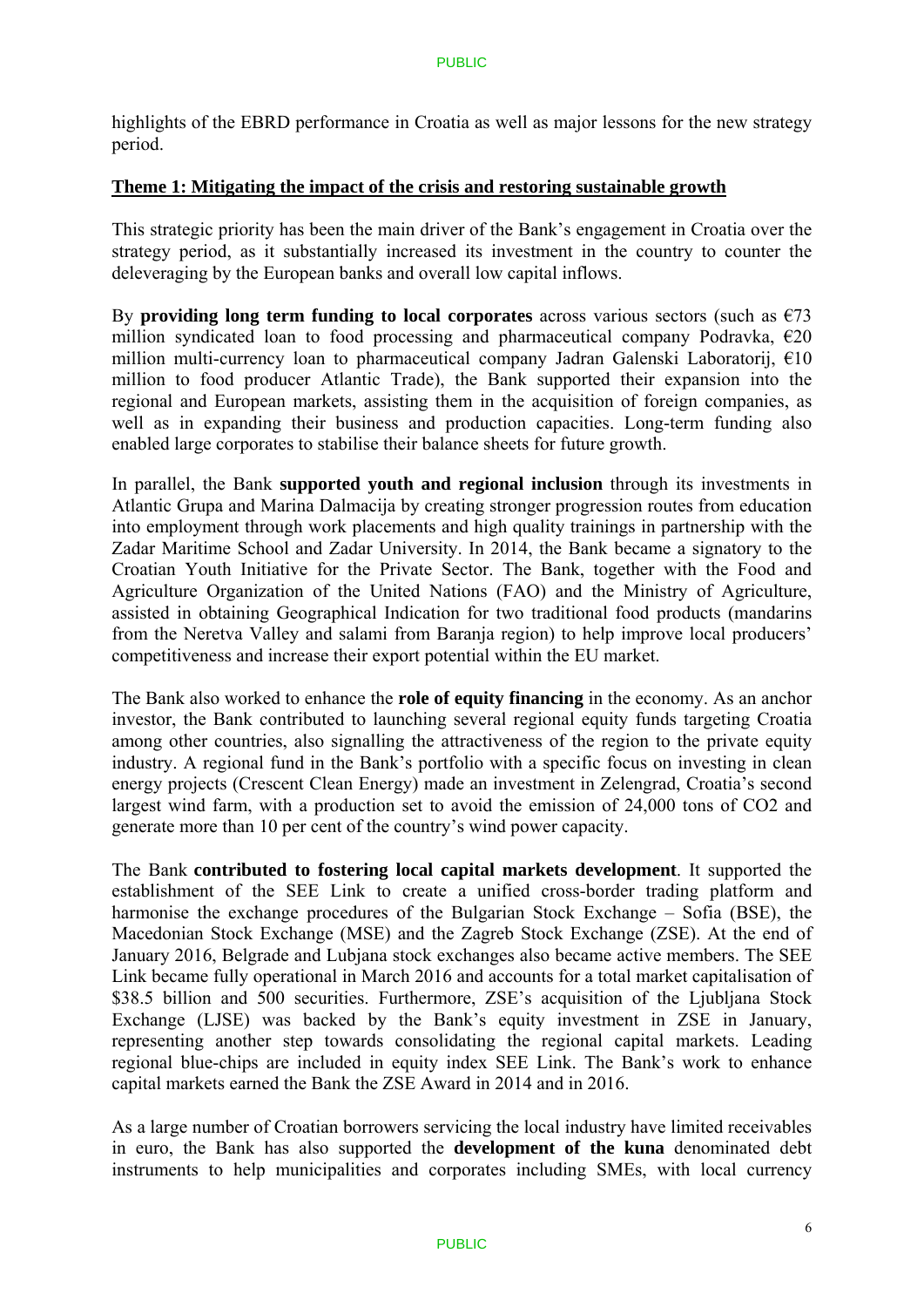revenues to reduce their exchange rate exposure. This work will continue in the next strategy period.

The Bank's efforts have also been significant in **supporting SMEs' access to finance, entrepreneurship and competitiveness** (the Bank supported 2, 351 SMEs during the last strategy period) and it contributed to mitigating the impact of the crisis on the investment climate, both through policy dialogue (strengthening, among others, the capacity of the national SME agency HAMAG BICRO) and the provision of a variety of financing instruments. In particular, the Bank's policy dialogue with the Croatian Financial Services Supervisory Agency (HANFA) and the Ministry of Finance led to the introduction of the new law on factoring. On the back of these positive regulatory changes, in addition to  $\epsilon$ 75 million of SME credit lines via local commercial banks, the Bank provided €135 million of financing to support leasing and factoring activities via 4 partner financial institutions.

The Bank's ASB programme, focusing on advisory services to SME clients to enhance their competitiveness<sup>1</sup>, contributed to improving clients' productivity by 39 per cent, increasing turnover by 46 per cent and the number of employees by 39 per cent, on average in 2014 and 2016. Since 2013, 88 SMEs were advised through ASB. The Bank's Women in Business programme (WiB) was also launched in the current strategy period, initially by way of two credit lines with local commercial banks for a total of  $E15$  million, supplemented by strong advisory support. Under the WiB, the Bank provided advisory assistance, trainings and mentoring to 254 women entrepreneurs since 2013.

### **Theme 2: Leveraging the benefits of accession to the European Union (EU) to advance transition**

The Bank's activities under this theme were constrained by the delay of the finalisation of the EU operational programmes. However, albeit limited, there have been some positive results.

The €4 million loan to Poreč's municipal company under the EU-EBRD Cohesion Funds Cofinancing Water&Wastewater Framework was **co-financed with EU Structural and Investment Funds (ESIF)**, the first such project in water and wastewater in the country. The objective was to improve wastewater collection and treatment services in the City of Poreč and surrounding municipalities, including the extension and reconstruction of the wastewater network.

**Leveraging EU grants** under the Western Balkan Sustainable Energy Financing Facility II (WeBSEFF II), the Bank supports a regional approach to sustainable use and conservation of energy as part of its Green Energy Transition approach. Of the €92 million financed under WeBSEFF II,  $\epsilon$ 45 million were provided to three commercial banks in Croatia ( $\epsilon$ 10 million to Erste&Steiermärkische Bank, €15 million to Privredna banka Zagreb and €20 million Zagrebacka banka) for on-lending to private companies and municipal borrowers for investments in energy efficiency (EE) and renewable energy. As at end of Q1 2016, the Participating Financial Institutions (PFIs) placed  $\epsilon$ 25.6 million towards 80 sub-loans.

EBRD investments in energy efficiency represented 26 per cent of the Bank's business volume for 2013-2015 with benefits for private companies' competitiveness as well as for the

<u>.</u>

<sup>&</sup>lt;sup>1</sup>SBS projects evaluated in 2014-2016.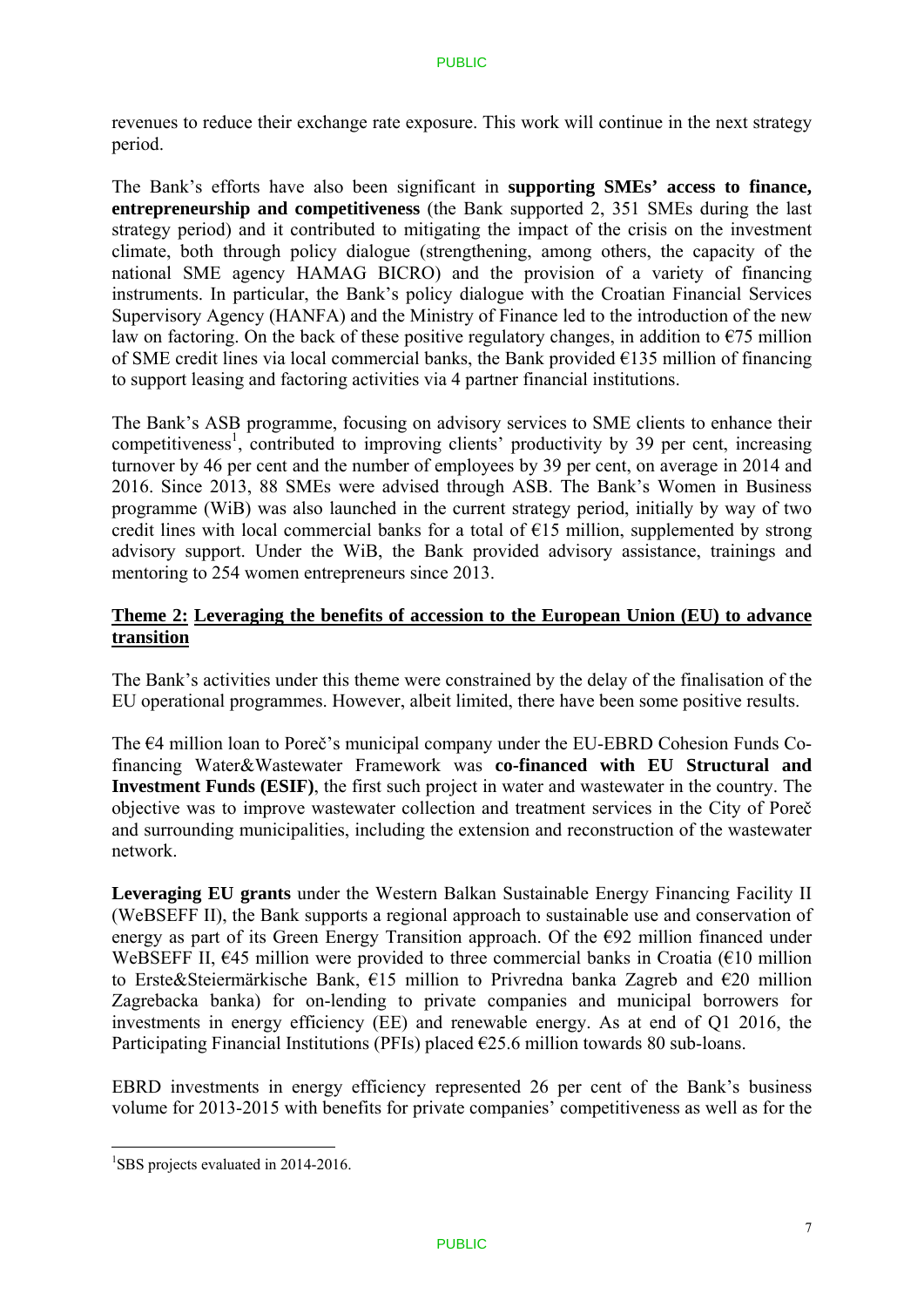environment. Projects signed in Croatia from 2013 to December 2016 resulted in Greenhouse Gas (GHG) estimated emissions reduction of 145 ktCO2 per year, while total energy savings from 2013 to 2016 are estimated at 1,623,059 Gj/y.

In line with **EU objectives**, the Bank provided  $\epsilon$ 10 million financing for the rehabilitation of the district heating network, construction of new heat generation facilities and the implementation of the first municipal integrated energy management system in Rijeka, with the total population benefitting from improved district heating estimated at 45,213 households.

On the back of these investments, the Bank has provided technical and regulatory advice to:

- Develop the ESCO market, draft the template for the street lighting contract and support the preparation of five tenders - two of which are under implementation;
- Design and implement the Energy Efficiency Obligation (EEO) scheme to ensure full compliance with the requirements under the **EU Energy Efficiency Directive (EED)**;
- Review Croatia's regulations for the inspection of heating and air-conditioning systems to ensure full compliance with the requirements under the **EU Energy Performance Buildings Directive (EPBD)**.

### **Theme 3: Restructuring and commercialising public sector enterprises**

Another priority for the Bank throughout the strategy period has been to assist with the **restructuring and commercialisation of selected public sector enterprises** in the municipal and environmental infrastructure and in the transport sector.

In this respect, the Bank signed four wastewater management investment projects  $(646.5$ million) and started supporting the financial and operational performance improvement of four water utilities (Rijeka, Sisak, Zagreb and Poreč). The total population benefitting from improved access to wastewater services is estimated at than one million people or around 25 per cent of the total population of the country. The Bank has been pursuing its advocacy of reforms to regionally consolidate the fragmented water/wastewater utilities, with pilot 'consolidation' cases already having started in Rijeka (where the fixed monthly component of the tariff is already equalised and work is on-going to eliminate cross subsidies) and Poreč.

In the transport sector, which represents 39 per cent of the Bank's portfolio, the Bank provided a  $E$ 250 million sovereign loan for the restructuring of the Croatian Motorway company (HAC), to demonstrate the successful restructuring of SOEs and establish a clear toll review mechanism. The commercialisation of the roads sector started in late through the separation of the tolling and maintenance subsidiaries (operated by HAC and ARZ and supported by the Bank's technical assistance).

The Bank also combined €40 million in debt funding and technical assistance to support advancing the railways reform agenda, fund capital expenditure and assist in the adoption by HŽ Infrastruktura d.o,o. (Croatian railways infrastructure management company) of labour restructuring and energy efficiency action plans. Key achievements include the preparation of audited financial statements in accordance with the IFRS and of the 5 year rolling business plan, approval of the EE Action Plan, the development of the new track access charges methodology and the introduction of the new Management contract between the Company and the Republic of Croatia.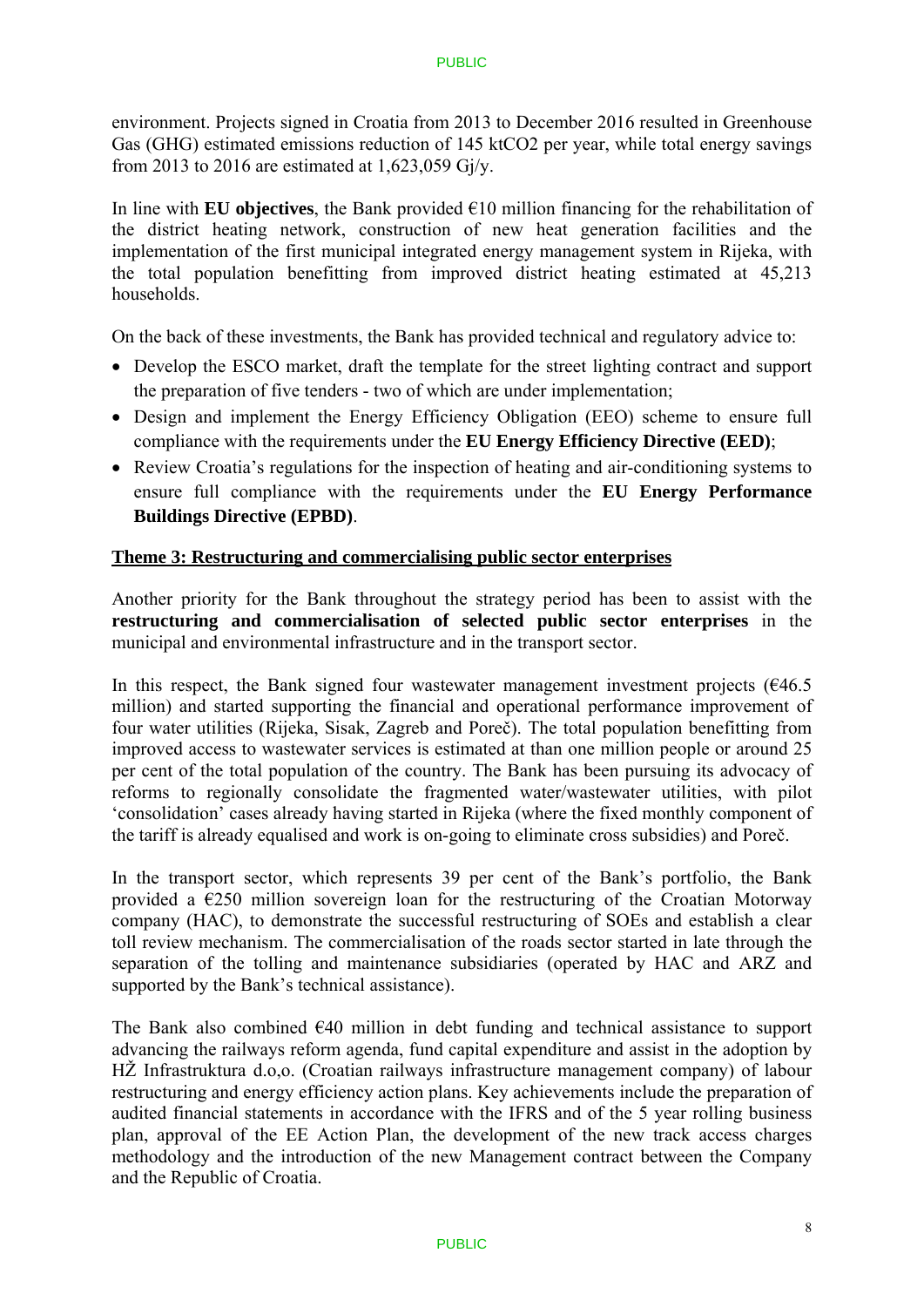### **1.3 Key lessons**

The active engagement by the Government, as well as the World Bank's involvement, enabled the Bank to provide extensive support to HAC, a clear demonstration of a strong impact the Bank can deliver with demonstrable political support and reform commitment by the authorities, and in co-operation with other key actors.

Notwithstanding the successes, the Bank encountered some implementation challenges.

**The Bank has been less successful than it had anticipated in helping Croatia leverage its EU accession.** Whereas Croatia's EU membership was meant to become a catalyst for reforms and investments and thus a driving force for the Bank's scale of engagement in the current strategy period, protracted finalisation of the EU 2014-20 programmes (Operational Programme Competitiveness and Cohesion approved in December 2014 and Rural Development Programme approved in May 2015) decelerated the Bank's implementation on the ground accordingly.

 $\triangleright$  A strengthened focus on client absorption capacity and a better selectivity of engagement areas will drive the new strategy for Croatia. If requested by authorities, the Bank is available to help support the public administration's implementation capacity to implement projects and help Croatia prepare and manage projects in order to increase its currently low absorption of ESIF funds available during the period 2014-2020.

**Difficult macroeconomic environment, as well as the rising level of non-performing loans (NPLs)** has increased the vulnerabilities of the corporate sector, deterring investment.

- $\triangleright$  The Bank together with the World Bank (the latter as lead IFI), prepared a report on the impediments to NPL resolution in Croatia under the Vienna 2 Initiative and, if requested by the authorities, could provide detailed policy advice based on its experience in Hungary (where it has been the lead IFI) and Serbia.
- $\triangleright$  Long-term funding is needed for large corporates to create stable balance sheet platform for future growth whereby the Bank's role as the lead arranger in the syndication or participant in the large NPL related transactions will be of utmost importance.
- $\triangleright$  Support to international investors has proved critical for the transfer of knowledge, skills and technology to ease the integration into global value chains.

### **Privatisation of eligible SOEs has been hindered by the pace and direction of structural reforms**.

 $\triangleright$  The Bank will continue its proactive engagement and initiatives related to the restructuring, commercialisation and privatisation of selected SOEs which was confirmed by the National Reform Plan approved at the end of April 2016. The Bank will also seek to join forces with other IFIs and the EU to promote corporate reform and private sector participation where applicable.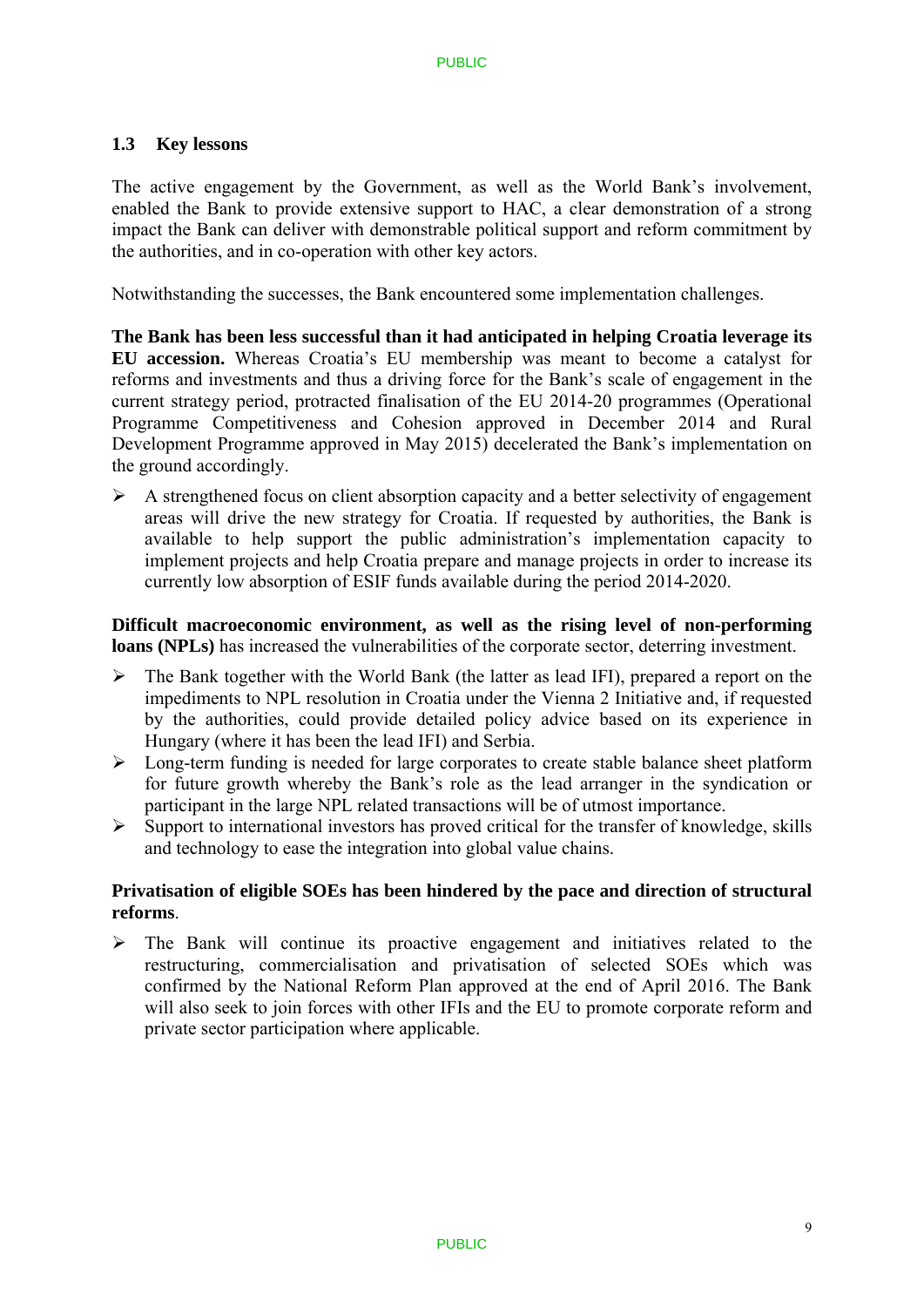### **2 OPERATIONAL ENVIRONMENT**

### **2.1 Political context**

Centre-right HDZ, which has been in power since the November 2015 elections, won the plurality of the votes in early general elections that took place on 11 September 2016, although short of the outright majority. The post-electoral negotiations led to the renewal of the governing coalition, dominated by its representatives, and the third-placed pro-reform party, MOST. The coalition led by Prime Minister Andrej Plenkovic, who assumed the HDZ leadership in July 2016, includes also political parties representing ethnic minorities.

The new coalition government, formally endorsed by the parliament on 19 October 2016, enjoyed a comfortable majority in the parliament conducive to consistent policies. On the face of it, the programme of the new authorities provides for continuity as regards the National Reform Programmes adopted in April 2016 and 2017 with their focus on achieving simultaneously the objectives of reducing budget deficit, generating growth and creating new jobs, eliminating red tape and improving business environment, and tax reform. The 2017 programme also stresses the need for demographic revival, reform of education, and strengthening of the social justice and solidarity. In the area of foreign policy, the government's priorities include preparations for the country's first ever EU presidency in 2020.

The departure of MOST in April 2017 has weakened the governing coalition, although the government has so far managed to mobilise support from independent and minority MPs necessary to maintain a majority in the parliament.

See Annex 1 for a detailed political assessment in the context of Article 1.

### **2.2 Macroeconomic context**

**The Croatian economy declined by a cumulative 12.6 per cent between 2009 and 2014, the second largest contraction in the EU after Greece.** The recession also took its toll on the labour market. Unemployment was 16.2 per cent in 2015 (the 3rd highest in the EU after Greece, Spain and Cyprus) and youth unemployment (although declining) stood even higher at 28.8 per cent in 2016, significantly above the pre-crisis rates of 8.6 and 23.8 per cent (2008). Also, employment levels are lower in rural areas (44.7 per cent) compared to cities (89.3 per cent) reflecting regional disparities in terms of economic performance.

**The economy returned to growth in 2015 after six years of recession**. GDP grew by 1.6 per cent in 2015, driven by export growth on the back of a strong tourist season, pick-up in EU demand and increases in both private and public consumption. Growth in exports and low oil prices contributed to the high current account surplus. The recovery accelerated in 2016 with 2.9 per cent year-on-year GDP growth driven by strong exports and domestic demand. Croatia would need persistently high growth rates to reduce unemployment. The (average annual) inflation was still negative in 2016 at -1.1 per cent, but recovery of domestic demand and waning effects of the gas price cut will support the inflation in 2017. Mid-term growth prospects depend strongly on further efforts to improve the business environment and accelerate the absorption of EU funds.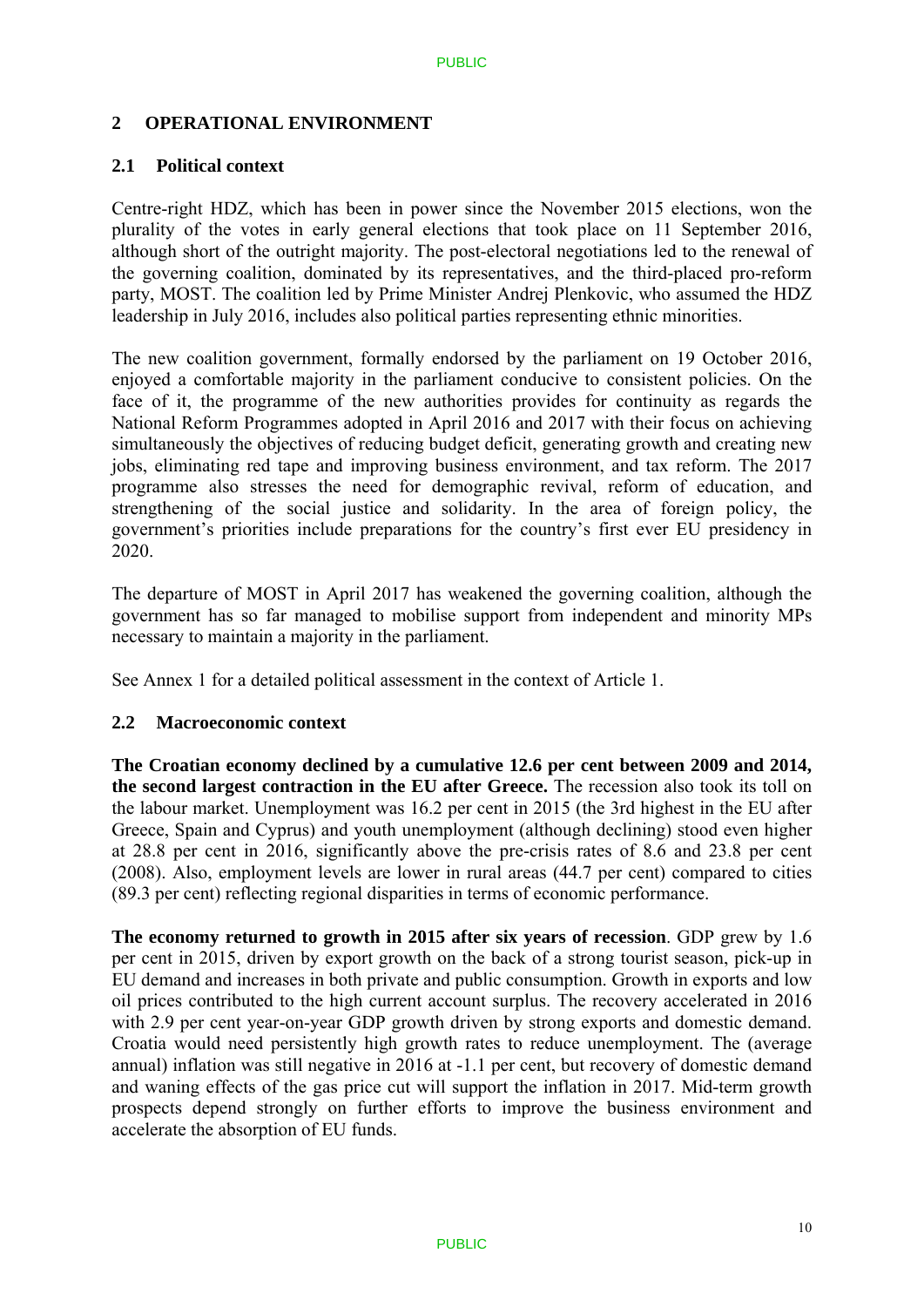**The stability of the banking sector has been maintained despite the drawn-out recession.**  On average, banks are liquid, well-capitalized, cost-efficient and overall have been profitable until 2015, when one-off effects from the conversion of Swiss franc-denominated mortgage loans into euro resulted in a loss for the overall sector. The economy is still highly euroised despite regulatory efforts including increasing costs in transacting in foreign currency and keeping an interest differential in favour of local currency savings. Borrowers have started to switch to local currency, but the process is still slow.

**Despite the banks' good liquidity and adequate capital base, lending has been on decline, as the recession affected demand, risk appetite and the quality of bank assets.** Despite significant decline through market sales, NPLs remain high at close to 13.8 per cent as of December 2016, with a particularly high share in the corporate sector at 28.3 per cent. There are preliminary indications that the high NPL ratio has started to decline, as the inflow of new NPLs has fallen, while the process of banks' balance sheet clean-up has continued. Tax treatment of write offs has been an obstacle, but a new tax legislation from end 2016 includes one-off measures, applicable only during 2017, addressing these concerns and thus facilitate resolving the debt-overhang of many corporations. NPL resolution still requires a coordinated approach by different authorities, including improvement of the legal and regulatory environment for NPL sales and transfers, bankruptcy and restructuring, as well as availability of new capital.

**Croatia introduced a law on the conversion of Swiss franc mortgage loans to euros**. Following the abandonment by the Swiss central bank of the currency cap against the euro in 2015, the subsequent appreciation of the Swiss franc increased debt repayments for approximately 55,800 households in Croatia holding Swiss franc-denominated mortgages. Recent legislative changes in the Consumer Credit Act and the Credit Institutions Act, adopted in September 2015, stipulate the conversion of Swiss franc-denominated mortgage loans to the euro using historical exchange rates and interest rates that were effective when the loans were extended. Despite negative one-off effects of the conversion, banks' capital adequacy ratios and the country's foreign exchange reserves remain amble.

**Private debt has stabilised, but external liabilities and euroisation remain high**. The current account registered a record surplus (4.8 percent of GDP) in 2015, partly explained by losses of foreign-owned banks related to the Swiss franc loan conversion. At 2.6 per cent of GDP in 2016 the current account surplus was still higher than before 2015. In the mediumterm, export growth is projected to remain strong, but may decelerate as benefits from EU accession level off. Imports are also projected to gradually increase, as consumption and investment continue to recover.

**Fiscal challenges need to be tackled as government debt increased rapidly and mediumterm sustainability risks are high.** The country has been under the EU Excessive Deficit Procedure (EDP) since January 2014. The weakening fiscal position has resulted in the downgrade of the sovereign debt rating below investment grade. Public debt (which surpassed 85 per cent of GDP in 2015) and banks' assets invested in the government sector increased from 15.6 per cent to 33.1 per cent over 2008-2015. However, fiscal metrics have improved since 2015, with fiscal deficit contracting significantly (from 5.4 per cent of GDP in 2014 to 3.4 per cent in 2015 and 0.8 in 2016) and public debt starting to fall in 2016. Although Croatia might soon exit the EDP, fiscal discipline needs to be sustained and underpinned by more structural measures. Remaining risks to fiscal sustainability include continuing pressure for wage increases in the public sector, litigation risks associated with the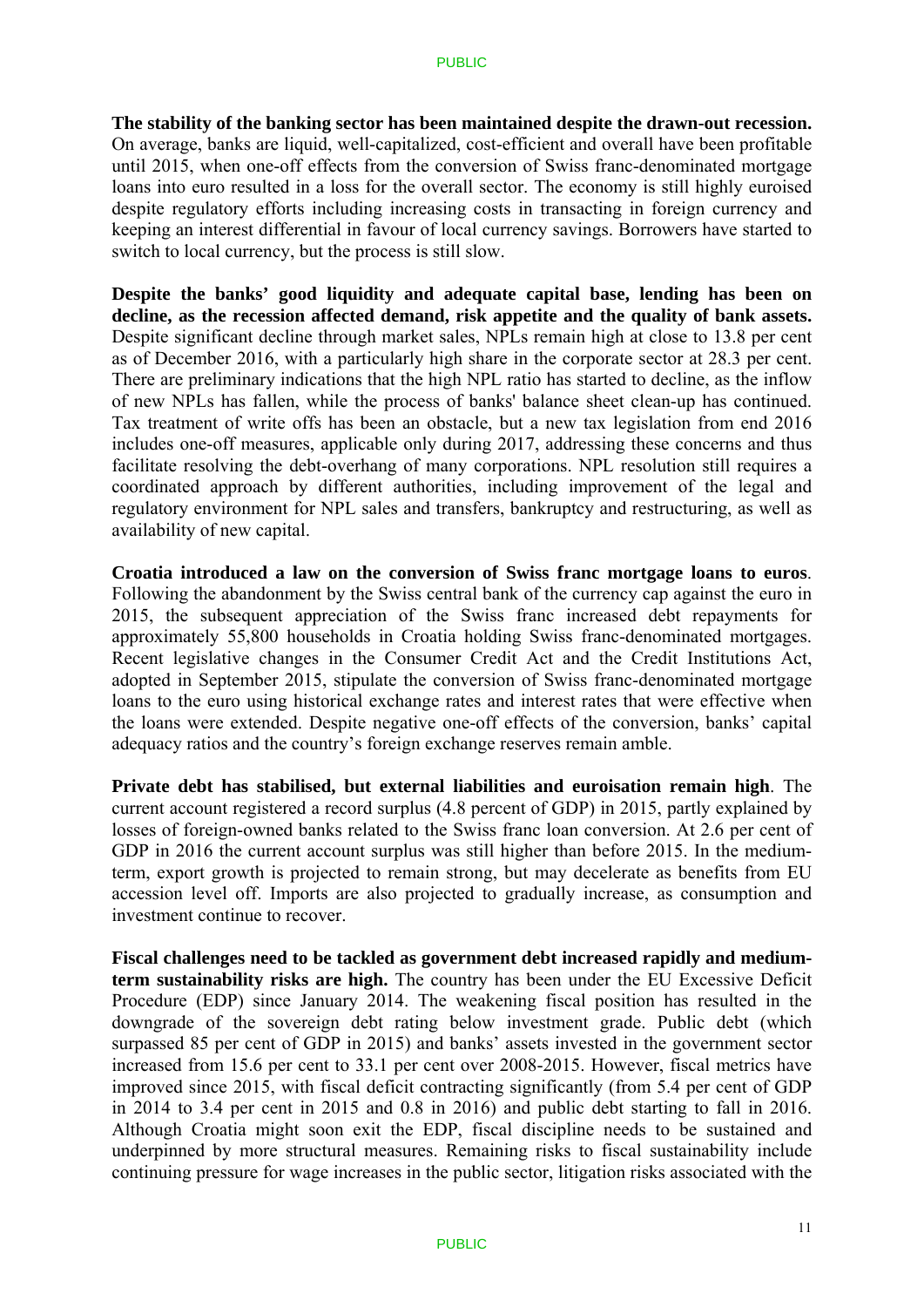conversion of Swiss franc-denominated loans, subsidies to SOEs and high gross financing needs (above 20 per cent of GDP) which make the country sensitive to interest rate changes.

**Both public and private investment experienced a sharp decline during the crisis** from around 28 per cent of GDP in 2008 to below 20 per cent in 2016, while public investment dropped from around 6 per cent in 2002-2008 to below 3.0 per cent in 2015 (one of the lowest among peers). This large investment gap constrains longer-term growth. Private investment started to recover in 2015, but bottlenecks persist mostly in the shape of administrative barriers to business activity, complex and often changing regulation, and weaknesses in public administration. EU's structural and investment funds are set to contribute substantially to public investment assuming absorption capacity increases.

**The balance of risks continues to be tilted to the downside.** There are substantial downside risks, including a slowdown in exports and tourism revenues due to potentially weaker EU demand and mitigation of security risks in competing tourist destinations and the tightening of global monetary conditions, which could lead to higher public financing costs. Long-term growth will remain weak in the absence of further reforms in the business environment, resolving high level of (corporate) NPLs as well as reducing household and corporate leverage. Upside risks include the acceleration of reforms, further supporting growth and competitiveness, as well as reducing vulnerabilities. However, this positive scenario is dependent on achieving political stability with a strong reform momentum.

### **2.3 Structural reform context**

<u>.</u>

**Ambitious structural reforms in the areas of investment climate, corporate governance and the economy's competitiveness are essential** to enhance Croatia's growth potential and for the private sector to develop in a sustainable manner. Weak growth performance can be mostly attributed to the pre-crisis investment boom in the non-tradable sector creating significant, non-productive overcapacities and also leading to high corporate NPLs after the crisis. Reforms are to be focused on a wide range of areas from restoring the fiscal balance through making the public sector smaller and more efficient, reducing the para-fiscal<sup>2</sup> and administrative burden, improving policy transparency and predictability as well as administrative and judicial procedures (most notably in dealing with construction permits), strengthening anti-corruption efforts, restructuring SOEs to make them more efficient, resolving NPLs especially in the corporate sector as well as developing financial markets, by providing long term (local currency) funding.

**Croatia needs to unlock growth potential and create space for the private sector focusing on fiscal sustainability and reducing the large public sector footprint.**  Modernised public enterprises with improved corporate governance as well as operational and financial efficiencies along with a reduction in the logistics costs in infrastructure (e.g. transport, energy and ICT) are needed to accomplish the country's goals of fiscal responsibility and public sector service delivery. With Croatia under EU Excessive Deficit Procedure, the government has committed to target spending cuts and implement structural reforms. Interest payments on public debt of 3.6 per cent of GDP in 2015 displace more

 $2$  Para-fiscal charges are levies that are typically collected by public institutions based on regulations passed specifically for this purpose. For example, Croatia collects para-fiscal charges for inspections, environmental protection, licensing, etc., amounting to 2.6 per cent of GDP. Besides direct costs, there is a significant documentation, reporting and other administrative burden associated with para-fiscal charges.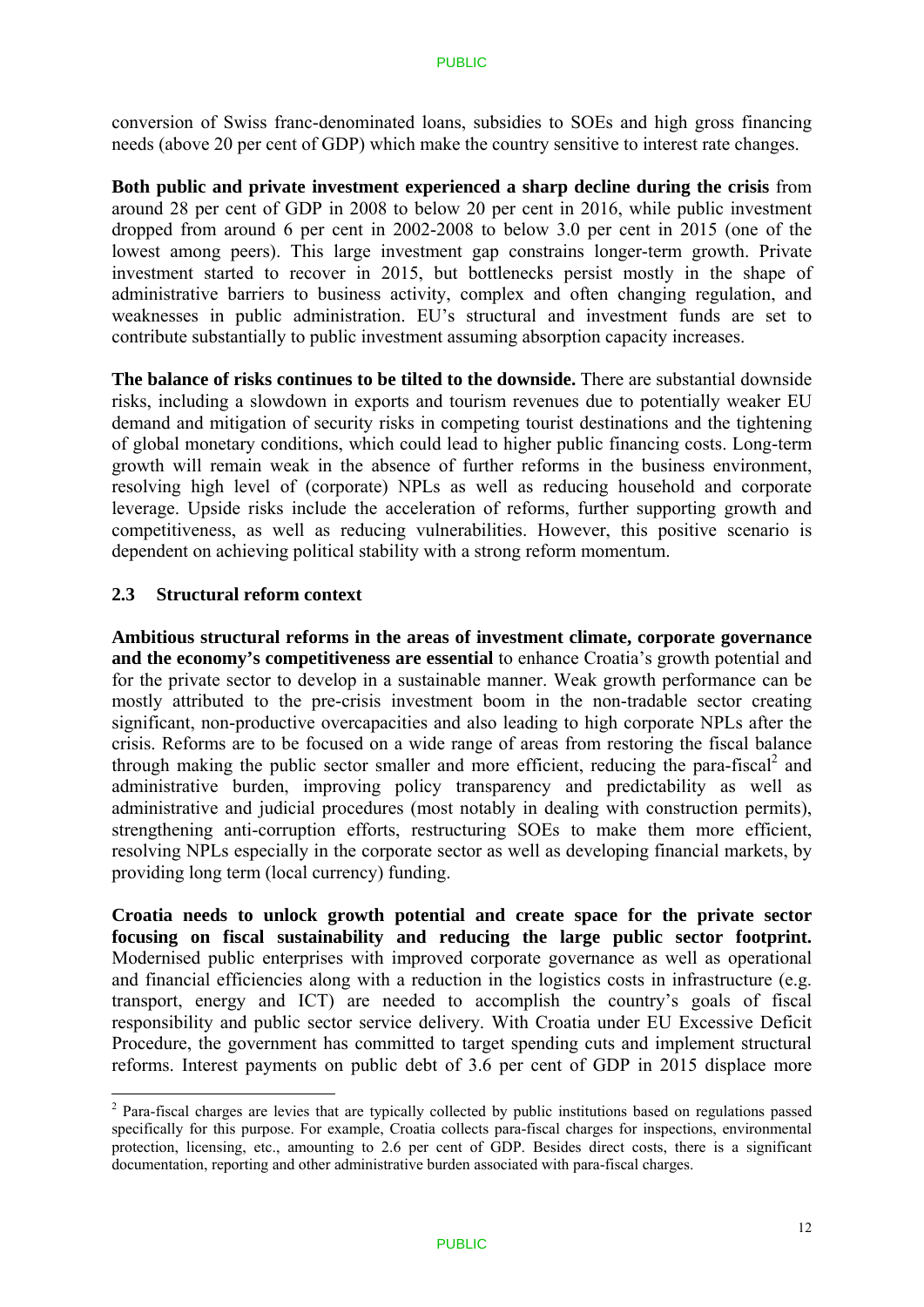productive uses of public expenditures while bank financing of the public debt may crowd out lending to the private sector. Furthermore, operational efficiency of public utilities needs to be further optimised in order to improve service quality, meet environmental standards and reduce costs as their role is critical to the overall competitiveness of the country as providers of inputs (energy, water, etc.) for the private sector and insofar they facilitate trade and provide logistics support for the economy as a whole.

**Raising exports and strengthening integration in Global Value Chains (GVC) is another opportunity** as foreign trade's (goods and services) share in GDP (approx. 50 per cent vs. above 80 per cent in CEE countries) and Croatian companies' integration into global value chains are lower compared to CEE peers. The difference is even more pronounced for exports of goods (below 25 per cent for Croatia in 2015 vs. 74 per cent in Hungary). Despite recent improvements after Croatia adopted the EU trade framework and policies from 2013 as the proportion of all European standards adopted as national standards approached 93 per cent, some barriers to trade still remain<sup>3</sup>.

**Labour productivity needs to rise to improve the country's competitiveness.** The ratio of labour costs to operating revenue is significantly higher than in the CEE region (37.1 per cent vs CEE average of 25.9 per cent). In addition, the private sector suffers from low labour productivity coupled with lack of the right skill mix and advance technologies. The 2013 and 2014 labour market reforms have significantly reduced the gap with other EU economies in terms of employment protection legislation, with a positive impact on employment growth but also leading to a significant increase in the use of temporary contracts. Over recent years, wages have moderated and unit labour costs sharply decreased, but inefficient wage determination in the public sector still hampers government's control over the public wage bill and may hinder wage responsiveness.

**The share of the grey economy,** at around 25 per cent of GDP, **is higher in Croatia than**  the EU average  $(18.3 \text{ in } 2013)$  and is closer to that of Bulgaria, Romania and Turkey<sup>4</sup>. The relevance of the grey economy is highest in the real estate, construction, fishing and tourism sectors, creating unfair competition to legally operating enterprises as shown by business surveys.

**Restructuring of SOEs is advancing slowly**. Overall, SOEs play an important role in the Croatian economy. The value of Croatian SOEs' assets is high by regional standards at almost 80 per cent of country's GDP, much of it due to the expensive public roads. In addition, SOEs employ 73,000 workers or 5 per cent of the total workforce. Although the value of SOE's assets is much higher than in CEE countries, SOEs' revenues stand only at 15 per cent of GDP. State-owned enterprises (SOEs) in Croatia generate less profit or more losses than CEE peers in the same sector. This relatively weak performance weighs on public finances as subsidies to SOEs amount to 2 per cent of GDP, significantly above EU average. SOEs record, on average, lower productivity than their CEE peers, measured by revenue per

1

<sup>&</sup>lt;sup>3</sup> Croatia implements 47 trade liberalizing (less than the EU average above 70) and 140 protectionist measures (Source: GlobalTradeAlert).

See Schneider, F., & Kearney, A. T. (2013). The Shadow Economy in Europe, 2013. Johannes Kepler Universitat, Linz.

http://www.atkearney.fr/documents/10192/1743816/The+Shadow+Economy+in+Europe+2013.pdf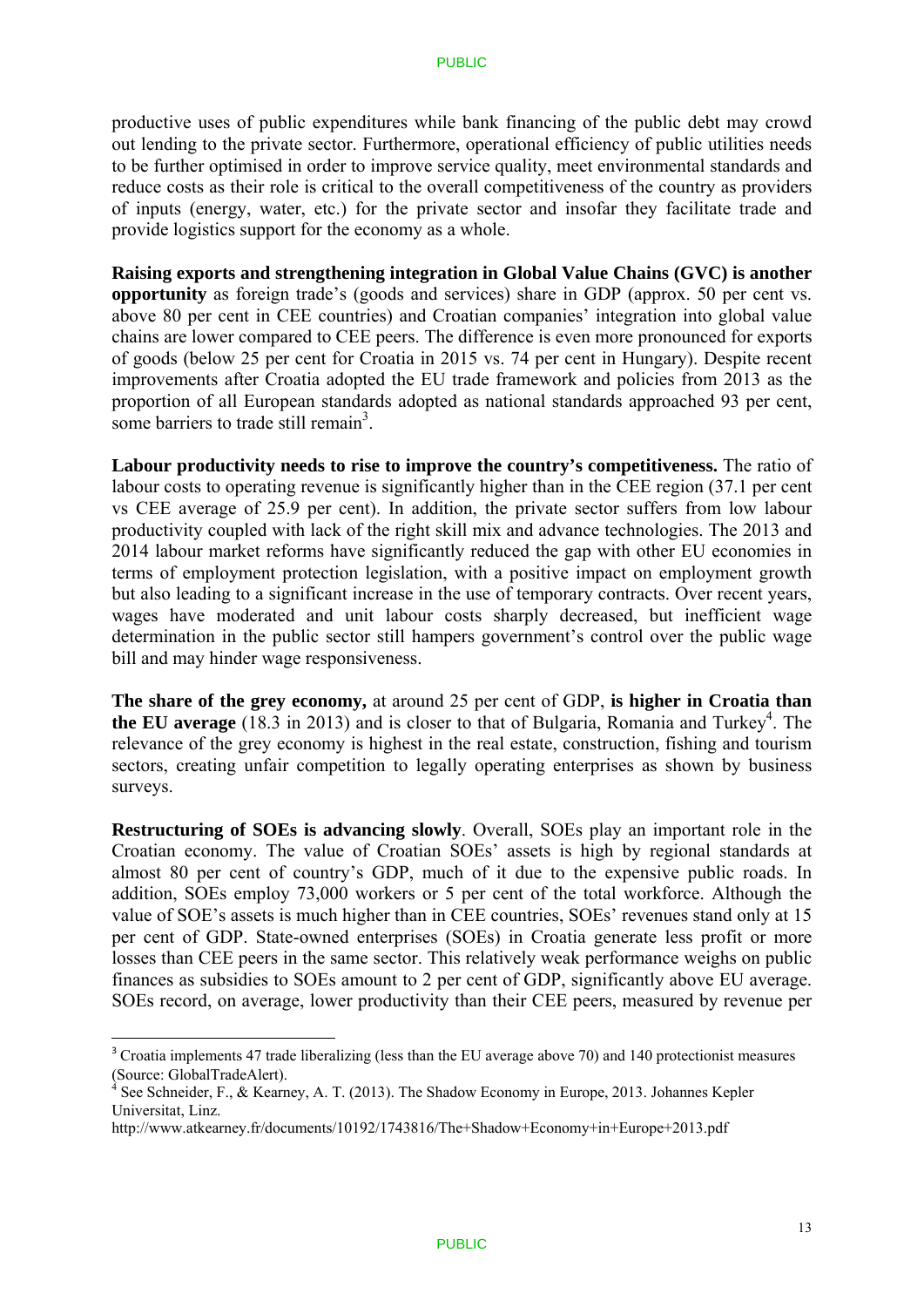worker, while their leverage is higher. Improvements in the economic efficiency and corporate governance of SOEs will generate stronger financial results and thus contribute to fiscal sustainability trough reduced state transfers to selected public utilities, as would private sector participation in the provision of public services (e.g. in the form of concessions, PPPs, ESCO, etc.), which is currently low. Through competitive bidding processes, the stakes in the leading insurance company Croatia Osiguranje, Rijeka port and electrical company Koncar were sold to private investors. Binding bids were also called for the national carrier Croatia Airlines, but sale of Railways Cargo, chemical and banking assets have been unsuccessful to date.

**The National Reform Programme (2017) includes wide-ranging reforms plans, many of**  which will require political consensus. The reforms are divided into three main areas focusing on (i) strengthening the competitiveness of the economy, (ii) raising employability and connecting education with the labour market, and (iii) sustainability of public finances. The NRP's agenda is encouraging but it will require a stable political platform as well as decisive implementation of concrete measures in order to achieve its objectives. It will be crucial that the political support is maintained through the implementation process.

#### **2.4 Access to finance**

#### *Private sources of capital*

**Access to finance is the top business environment obstacle identified by Croatian firms**  in the Business Environment and Enterprise Performance Survey (BEEPS) V survey. Of the firms surveyed, 29 per cent applied for a loan or a line of credit and almost 30 per cent of them reported that their application was rejected; nearly double the Central Europe and the Baltic States (CEB) average. Of those that did not apply for a loan, 17.3 per cent stated that the reason were high interest rates. Of the firms surveyed, 53.7 per cent had a credit line or a loan, which is above the CEB average of 40.5 per cent and indicates lack of equity in the market. However, more than half of the firms (57.2 per cent) that needed a loan were creditconstrained – they were either discouraged from applying for a loan or rejected when they applied. Croatian firms relied more on bank financing than CEB firms on average: around 18.6 per cent of fixed assets and 9.8 per cent of working capital were financed by bank loans, and the median collateral (as a percentage of loan value) was 173 per cent, well above the CEB median of 153 per cent. SMEs in particular are credit-constrained as Croatia was one of the countries where the extent to which SMEs are credit-constrained has increased the most since the crisis. Enterprise surveys suggest 60 per cent of SMEs who need a loan have difficulty getting one, compared with 15 per cent in the mid-2000s and there is a need to improve access to finance via financial intermediaries. The financing gap, in particular, is a major obstacle in enabling the transition of SMEs from micro to small and medium-sized businesses with different but no greater challenges for women-led businesses.

**The Croatian banking sector is largely foreign-owned and well capitalised.** Over 90 per cent of Croatian banks are foreign owned (around 40 per cent of the sector's assets are owned by Italian banks while Austrian owned banks are the second largest owners). The capital adequacy ratio of the sector is among the highest in Europe, at 20.1 per cent at the end of March 2016, providing strong shock absorbing capacity despite high NPLs. Banks remain dependent on their parent banks for medium and longer term funding.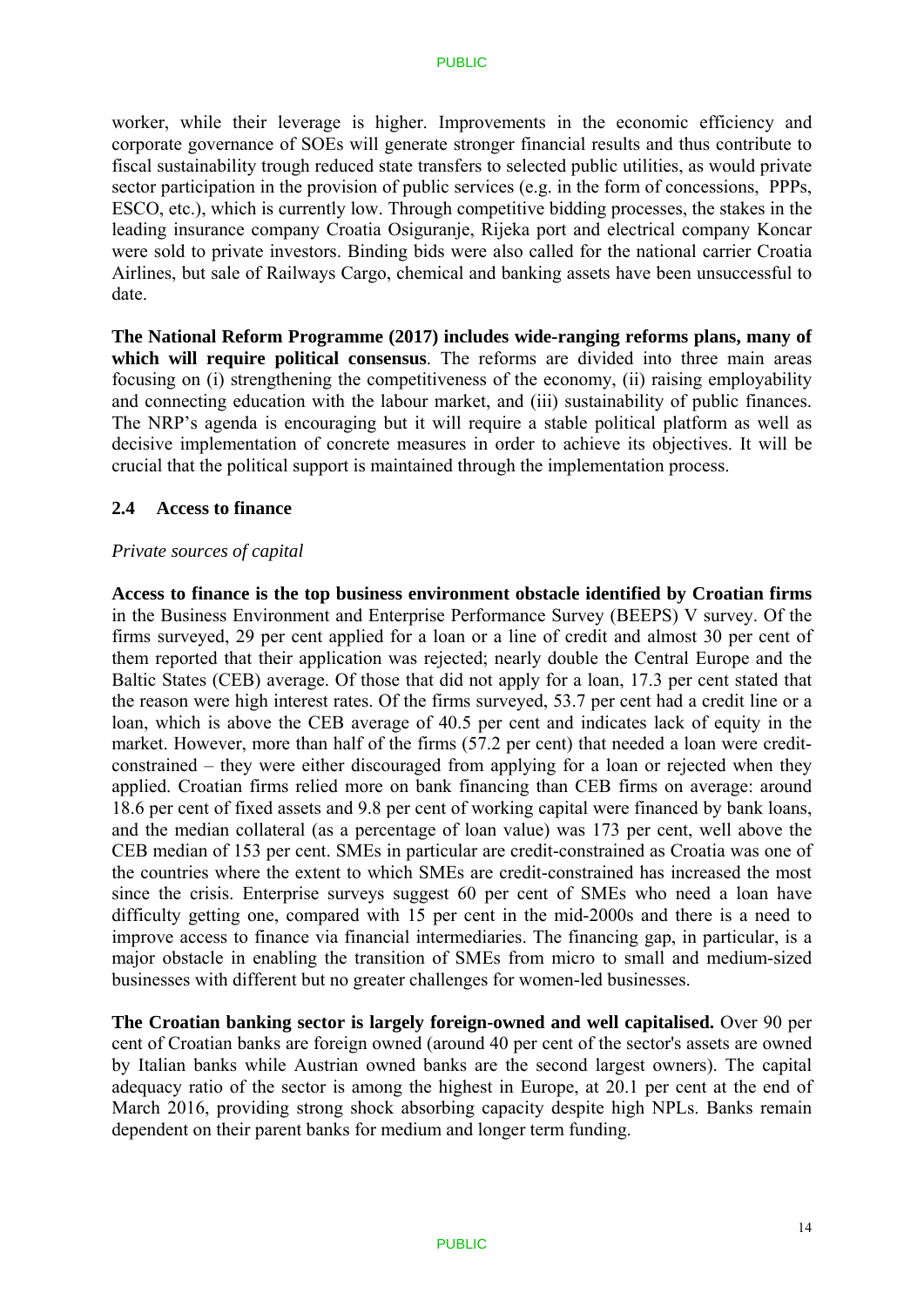**Public and private equity funding markets are underdeveloped** and constrained by factors such as small market size, limited local institutional investor appetite, limited new capital market issuances and low free float of listed companies. ZSE lacks IPOs but increase in corporate listings is expected. During the last twelve months, ZSE already saw two new listings, namely Tankerska Next Generation and Granolio. Additional listings are expected in the mid-term partly stemming from the planned privatization of SOEs. IPO privatisations of SOEs also have a positive spill-over effect on private sector companies as experienced in other countries (e.g. Poland) and in Croatia during the IPOs of INA and Hrvatski Telekom (HT) in 2007.

**The corporate bond market remains underutilised as a financing option.** As of Q2 2016 there were 16 corporate bonds listed on the Zagreb Stock Exchange (ZSE). Corporate bonds listed on ZSE are issued in both HRK and EUR, with maturities up to 5 years (with the exception of 7 securities with extended maturities as a result of pre-bankruptcy procedures). The total amount outstanding as of Q2 2016 amounted to HRK 1,831 million ( $\epsilon$ 130 million equivalent). Listed corporate bonds include a mix of financial institutions and non-financial corporates. There is a reasonably well developed local institutional investor base but the market remains largely buy-and-hold with secondary market turnover for 2015 being negligible. Croatian companies are more indebted than CEE peers and this reduces their access to debt finance without raising equity.

**Although local currency financing has gained momentum recently, there is still room for further increase in the volume of kuna loans, especially for longer maturities, for borrowers and financial institutions.** Wider availability of (long term) local currency funding could reduce risks arising from high eurisation and currency mismatches, in part controlled by the managed exchange rate. Borrowers have started to switch to local currency funding, but such trend can only be sustained in the long run if it is supported by a persistent increase in kuna deposits and other (also long-term) instruments. Croatia has not opted out to adopt the euro but it has to comply with all criteria to be able to do so. Until then, Croatia will continue to have its own currency.

### *Multilateral and bilateral development bank finance and the EU5*

A number of multilateral development banks (MDBs) and bilateral financial institutions are active in Croatia, with varying investment levels and priorities.

### **EU**

1

The European Commission adopted a "Partnership Agreement" with Croatia setting down the strategy for the optimal use of European Structural and Investment Funds throughout the country in October 2014. The Operational Programme "Competitiveness and Cohesion" for the period 2014-2020 was approved in December 2014 while the Rural Development Programme was approved in May 2015 on the basis of which the utilisation of the allocated funds could commence. For the 2014-2020 period, Croatia was allocated  $\epsilon$ 8.61 billion in total Cohesion Policy funding, including  $64.3$  billion for ERDF,  $61.5$  billion for ESF and  $62.6$ billion for the Cohesion Fund (CF). These funds will support the priorities set out in the Partnership Agreement and aimed to boost the competitiveness, develop an environmentally

 $<sup>5</sup>$  This section focuses on large scale financing, whereas other donor and TC activities are captured in Annex 6.</sup>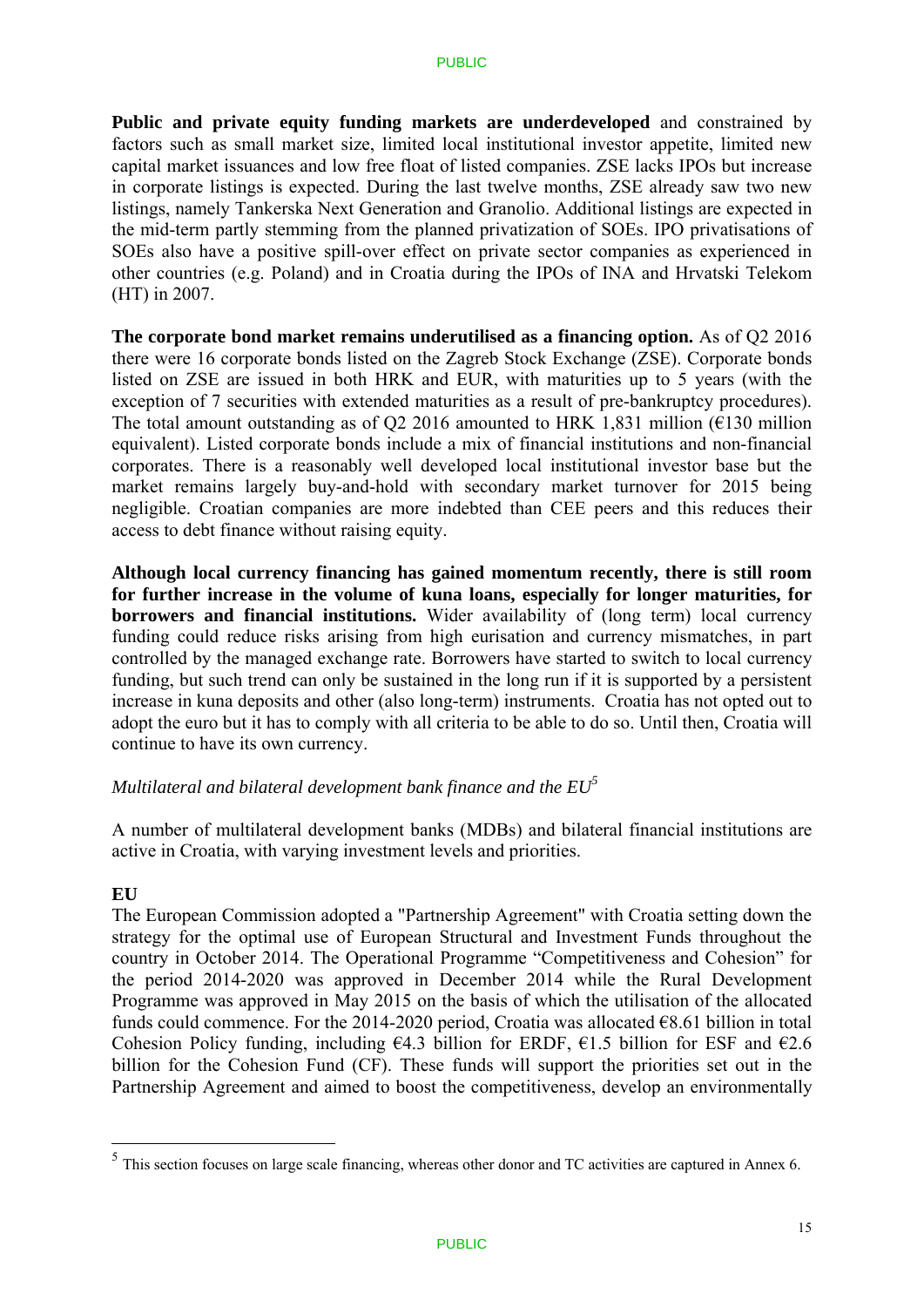friendly and a resource-efficient economy, support active employment measures and fight against social exclusion.

The **EIB** has significantly increased its operations since Croatian EU accession, mainly working through the Croatian Bank for Reconstruction and Development ("HBOR") by providing credit lines covering, among other sectors, municipal and environmental infrastructure, focusing on EU Structural and Cohesion grant co-financing in several corporate sectors as well directly with financial intermediaries. In 2013-2015, EIB increased its activities and policy dialogue in Croatia. Among others, it provided HBOR with some  $\epsilon$ 900 million and committed  $\epsilon$ 170 million financing to local commercial banks, mostly for SMEs, which are still underfunded. EIB also granted a  $\epsilon$ 300 million loan to the Croatian government to co-finance EU projects.

The **World Bank** aims to provide to Croatia its expertise especially in the area of public finance and public administration, helping define and deliver good health, social protection and education systems with the available money. Looking at the areas of interest of the EBRD, the World Bank is mainly engaged in the transport sector, focusing on the railways modernisation programme. It provided financing to three state-owned railway companies, HZ Infrastructure, HZ Passenger Transport and HZ Cargo to finance immediate capex needs related to traffic safety as well as working capital and labour restructuring and continued its advisory assistance to help with of the financial restructuring and to secure the long-term sustainability of the railways sector in Croatia. Highways are the other World Bank's main activity. In particular, it is focusing on the debt side, as the latter is very short term and expensive, by trying to design a financial scheme to approach the lenders, and extend the maturity of the debt, but with guarantees from the World Bank.

### **2.5 Business environment and legal context**

### *Business environment*

**Croatia's competitiveness and business environment rankings remain low relative to EU peers.** Croatia ranks  $43<sup>th</sup>$  (out of 190 economies) in the World Bank's Doing Business 2017 report (down from 39<sup>th</sup> in 2016). The country is scoring the lowest in dealing with construction permits  $(128<sup>th</sup>)$ , with low ratings in starting a business, access to credit and electricity, registering property and resolving insolvency. Despite improvements in the macroeconomic environment, Croatia's competitiveness also remains low according to the Global Competitiveness Index published by the World Economic Forum, as it ranks  $74<sup>th</sup>$ among 138 countries (moving up 3 places from last year's  $77<sup>th</sup>$  out of 140 countries). The main obstacles are weak innovation capacity, labour and goods market inefficiencies, underdeveloped financial markets and weak institutions. Key reform measures envisioned by the government in the NRP 2017 include:

- Reduction of administrative costs and para-fiscal charges;
- Improvement of cadaster and land registry systems;
- More responsible management and improved monitoring of companies in the state portfolio;
- Improving the system of early, pre-primary, primary and secondary education;
- Shortening the length of court proceedings and reducing the number of unresolved cases.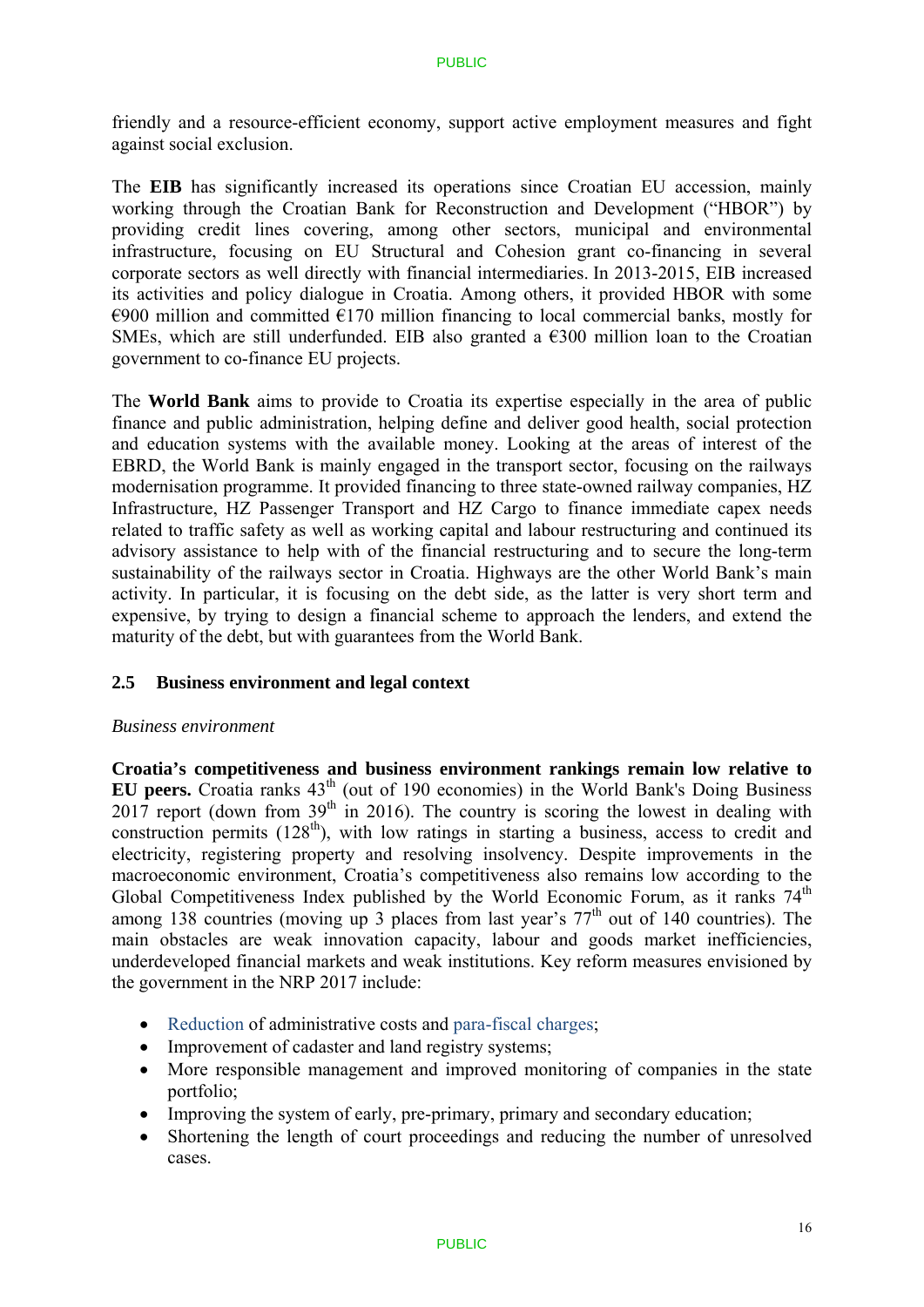The Government's objective was to reduce administrative business costs by a minimum of 20 per cent by the end of 2016 in the field of starting companies and craft businesses, occupational health and safety, health and sanitation, energy efficiency in construction, and real estate brokerage. The country has made concerted efforts in improving governance and fighting corruption. Judicial reform and anti-corruption programmes have resulted in increased prosecution of corruption cases, although challenges remain.

#### *Legal context*

Prior to its EU accession in 2013, Croatia had significantly advanced its commercial legislation in an effort to align its legislative framework with the EU standards. Postaccession legislative reform has continued but despite the greatly compliant framework, some key challenges remain to be addressed.

The 2015 EBRD assessment on the corporate governance legislation and practices of companies in the EBRD region revealed that the corporate governance framework and practices in Croatia are relatively sound. There is a robust framework on the functioning of the judiciary, and the issue of corruption is constantly being addressed. However, the civil courts still suffer from a large case backlog despite the recent endeavours to curb it. Alternative dispute resolution methods are in place but they appear to be underutilised.

In the area of access to finance, provisions on taking non-possessory pledge over movable assets and rights are currently part of the Croatian Enforcement Act, while the Property Law contains the relevant provisions on possessory pledge. This fragmentation has resulted in increased and arguably unnecessary transaction costs. Therefore, a revamp of the secured transactions framework where possessory and non-possessory pledge provisions are combined into the property law would be recommended. EBRD provided technical assistance to the Croatian authorities in drafting the new Law on Factoring which was introduced in 2014.

The legal framework on electronic communication/telecom seems to be fully aligned with the EU sector legal and regulatory framework and no notable shortcoming has been identified in this respect. Similarly, the concessions legislation is compliant with the EU concession procurement rules, although there is still some room for improvement in public private partnership (PPP) and concessions framework. For example, the legislation could include the explicit possibility to resort to international arbitration, which is an important element for PPP bankability. The public procurement legislation has regained stability after frequent amendments and reforms which it underwent in an effort to have an EU compliant framework. The implementation of proper contract management procedures after the contract is signed and introducing more precise provisions on the cancellation of the procurement process would provide for a higher efficiency and accountability in this sector.

In 2015, Croatia introduced a new Bankruptcy Law in order to address the numerous shortcomings contained in the previous law. The shift in managing pre bankruptcy procedures from the Croatian Financial Agency (FINA) to the commercial courts was a welcome addition.

Finally, the country has also made substantial progress in aligning the energy framework with EU standards but further efforts should be undertaken with respect to market opening and energy price deregulation.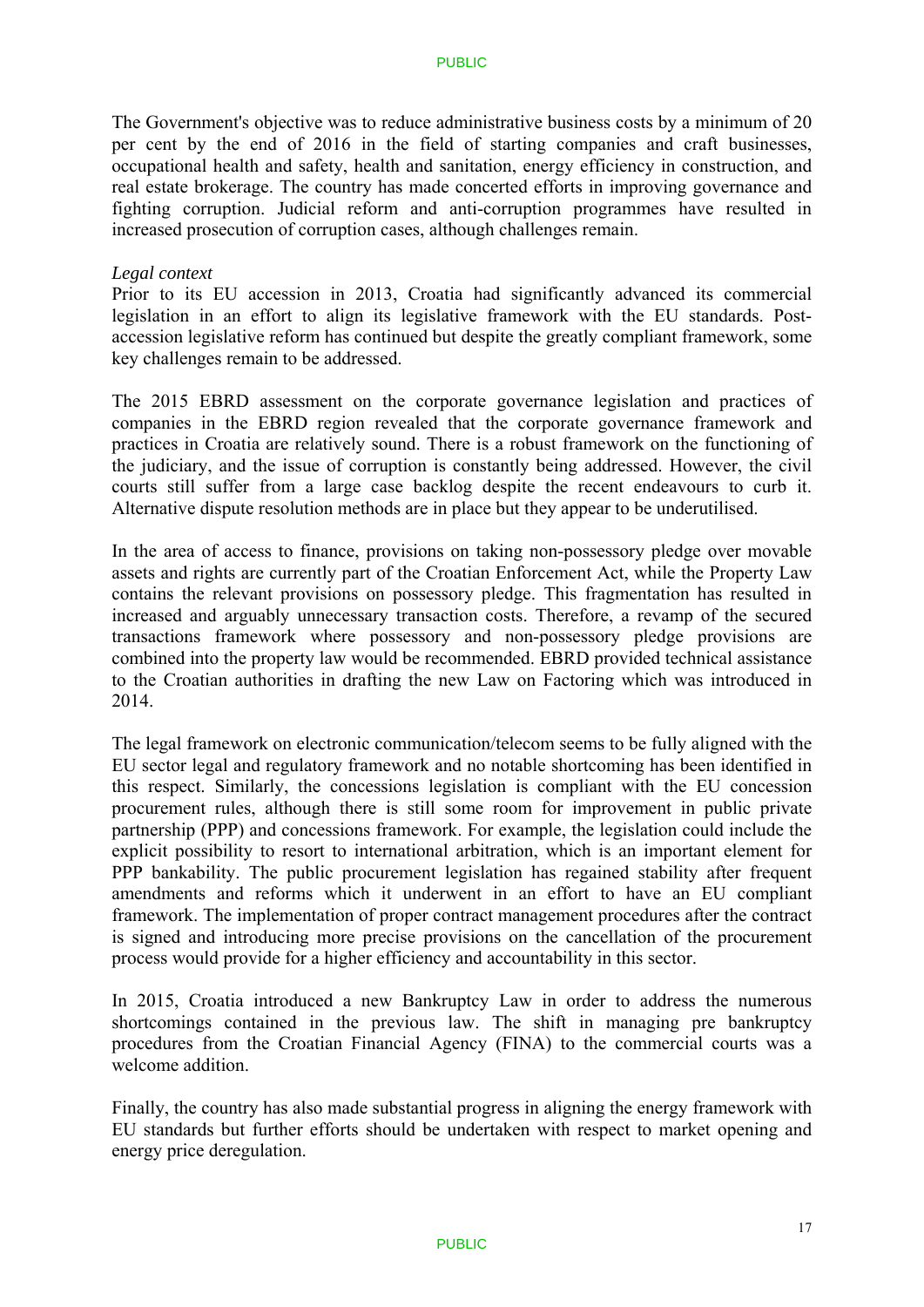See Annex 4 for a more detailed assessment of the legal environment in specific areas relevant to the Bank's investment strategy.

### **2.6 Social context**

Croatia ranks  $47<sup>th</sup>$  out of 188 countries, placing it in the category of countries with '**very high human developmen**t' on the UNDP 2015 Human Development Index (HDI). Life expectancy at birth in Croatia is 77.9 years, lower than EU average, with a gender gap of 6.3 years in favour of the female population. The population in Croatia is expected to fall by 16.2 per cent to 3.6 million within the next four decades, mainly due to low fertility rates forecast by the United Nations to remain around 1.5-1.6 between 2015 and 2050. Educational attainment in Croatia is lower than that of comparable economies with the average years of schooling at 11 years (OECD 11.9, Czech Republic 12.3, Slovakia 12.2, Poland 11.8 and Hungary 11.6) and, according to PISA 2015, 32 per cent (23 per cent in OECD) of 15 year old students do not have the basic life skills in mathematics, a figure which was 29 per cent in 2006, the first PISA wave Croatia participated in. Public expenditure on education is low at 4.2 per cent of GDP compared to an average of 5.3 per cent in the EU.

The prolonged deterioration of economic conditions in Croatia between 2009 and 2014 has been accompanied by a dramatic **increase in the relative poverty rate** which was just above 10 per cent during the pre-crisis period and now stands close to 20 per cent. The World Bank notes that the profile of the poor has changed during the recession: initially poverty affected primarily those with limited labour market experience and low-skilled workers; the lengthy recession, however, is affecting better educated young people in urban areas who have come under threat of falling into poverty. Inactivity and unemployment, especially youth unemployment, have contributed to the recent increase in relative poverty. Structural challenges within Croatia's education and employment systems contributed to this high level of youth unemployment.

Despite strong education participation, graduates of both vocational education and training (VET) and tertiary education programmes lack practical skill sets required particularly by private sector employers. This is largely due to outdated VET and higher education curricula that do not meet the skills, knowledge and competences required by the labour market. The EC's country specific recommendations on Croatia in 2014 and 2016 persistently pointed to these structural weaknesses that negatively affect the transition from school-to-work. Key recommendations focus on the necessity to implement measures to improve the labour market relevance and quality of education outcomes. Progress is on the way with the adoption of the NRP which includes better alignment of education system with the needs of the labour market.

Significant legal reforms took place in the period 2008-2014, intended to align Croatia's **labour and employment legislation** with EU acquis and to reduce perceived rigidities in the Croatian labour market. However, in its Annual Review of Labour Relations and Social Dialogue, Friedrich Ebert Stiftung (2014) notes that trade unions and employers have expressed concern that the speed of recent legislative reforms has left little time for substantial discussion or analysis of draft laws by social partners. Key changes for increased flexibility included (i) eased restrictions on fixed term contracts; (ii) eased restrictions on temporary agency workers; (iii) simplified redundancy procedures; (iv) extended scope for rescheduling working hours; (iv) introduction of a new minimum wage; and (v) new limitations on collective bargaining agreements. The EU's 2015 Country Report, in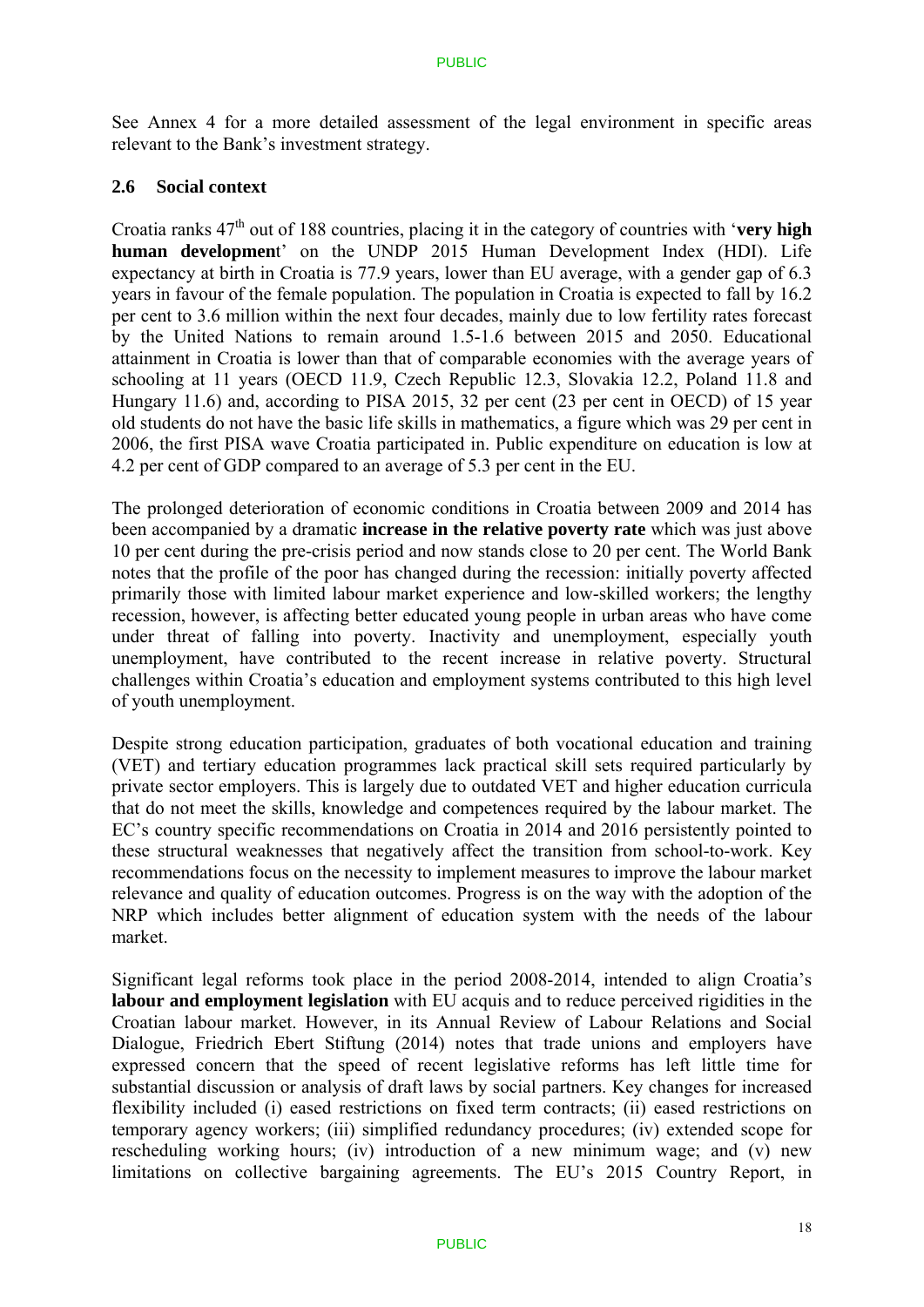discussing the application of the 2014 Labour Act, suggests an increase in the use of flexible working arrangements and temporary agency work, as well as some of the other provisions introduced in 2014 to increase flexibility on the labour market.

In 2014, women's employment rate in Croatia was 50 per cent. Women are more likely to be unemployed than men (18.3 per cent for women compared to 16.5 per cent for men). Youth unemployment is high for both men and women. In 2014, the gender pay gap in Croatia was 10.4 per cent, slightly lower than the EU average of 16.1 per cent. The gender gap in access to finance is smaller (15.8 per cent) than in other EBRD Countries of Operations. In 2014, 87 per cent of women and 90 per cent of men had a bank account. According to the 2013-2015 BEEPS, out of 360 firms surveyed in Croatia, 32 per cent had women among the owners and 25 percent of firms have at least 50 percent women ownership. The same source shows that only 19 per cent of firms had women in top management positions. Finally, certain groups of women in Croatia are more vulnerable to social and economic exclusion. Roma women in particular experience discrimination on ethnic and gender grounds which makes their participation in social and economic life more difficult, as evidenced by a very low employment rate of 7 per cent in 2011.

Finally, regional inequalities in access to clean/safe water intended for human consumption, heating and quality health persist while inter-region dispersion of GDP per capita and GDP per employee in Croatia have increased during the recession period. Research highlights that the economic downturn had a disproportionately negative impact on the economically weaker counties<sup>6</sup> where job numbers dropped in even higher numbers compared to central regions. Regional inequality and poverty is especially severe in the war-affected areas of Eastern Slavonia, which are still recovering economically from the effects of the war in the 1990s.

### **2.7 Resource efficiency and climate change context**

<u>.</u>

**Energy intensity of Croatia's economy is above the EU average**. While the transposition of EU-compliant regulations supports action in the area, the underlying binding targets also require the country to step up its action to transition into a green economy.

Croatia is a party to the UN Framework Convention on Climate Change, the UNFCCC, the Kyoto Protocol and has ratified the Paris Accords, a new climate agreement on global greenhouse gas emission reductions. In March 2015, the European Union and its member states submitted to UNFCCC Secretariat a jointly planned National Contributing Contribution (INDC), which is committed to reducing greenhouse gas emissions by at least 40 per cent by 2030 compared to 1990 levels. The national climate change mitigation policy will be implemented in accordance with the Low Carbon Development Strategy of the Republic of Croatia by 2030 and is being developed together with the Action Plan, whose adoption is planned in 2018. At local level, 74 cities/towns in Croatia are signatories of the Covenant of Mayors, which commits them to 20 per cent GHG emissions reduction by 2020, and a number of them have also developed or are developing adaptation strategies. Croatia has been participating in the third phase of the EU ETS since 2013. Sizeable energy users across a

<sup>&</sup>lt;sup>6</sup> Counties which faced the greatest reduction in relative development were identified as Virovitica-Podravina, Brod-Posavina, Pozega-Slavonia, Vukovar-Sirmium, Bjelovar-Bilogora, Sisak-Moslavina. The agricultural sector is more represented in these counties and the majority of them still face post-war consequences. Therefore it is claimed that these counties appear to be more vulnerable to the crisis.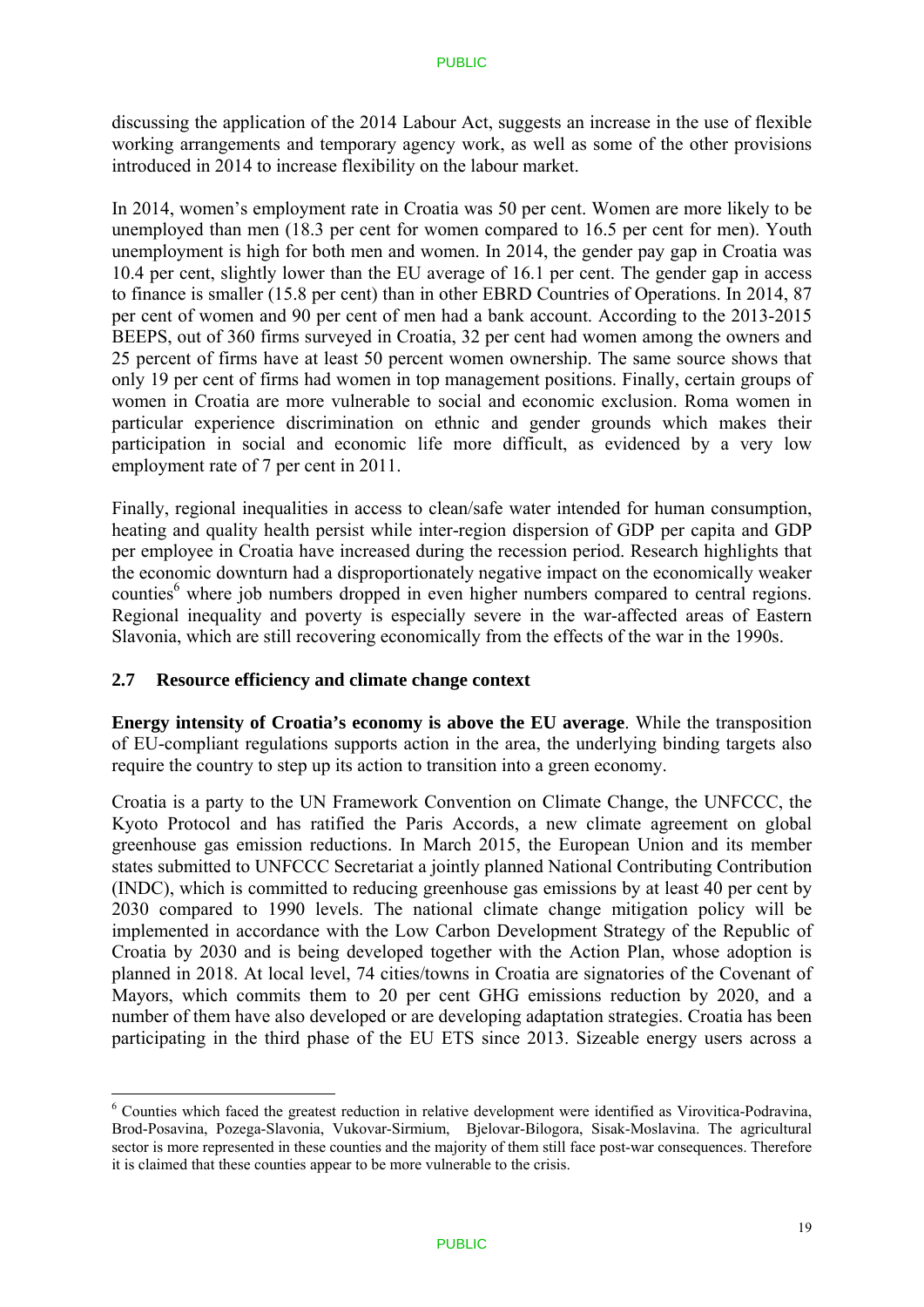number of sectors in Croatia are therefore subject to emission caps and are required to improve energy efficiency and reduce carbon emissions.

Croatia is subject to the Industrial Emissions Directive or IED (Directive 2010/75/EU), the main EU instrument regulating pollutant emissions from industrial installations and promotes the implementation of Best Available Techniques (BAT) in industrial operations to ensure compliance with environmental standards. The IED has been transposed in the Croatian legislation, but further efforts need to be made to improve compliance and performance by companies. The EU Directive on Energy End-use Efficiency and energy Services (2006/32/EC) has also been transposed into the national laws and a National Energy Efficiency Action Plan (NEEAP) for 2008-2016 sets a final energy saving target of 22.76 PJ by 2020. The government created a state-owned Environmental Protection and Energy Efficiency Fund (EPEEF) to help fund energy efficiency investments, focussing primarily on public and residential sectors, however with little support provided to private/SME sector.

The building sector is a significant energy consumer in Croatia. The residential sector alone consumes around one third of the total national energy consumption (Eurostat, 2014), thus considered to have the largest energy saving potential. The government has developed national energy renovation programs for public, single family and multi-apartment buildings for 2014-2020. As part of these programmes EPEEF blends national funds with allocations from EU Structural and Cohesion Funds to provide incentives for energy efficiency in the buildings sector. A separate program is established for energy saving in commercial nonresidential buildings for 2014-2020. There remain significant market barriers, such as related to the lack of effective regulations and practices for collective residential buildings management and maintenance and insufficient proliferation of the ESCO approach. Investment subsidies made available under governmental programs do not leverage private sector financing instruments, and the implementation of viable energy efficiency measures is postponed in the absence of investment grants or lack of co-financing from project beneficiaries. Weak utilisation of consumption-based billing system, low public awareness in energy efficiency, highly perceived technical and financial risks in energy efficiency investments, and lack of capacity of local financiers to finance energy efficiency investments remain as bottlenecks.

The National Action Plan for Renewable Energy Sources (RES) sets specific targets to increase Croatia's RES share in total energy supply – 39 per cent of RES electricity generation, 10 per cent of RES in transportation and 20 per cent of RES in heating and cooling. Despite the relatively attractive feed-in tariffs introduced nationwide, the long administrative process associated with the deployment of RES projects remains as an obstacle. A new Renewable Energy and High Efficiency Cogeneration Act, adopted in 2015 and entered into force in January 2016, established a new concept of a premium model instead of the feed-in tariff system. The Act foresees the quota for incentivising electricity generation from renewable energy and cogeneration for the period 2016-2020, including the capacity in the existing power purchasing agreements. It also provides competitive procedures for the use of state property for renewable energy installations, as well as going through tendering procedures to obtain building rights or land lease agreements. The increase in the share of renewable energy will put pressure on the existing grid system and its operator, and smart grids will be an important tool in the development of a more efficient and flexible energy system. Further strengthening and expansion of the grid, with the creation of cross-border links with neighbouring countries combined with smart grid tools (especially in the south of the country) will further attract additional private investments in RES and stimulate additional cross-border trading of green energy.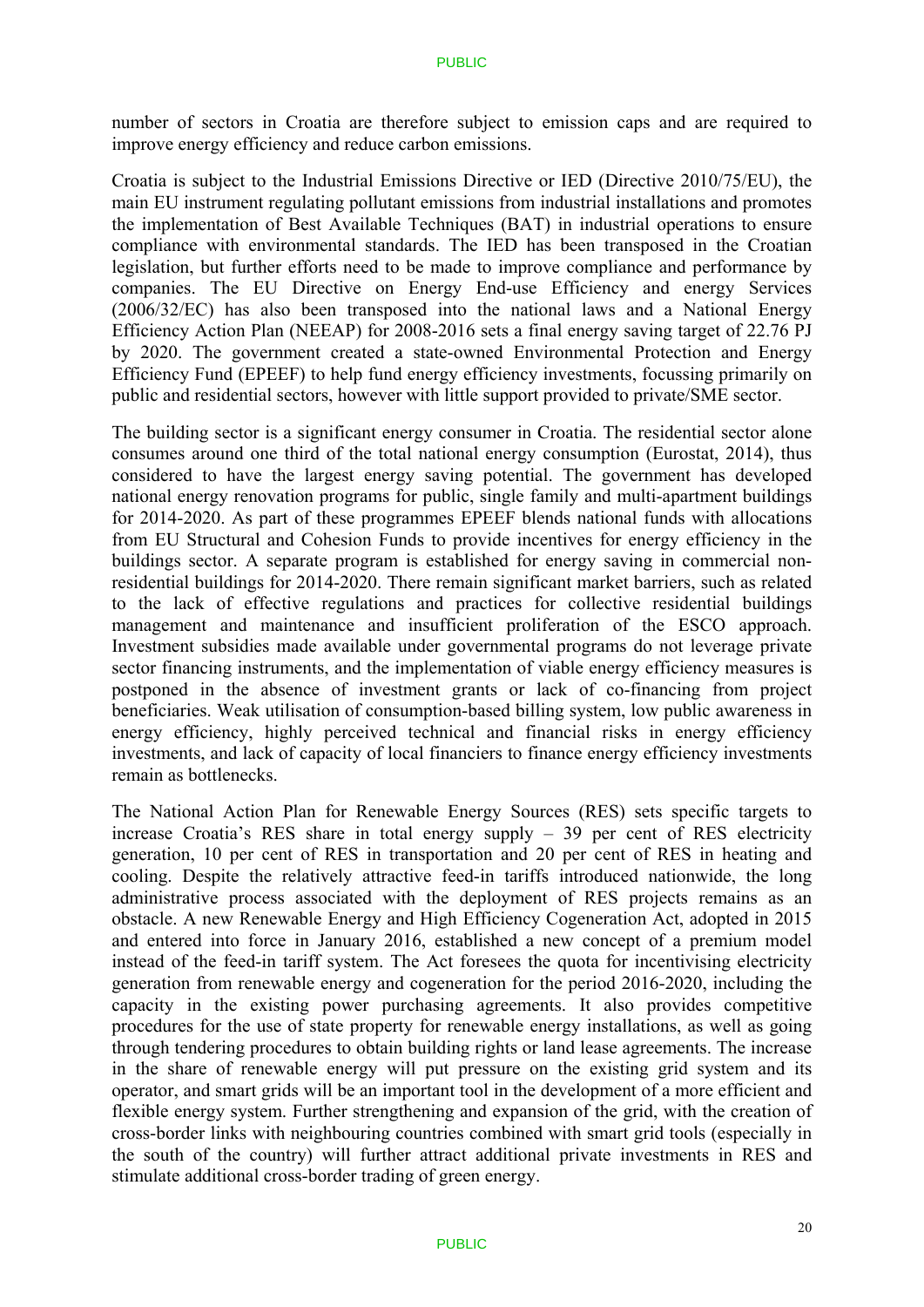In Croatia, there is a significant number of outdated Combined Heat and Power (CHP) plants, built during the 1970s and 1980s, mostly with obsolete technology and with different fuel sources, and all those plants are highly inefficient and in need of imminent modernisation. There is an immediate need to introduce BATSs in the area of gas fired CHP plants (combined cycle cogeneration gas turbine) that will replace the outdated units, satisfying the highest energy efficiency / resource efficiency and environmental standards to comply with the EU's Industrial Emission Directive and BAT requirements.

**Croatia is vulnerable to a range of projected climate change impacts, that will require significant improvements in water resources management and conservation.** The share of total renewable water originating from outside Croatia is around 64 per cent (2013, FAO), which is significantly higher than the neighbouring countries. Croatia's Fifth National Communication to the UNFCCC (2010) states that over the coming decades mean temperature increases are expected across the country with reduction in annual precipitation. Improvement in wastewater treatment and reducing water losses by more than half the current level is part of Croatia's national target. The Water Act ("Official Gazette" no. 153/09, 63/11, 130/11, 56/13 and 14/14) and Water Management Financing Act ("Official Gazette" no. 153/09, 90/11, 56/13 and 154/14) are central legislations and provisions have been built around improving water quality and access, as well as polluter pays principle for wastewater and cost recovery for water under affordability constraints. Water supply loss records around 40-50 per cent, and only 3 per cent of all wastewater gets the highest level of wastewater treatment, requiring more investments in treatment facilities and sewage networks<sup>7</sup>.

The government plans to connect 60 per cent of the population to a treated wastewater network by 2020, but this is estimated to cost around  $\epsilon$ 3.4 billion without sufficient monitoring in progress. Demand-side programmes are also lacking, such as introducing technologies to reduce water losses and consumption in agricultural and industrial sectors.

#### **Croatia has in place a relatively strong regulatory framework for waste management**.

The overarching national waste policy is defined by the Act on Waste Management (2013), which includes international benchmark provisions and built around a waste hierarchy and the polluter pays principle. It also defines clear responsibilities, management and enforcement plans with penalties and aims and/or targets. A set of by-laws that focus on the typical important waste streams transposes the EU acquis into the Croatian law, and further ordinances for industrial hazardous waste streams are in place. However, there have been severe delays in the implementation of National Waste Management Plan (updated in 2007), reflecting the fragmentation in responsibilities and weak institutional coordination and inadequate budget allocation. Croatia remains one of the worst performing EU countries in reducing the share of biodegradable waste being landfilled, mainly due to slow progress in the restructuring process of the landfilling system that previously shut down illegal dumping sites and small landfills with modern regional Waste Management Centres (WMCs). In 2014, only 16.5 per cent of municipal waste recorded being recycled, far below the EU-28 average of 44 per cent and EU common recycling target of 65 per cent by 2030. In January 2017 the Government adopted the waste management plan for the period 2017-2022 which is an important prerequisite for the use of the Operational Programme Competitiveness and Cohesion funds and set basis for Croatia to keep pace with the circular economy.

1

<sup>7</sup> Source: Croatia authorities *"Around 80% of the wastewater is treated, out of which 46% with primary treatment, 51% with secondary treatment and only 3% with tertiary wastewater treatment"*.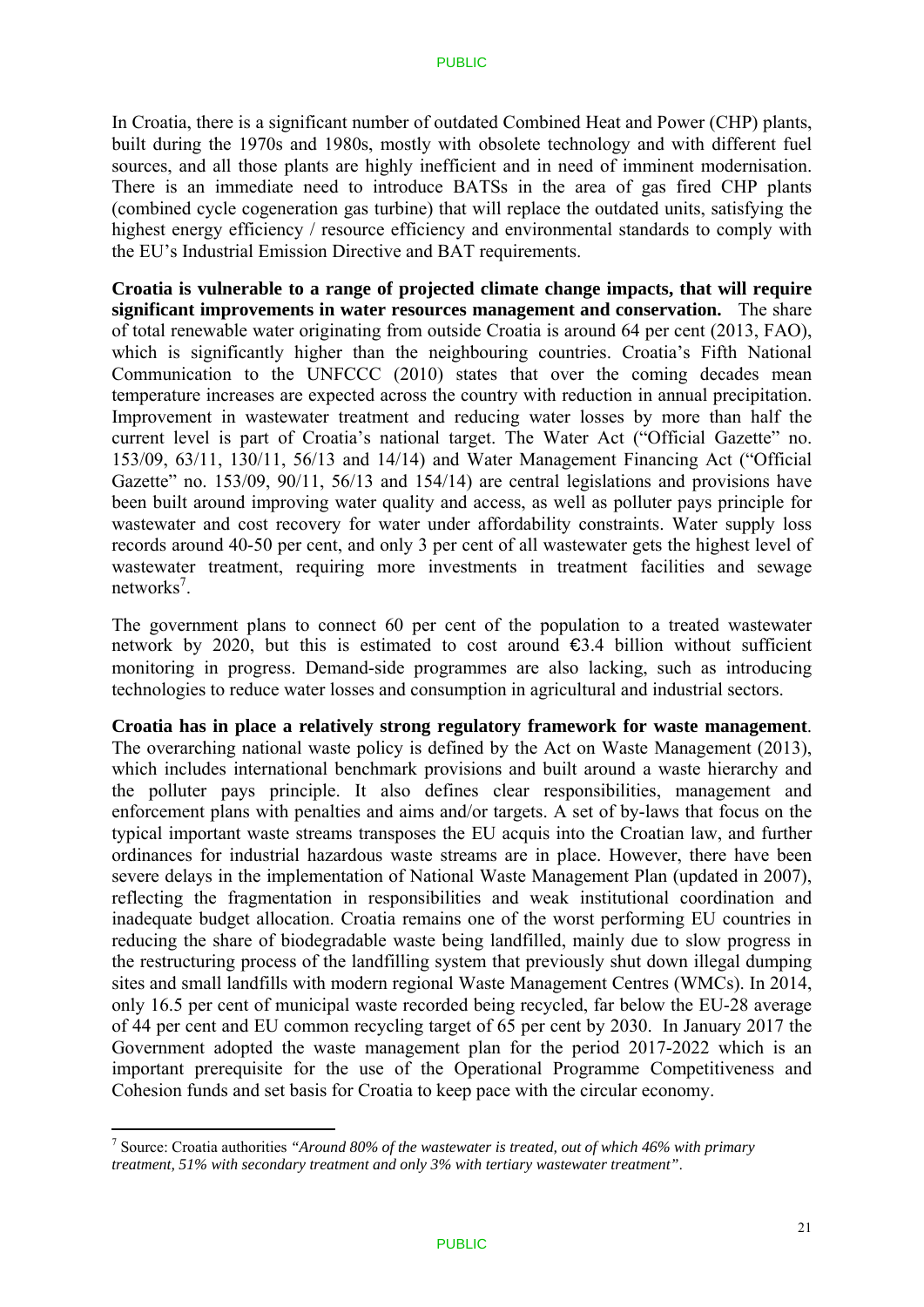The situation could benefit from greater private sector participation in the WMCs. Further elimination of illegal dumping and uncontrolled landfills will also increase the landfilling fees that would incentivise waste reduction/recycling and resource efficiency especially in the industrial sector. The issue of management of sludge from municipal and industrial waste water treatment is also becoming acute and the government is planning to launch a zero waste-to-landfill programme in 2016-2022.

### **3 STRATEGIC ORIENTATIONS**

### **3.1 Strategic Directions**

In the wake of the global financial crisis, Croatia experienced a six-year long severe economic recession, due to the combined impact of the financial crisis (leading to falling internal demand on one hand and tightening of credit on the other) and the postponement of internal economic reforms, which laid bare the remaining transition challenges across most sectors of the economy.

Croatia's access to EU funding and programmes provides an important anchor for advancing the much-needed reforms, but the institutional capacity to absorb EU funds needs to be enhanced. The authorities have expressed support for continued EBRD engagement in the upcoming years, as the Bank's comparative advantages and track record in supporting private sector-led growth, promoting reform and fostering institutional capacity building have become even more relevant, given the pressing need to tackle structural impediments to longterm growth within a limited fiscal space.

The Bank's ability to make the most of its engagement in the new strategy period will be a function of the government's readiness to accelerate the reform process. Accordingly, the Bank will aim to enhance the impact by (1) focusing on areas where commitment to the reforms is suitably evident and effective government counterparties are identified, and (2) aligning its strategic priorities, wherever possible, in the areas of competence complementary with those set forth in the NRP 2017, the EU-Croatia "Partnership Agreement" and the EU Country-Specific Recommendations, as well as leveraging available EU funds for Croatia. The Bank will also closely co-ordinate with other IFIs, including the EIB and World Bank Group.

The Bank will emphasise continued engagement with the private sector and targeted investment in the public sector to support private sector participation and promote operational and economic/financial efficiency of public utilities.

As per above, the Bank will focus on the following strategic priorities, for the most part in continuity with the previous strategy:

 **Support private sector competitiveness through fostering innovation, operational and resource efficiency, as well as improvement of the business climate and economic inclusion**. The prolonged recession highlighted structural vulnerabilities and institutional deficiencies hampering competitiveness of Croatia's corporate sector, in particular MSMEs, which often lack the right skills mix and modern technologies to compete in the wider EU market. The Bank will continue supporting domestic larger corporates and SMEs seeking to adopt modern operational and management practices, and FDIs that produce technology transfers and serve to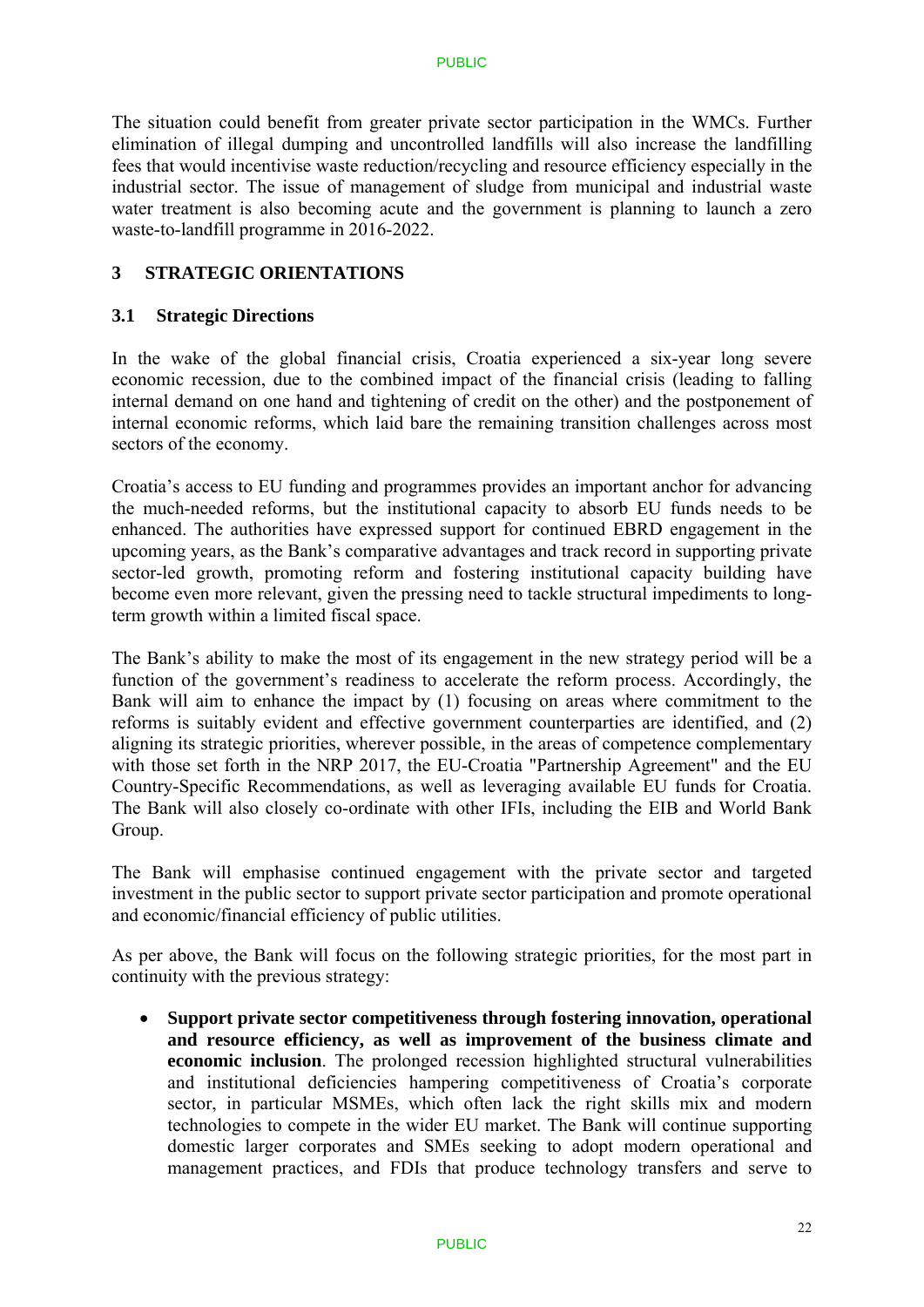integrate local economy into global value chains. The main thrust of the Bank's policy dialogue in this area will be fostering an institutional environment conducive to innovation and viability. Through its investments, the Bank will seek to promote improvements in corporate governance, standards and operating practices. The Bank will seek to invest in projects which promote youth inclusion as well as improved vocational and technical training, with a particular focus on less developed regions.

- **Deepening financial markets to broaden access to finance with focus on capital markets developments.** Given constrained access by the Croatian MSMEs to finance, the Bank will continue to provide long term funding directly to local companies and through partner financial institutions (banks as well as leasing and factoring companies) and, whenever possible, to blend the financing with capacity building. The Bank will continue providing advisory through the Advice for Small Businesses programme. The Bank will help achieve a better diversification of financing sources by developing the non-bank segment of the financial sector; providing support to policy makers in improving the institutional, legal and regulatory environment and financial market infrastructure to enable development of capital market activity and the expansion of new investment products in the market. In line with the objectives of the EC's Capital Markets Union initiative, the Bank will put emphasis on the development of local capital markets, in order for the Croatian financial sector to be better integrated into global financial markets and equity investing.
- **Promote commercialisation of public companies, including improvement of corporate governance, and support the privatisation of some state-owned companies**. Improving the corporate governance, operational performance and financial results of public enterprises and public utilities in the municipal infrastructure and energy sectors would contribute to productivity growth, fiscal consolidation and debt sustainability. The Bank will work with the state and local authorities to accelerate the reform of public companies through promotion of commercialisation and increased private sector participation, including through PPP and ESCO models, enhancement of corporate governance, as well as implementation of financial and operational improvement programmes which, among other objectives, will focus on energy and resource efficiency in line with the GET. Subject to political commitment, and leveraging its extensive track record in preparing companies for privatisations through funding and dedicated technical assistance, the Bank may consider selective involvement in privatisation of potentially viable SOEs.

The Bank will aim to apply the Green Economy Transition approach across all relevant sectors and respective sector-specific activities, as applicable, and will seek to promote inclusive growth with respect to youth, regions and gender.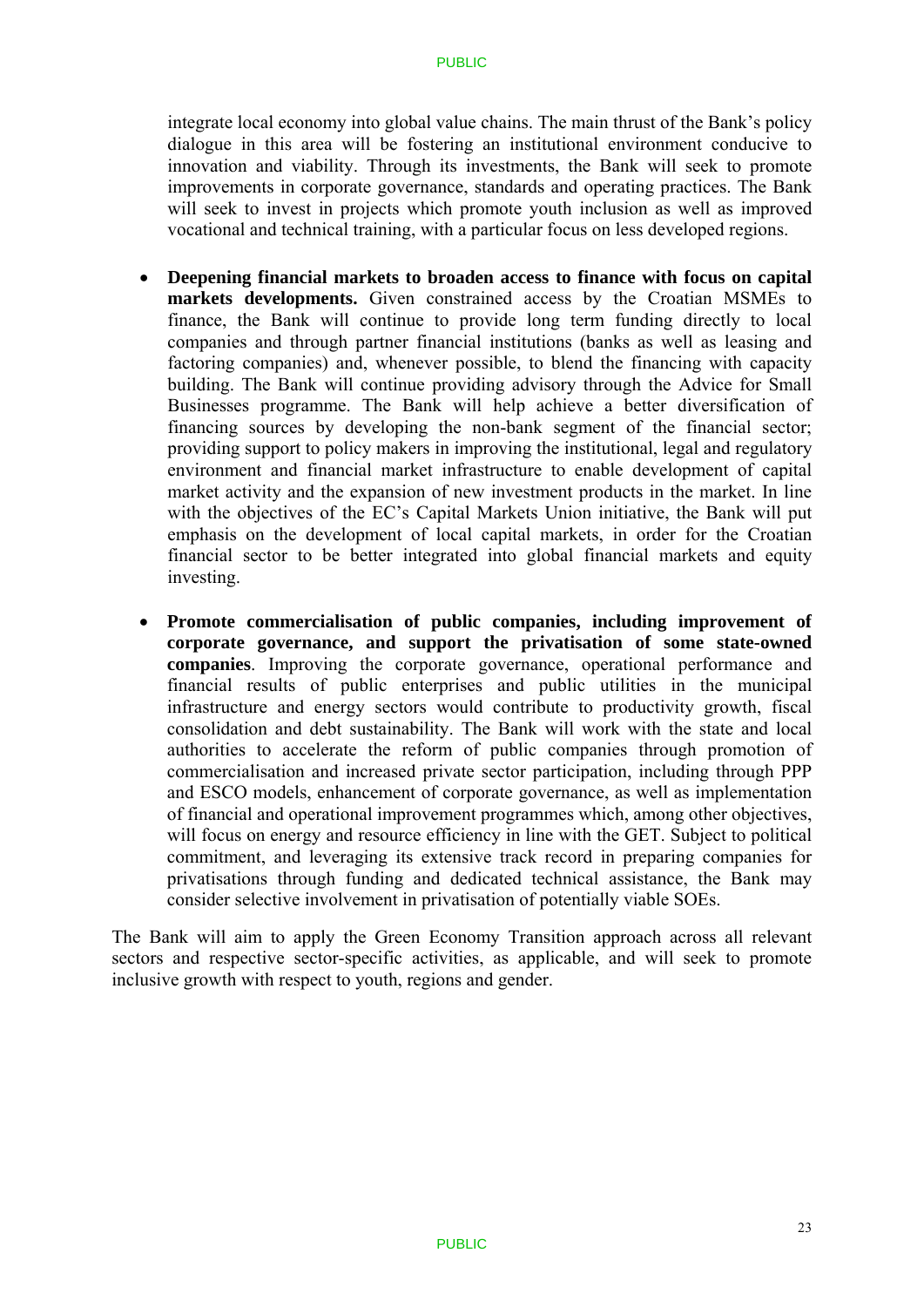### **3.2 Key challenges and Bank activities**

### *Priority 1: Support private sector competitiveness through fostering innovation, resource efficiency as well as improvement of the business climate and economic inclusion.*

Transition Challenges

1

- Croatia's **labour productivity,** measured as value added per worker is, in general, **well below the EU average**  $(E24)$  thousand vs.  $E54$  thousand). To achieve private sector–led growth (Croatia's private sector share of GDP remains at 70 per cent, a level lower than its EU peers) and faster convergence with EU, actions are needed to further liberalise the labour market and accelerate enterprise restructuring. A growth model based on productivity, human capital, innovation, and transit-related services (to maximize the country's geo-economic potential a European transport hub) would support sustainable convergence of the Croatian economy. Some sectors (agriculture, financial services, and ICT) are already competitive vis-a-vis EU peers given higher than average productivity levels.<sup>8</sup> This relative productivity advantage, however, may not capture weaknesses in the broader business environment. SMEs require particular attention as skills and productivity gaps are even higher than for larger companies, in particular access to finance for new, smaller firms facing much larger competition now that Croatia is a part of an open EU market.
- International surveys suggest that Croatia has a **weaker business environment** than peer EU countries of Central and South-Eastern Europe and even two Western Balkans countries (Montenegro and FYR Macedonia), as highlighted in the World Bank's Doing Business and the World Economic Forum's Global Competitiveness Index indicators. A business environment action plan should include measures for removing all kinds of barriers and burdens imposed on the economy, including measures aimed at improving the ease of doing business (Doing Business), reducing regulatory restrictiveness of the market/economy (OECD Product Market Regulation), as well as reforming the EU services market and regulated professions. In recent years, Croatia's progress on improving the business environment for the private sector has been partial. Croatia has achieved substantial progress on improving efficiency, reducing the court case backlog, and increasing the accountability and transparency of the judicial system. It has also continued to speed up land and property registration and reduce backlogs. The country needs to significantly reduce para-fiscal charges, remove excessive barriers for service providers as well as identify and implement steps to improve the efficiency and quality of commercial courts.
- Croatia has to step up **innovation** to further enhance its competitiveness leading to faster and more sustainable economic growth. The country has limited venture capital available, despite the relatively good quality of scientific research institutions and progress in the economy. In 2014, Croatia had the fourth lowest R&D intensity level in the EU as its spending on R&D as a proportion of GDP is still very low at 0.79 per cent (Eurostat), compared to a European average of 2.07 per cent - with a high proportion of public funds (0.41 per cent), and only 0.38 per cent of the GDP from the business sector. According to the European Commission, Croatia is a moderate

<sup>&</sup>lt;sup>8</sup> Value added per 1 EUR of wage cost is 4.4 for Croatia vs. 3.8 for EU-28 in agriculture, 2.7 vs 2.0 in financial services, 2.2 vs. 1.9 in information and communication technologies.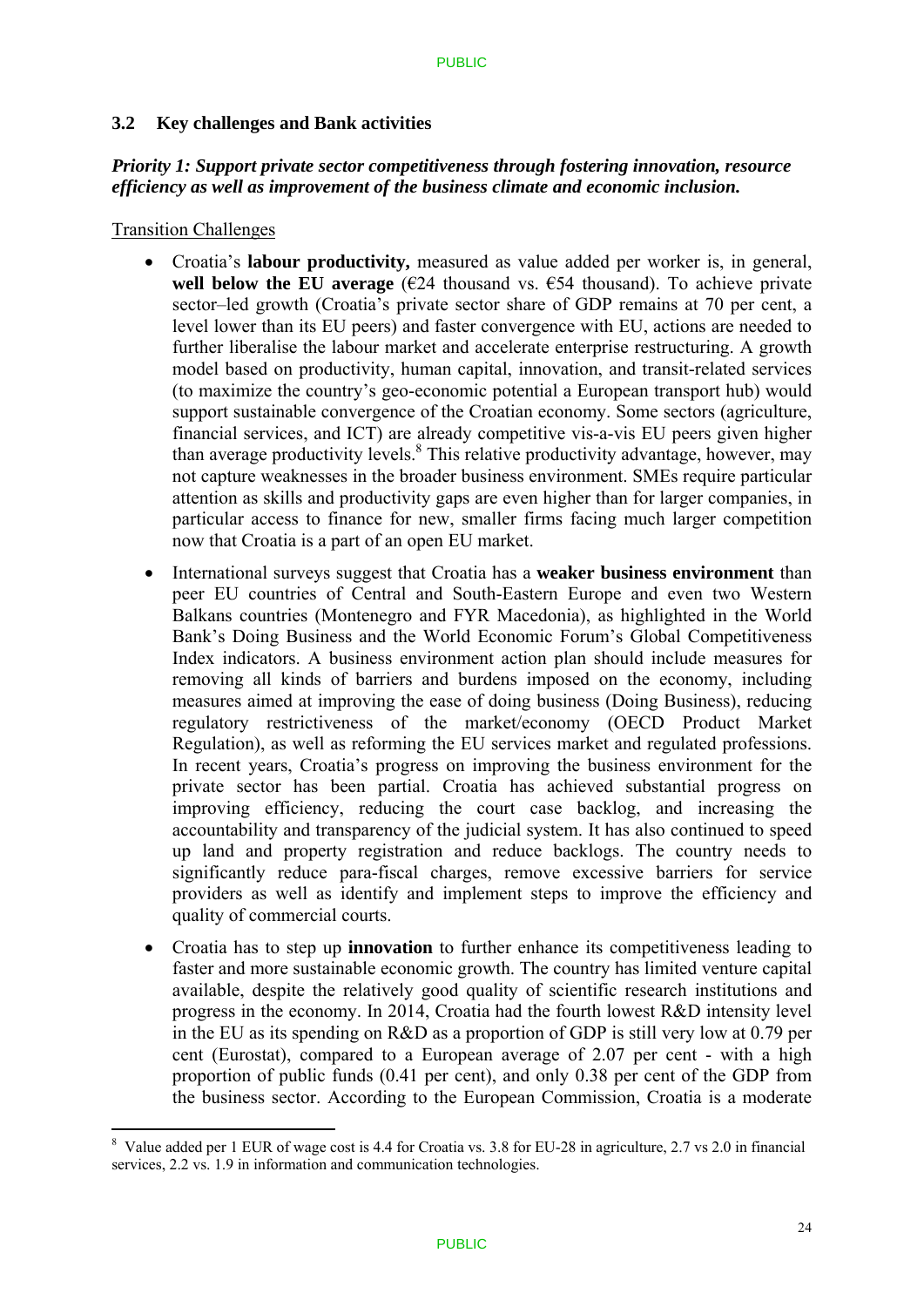innovator and is performing below the EU average in most innovation dimensions. Croatia's capacity for frontier innovation is weak compared to other EU countries and cooperation between innovative firms and public research organizations, where 60 per cent of public R&D investments goes, is limited to 24 per cent in Croatia as compared to 38 per cent in Slovenia (World Bank). According to the Global Innovation Index 2015, Croatia scores  $41.7$  out of 100, ranking  $41<sup>st</sup>$  out of 141 countries, below the EU average. Key challenges include increasing public and private investments in research and development and directing public and private investments to areas where Croatia has the greatest opportunities for achieving economic growth on the basis of the Smart Specialisation Strategy (S3), as well as enhancing linkages within the local innovation system including collaboration between industry and universities to promote cutting edge innovation. Croatia has at its disposal over  $\epsilon$ 700 million for direct co-funding of research and development activities in the public and private sectors within the EU financial perspective 2014- 2020.

- Croatia's economy is **more energy and carbon-intensive** than the EU average. Croatia needs to make further efforts to comply with the EU environmental and climate change/energy acquis. With EU membership, Croatia became a party to the 2020 Climate and Energy Package and set binding national savings targets for the reduction of GHG, an increase in consumption from renewable energy resources, an improvement in energy efficiency, as well as compliance with EU environmental standards. While progress is being made, Croatia needs to put more effort into scaling up its "green" programmes and investments to improve competitiveness of private businesses and economy as a whole, reduce negative environmental footprint, improve welfare of population (both through higher quality utility services as well as improved comfort of public and residential buildings), alleviate energy security concerns and improve access to reliable and affordable energy imports. Given that similar activities were included in the Operational Programme Competitiveness and Cohesion under priority axes 4 Promoting Energy Efficiency and Renewable Energy Sources, 5 Climate Change and Risk Management, 6 Environmental Protection and Sustainability of Resources and 7 Connectivity and Mobility thus ensuring a significant part of project costs to be financed from the European Fund for Regional Development. Therefore, the importance of coordinated efforts of national bodies in charge of management and control of ESI Funds and the EBRD is emphasized, in order to achieve synergy in accomplishing mutual goals.
- **Tourism as a leading sector that could bring much more value to Croatia.** At present, the tourism sector in Croatia produces much less value added per employee than the EU average (about one third) or France (about one fifth) despite tourism being a key sector in Croatia, with total contribution of tourism at 23.2 per cent of GDP in 2015 (vs. 18.5 per cent for Greece<sup>9</sup>).
- There is a **substantial skills mismatch** between the requirements of the labour market and the output of Croatia's education system, specifically at vocational and tertiary levels and companies still struggle to attract and retain well qualified staff at entry level. Partly due to some government efforts, youth unemployment has fallen from a high of 49.8 percent (2013) to 43.6 per cent in 2015.

<sup>&</sup>lt;u>.</u> <sup>9</sup> World Travel and Tourism Council, http://www.wttc.org/datagateway/.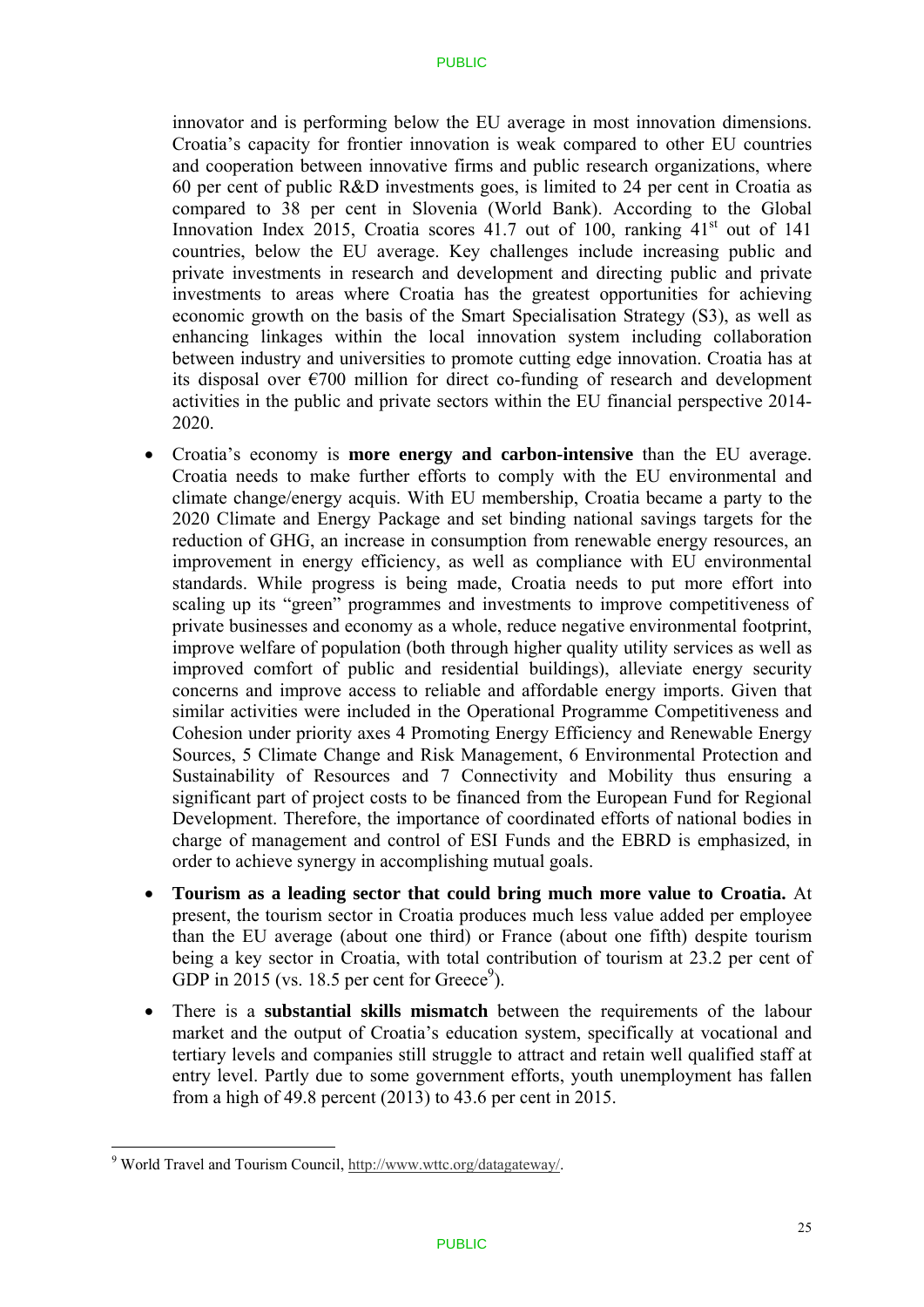- Croatia still has to step up its efforts to **improve corporate governance,** in particular reinforce the pre-insolvency and insolvency frameworks for businesses in order to facilitate debt restructuring and put in place a personal insolvency procedure. Looking at the sub-components of the WEF Global Competitiveness Index related to corporate governance, Croatia is  $93<sup>rd</sup>$  in terms of firm accountability and  $98<sup>th</sup>$  in terms of management practices which point to the prevailing of outdated corporate structures and require improvements in terms of corporate restructuring and succession planning. This will serve as a prerequisite for a transparent and efficient process of restructuring enterprises and preventing insolvency and the removal of insolvent enterprises from the market.
- **FDIs have been mostly concentrated in non-tradable sectors**, including the banking sector, wholesale and retail, real estate and tourism related construction. An improved business environment could stimulate FDI into tradable sectors and also raise overall FDI levels. The country has to leverage its role of getaway between Central Europe, the Western Balkans and the Mediterranean region in terms of energy, transports and capital markets infrastructure connectivity agenda.

### Operational Response

- The Bank will seek to provide long term debt and equity funding (including through Direct Financing Facility, Enterprise Expansion Fund – ENEF and ENIF), as well as working capital financing, to corporates in the processing and service industry, targeting innovative products and/or processes, knowledge economy, technology transfers and efficiency gains, while also seeking to improve corporate governance and operational and management practices. Funding will be also provided through partner banks (via on-lending and risk-sharing) and institutional quality private equity funds.
- Recognising the importance of export-driven growth for the overall private sector competitiveness, the Bank will put special emphasis on supporting Croatian exporters and on helping local companies in their cross-border activities, thus promoting development of regional operational linkages and value chains. Conversely, the Bank will seek opportunities to support quality inbound FDI. The Bank will seek to further contribute to the integration of the Croatian businesses in the region by improving connectivity, including through investments in logistics, as well as in strengthening relevant transport links to Western Balkans and beyond, helping leverage Croatia's advantage of lying along three pan-European transport corridors between the EU and Southeast Europe.
- The Bank will selectively engage with corporates that have a sound business model and strong growth potential, but may require financial and/or operational restructuring. Where possible, the Bank will mobilise other co-financiers including commercial banks, private equity and investment and pension funds to provide substantial value-additive support to local enterprises for the benefits of successful restructuring.
- Given the prominence of the tourism and agribusiness sectors in Croatia, the Bank will focus on providing equity and debt financing to companies operating in these sectors, supporting in parallel supplementary industries along the value chain, improving competitiveness, energy and resource efficiency, environmental compliance, as well as youth inclusion, particularly through work based learning and improved skills standards, and reaching out to underserved groups and regions.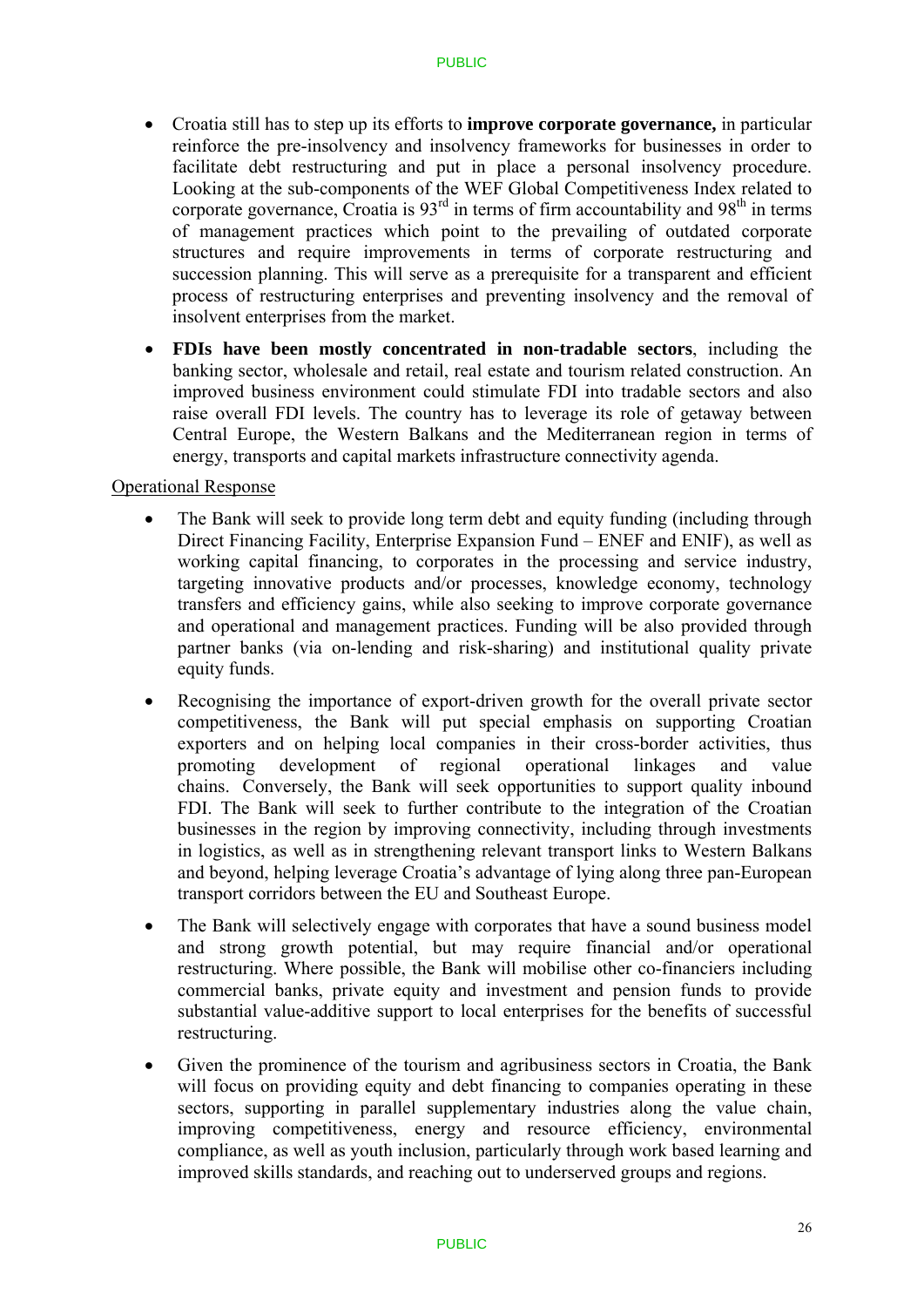- The Bank will provide financing targeted at renewable energy, energy and resource efficiency and reduction of the environmental footprint, directly and through financial intermediaries. It will aim to stimulate investment in resource-efficiency, climate resilience and environmental technologies and best practices; to improve management processes and operational practices in industry across all sectors. The Bank will continue to expand the Croatia Residential Sustainable Energy Financing Facility (CroRSEFF).
- The Bank will also aim to emphasise projects that contribute to economic inclusion and access to finance of underserved customer segments (youth in particular) as well as improved vocational and technical training reflecting employer needs, particularly through work based learning and improved skills standards.

### Policy Dialogue

- **Corporate governance**. The EBRD will closely coordinate with other IFIs on policy advisory activities to improve corporate governance and the investment climate, building on its expertise in specific areas, including improving administrative and judicial procedures. The activities will be based on detailed needs assessment, agreed with the authorities.
- **Economic inclusion**. The Bank will engage with the private sector companies and academic institutions in a dialogue to tackle unemployment amongst youth, through the promotion of vocational training, enhanced work based learning and the facilitation of school-to-work progression routes in association with its investment projects. This will include structured dialogue between educational authorities and the private sector to enhance training provision and skills standards in line with employer requirements.
- **Energy and resource efficiency**. The Bank will work with the national branches of the Green Building Council to improve standards of energy efficiency and energy sustainability both through coordinating the policy dialogue activities as well as on the structuring of specific projects, where applicable.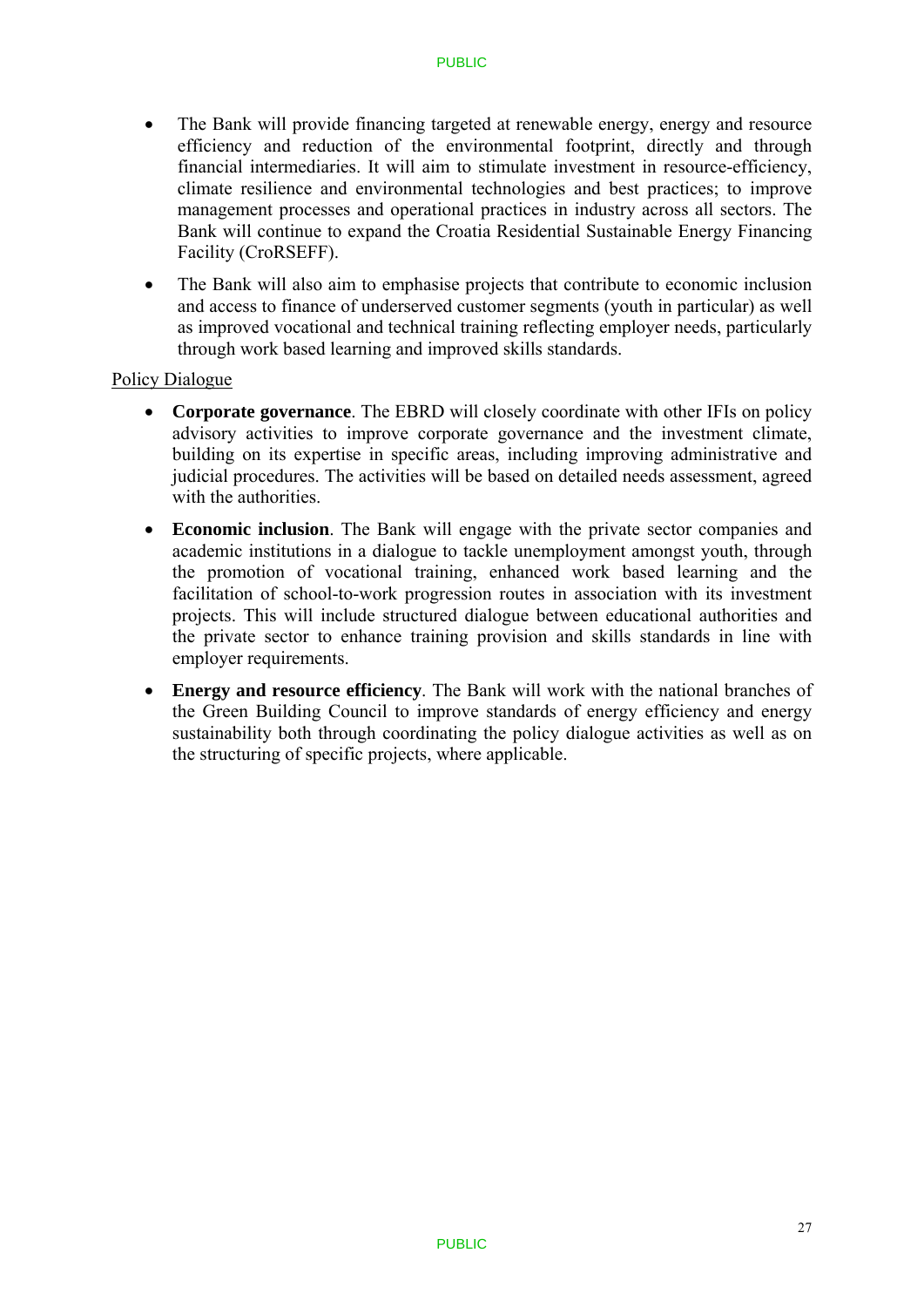### **Priority 1: Support private sector competitiveness through fostering innovation, resource efficiency, as well as improvement of the business climate and economic inclusion.**

|     | <b>CHALLENGES</b>                                                                                                                                      | <b>OBJECTIVES</b>                                                                                                             | <b>ACTIVITIES</b>                                                                                                                                                                                                                                                                                                                                                                                                                                                                                                                                                                                                                                                                                                                                    | <b>TRACKING INDICATORS</b>                                                                                                                                                                                                                          |
|-----|--------------------------------------------------------------------------------------------------------------------------------------------------------|-------------------------------------------------------------------------------------------------------------------------------|------------------------------------------------------------------------------------------------------------------------------------------------------------------------------------------------------------------------------------------------------------------------------------------------------------------------------------------------------------------------------------------------------------------------------------------------------------------------------------------------------------------------------------------------------------------------------------------------------------------------------------------------------------------------------------------------------------------------------------------------------|-----------------------------------------------------------------------------------------------------------------------------------------------------------------------------------------------------------------------------------------------------|
| 1.1 | Competitiveness<br>is hampered by<br>limited<br>innovation and<br>lack of modern<br>technologies,<br>difficult business<br>environment and<br>red tape | <b>Strengthen</b><br>competitivenes<br>s through<br>increasing<br>operational<br>efficiencies,<br>innovation and<br>inclusion | Direct long-term investment $\&$ working capital financing to<br>$\bullet$<br>companies, including via the Direct Finance Framework<br>(DFF) and Enterprise Expansion Fund (ENEF).<br>Support large and medium enterprises through direct and<br>$\bullet$<br>indirect (i.e. equity funds) equity and debt instruments, as<br>well as on-lending through banks, including risk sharing, for<br>capex, operational and financial restructuring, innovation and<br>technology transfers (ENIF and VCIP).<br>Support the competitiveness of selected corporates through<br>$\bullet$<br>improvements in corporate governance practices, equal<br>opportunities, and economic inclusion, with a focus on<br>processing industries, property and tourism. | • No. of companies invested in by client<br>Funds ( <i>Baseline – 0</i> )<br>• No. of companies that improve<br>operational performance or efficiency<br>measures supported directly or indirectly<br>by the Bank (turnover) ( <i>Baseline</i> – 0) |
| 1.2 | Croatia still lags<br>behind in terms<br>of resource<br>efficiency and<br>resource<br>productivity.                                                    | <b>Improve</b><br>resource<br><i>(including)</i><br>energy)<br>efficiency                                                     | Financing projects directly or under dedicated frameworks,<br>$\bullet$<br>including CroRSEFF and WeBSEFF II, to enhance energy &<br>resource efficiency as well as policy dialogue alongside the<br>World Green Building Council to improve standards of<br>energy sustainability to comply with the Bank's Green<br>Economy Transition across all sectors where applicable, but<br>especially in the manufacturing, infrastructure, property and<br>tourism sector and agribusiness.                                                                                                                                                                                                                                                               | • CO2 emissions reduction associated<br>with the Bank's operation in tCO2e/yr<br>$(Baseline-0)$<br>• Number/volume of outstanding loans for<br>energy/resource efficiency of partner<br>banks (e.g. CroRSEFF, WebSeff)<br>$(Baseline-0)$            |
| 1.3 | Trading across<br>borders and<br>investments<br>across the region<br>needs to be<br>encouraged                                                         | <b>Increased</b><br>cross-border<br>trade and<br>investments<br>flows                                                         | Support local FDI in the development of regional financial<br>$\bullet$<br>and operational linkages and value chains improving<br>corporates' access to the export markets.<br>Support trade finance activities.<br>$\bullet$<br>Support new investments linked to improving regional<br>$\bullet$<br>interconnectivity and co-operation energy, transports and<br>capital markets.<br>Support logistic companies in Croatia in order to boost<br>$\bullet$<br>transport in ports, highways and railways.                                                                                                                                                                                                                                            | Increase in sales of local (export)<br>oriented) companies supported by the<br>Bank (Baseline $-N/A$ )<br>• Net increase in the throughput of<br>infrastructure (annual tonnage) (Baseline<br>$-0$                                                  |
|     |                                                                                                                                                        |                                                                                                                               | <b>Impact indicator:</b> World Bank Doing Business 2017 rank 43 <sup>rd</sup> /190; Global Innovation Index 38.3/128 (AT Kearney/INSEAD)                                                                                                                                                                                                                                                                                                                                                                                                                                                                                                                                                                                                             |                                                                                                                                                                                                                                                     |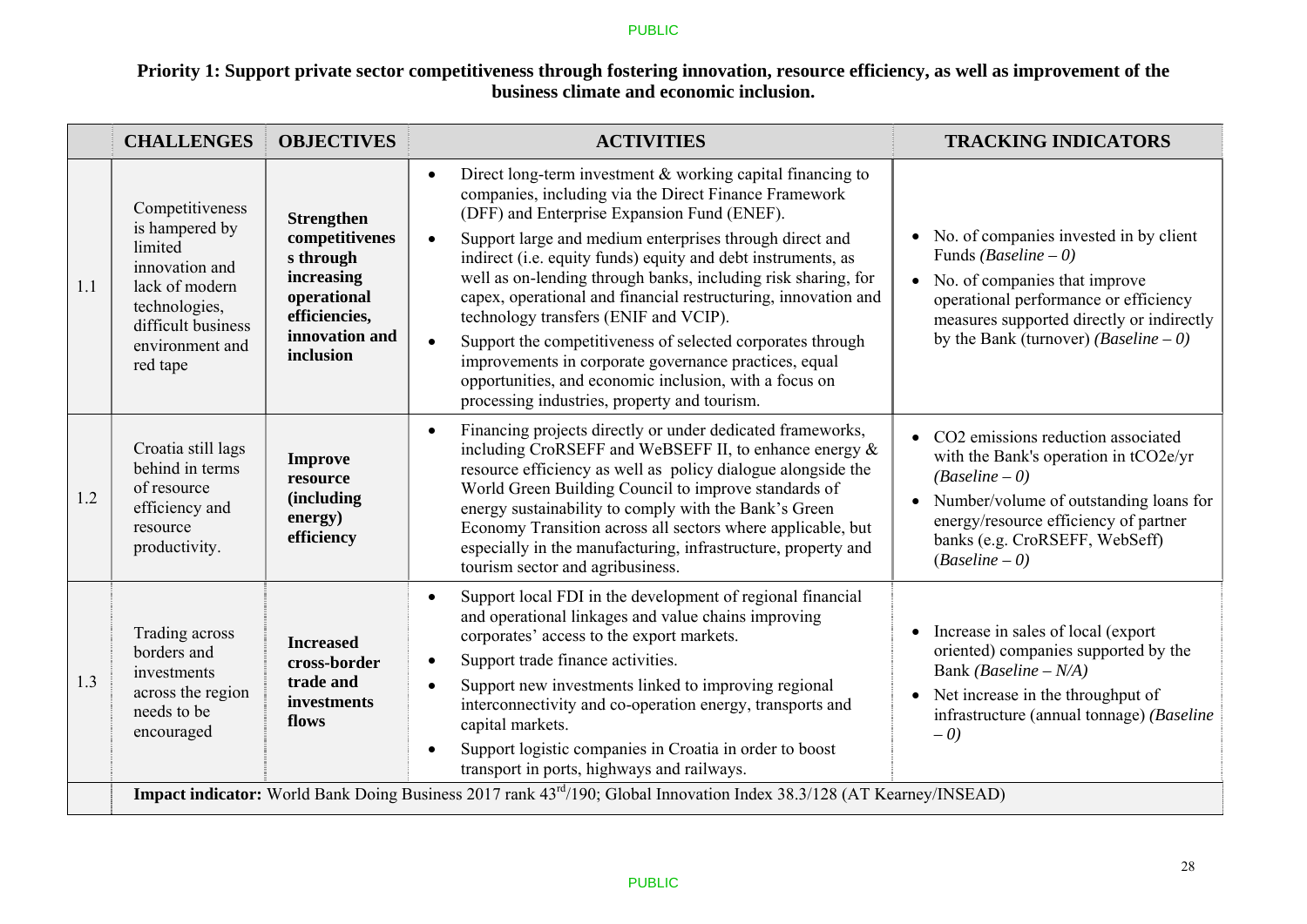### *Priority 2: Deepening financial markets to broaden access to finance with focus on capital markets developments.*

#### Transition Challenges

1

- **Limited access to (long-term) finance, especially for SMEs, constrain firms' investment capacity.** Encouraging credit activity supported by risk-sharing products and limited credit insurance would incentivise banks to introduce new products for SMEs and positively affect the quality of their new loan portfolio. Improving the availability of funding for SMEs is one of the key objectives of the authorities in the field of SME development in order to establish new financial instruments which meet the business needs of entrepreneurs at all stages of their development, such as soft loans, micro-loans, guarantees, and entrepreneurial venture capital. Croatia has access to EU funds within the 2014-2020 perspective intended to encourage the development of a number of financial instruments in order to further stimulate economic activity and help create and maintain jobs. The government's envisaged establishment of new measures to support SME, some of which are being implemented through Operational Programme Competitiveness and Cohesion 2014- 2020, Thematic Objective 3, in cooperation with the relevant financial institutions aims to further expand the options for financing SMEs through equity and debt investments with the government's ultimate objective to encourage substantial additional investments in SMEs by the end of 2020 based on new financial instruments. Furthermore, the large and rising public debt, increasingly financed by the banking sector, is crowding out the private sector from bank financing.
- **Capital markets activity is limited,** with turnover on the ZSE representing less than 2 per cent of GDP. Despite the existence of a relatively strong institutional investor base (banks and pension funds) MSMEs lack access to capital markets. Croatia's financial sector is overwhelmingly dominated by banks. The banking sector assets make up more than 110 per cent of GDP, pension funds have assets under management of around 21 per cent, insurance companies 11 per cent, investment funds below 5 per cent of GDP in 2014. Euro area banks make up more than 80 per cent of bank assets, making them systemically important. The majority of SMEs lack access to capital markets and do not figure among the listed companies on the stock exchange nor as the issuers of debt securities.
- **Corporate bond issuance is to a large extent limited to a handful of corporate issuers**. Most bonds are issued in euros and covered bonds are non-existent. Introduction of new long term instruments would help banks lengthen their funding base, thus improving their maturity matching and potentially supporting lending growth as well as foster the development of capital markets.
- High corporate NPL levels (still at close to 26 per cent level) and leverage<sup>10</sup> **contribute to the slow recovery in economic growth** as banks have grown riskaverse despite high liquidity, while companies that have defaulted on their loans or are highly indebted, have effectively lost access to credit. The resolution of nonperforming loans is important to improve productivity and long-term growth in Croatia. NPL resolution would require a holistic approach by the government,

<sup>&</sup>lt;sup>10</sup> The debt of overleveraged companies, with long term debt/3-year average EBITDA $>10$  (excluding motorways and railways), is high at almost EUR 8bn (20% of GDP) according to Orbis data.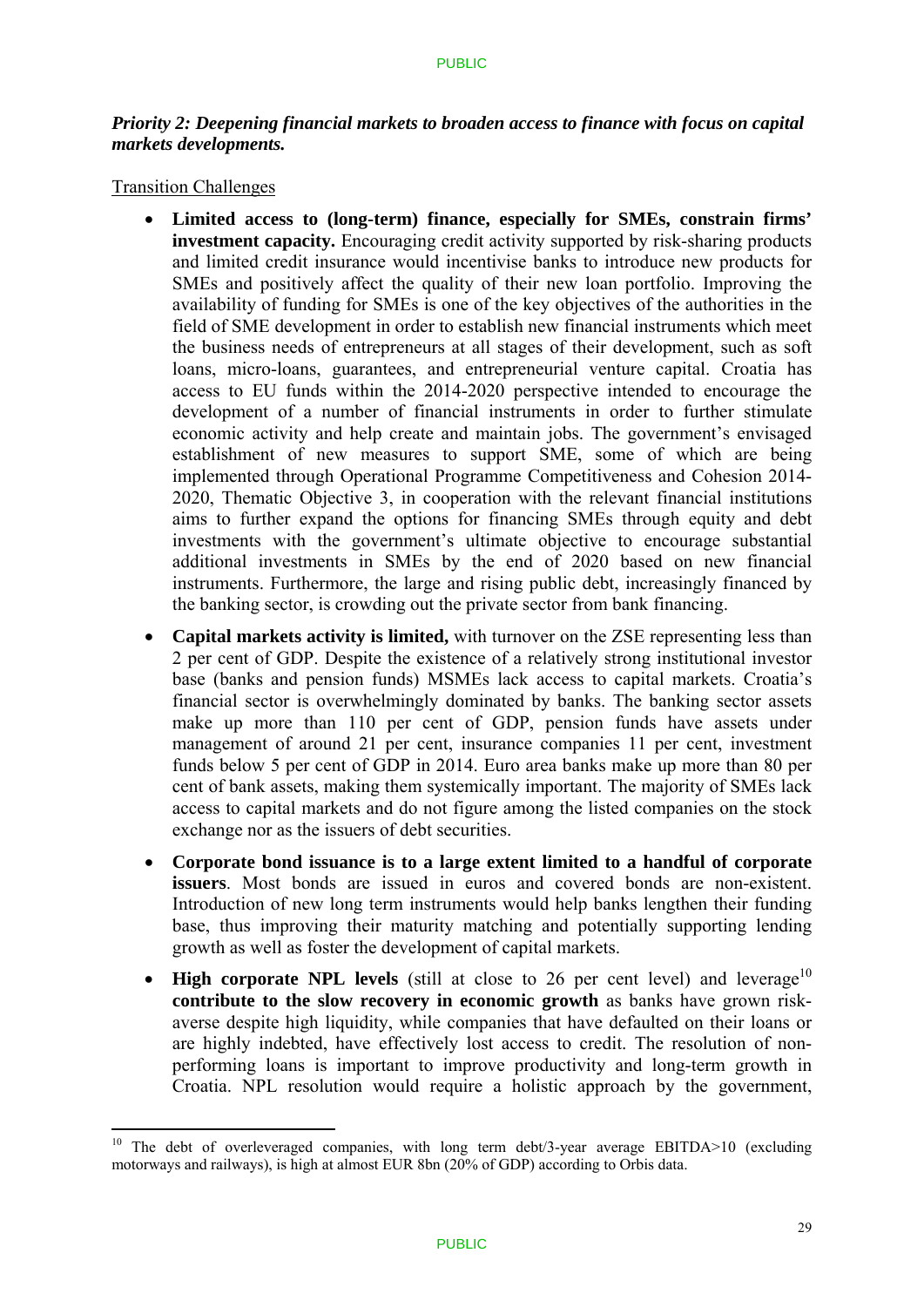involving all key stakeholders and focusing on all factors that impede resolution including among others tax regulations, efficiency of pre-insolvency and insolvency frameworks and different factors affecting the transferability of NPLs. The newly announced tax reform addresses the tax incentive for the banks' related to the NPLs write offs, albeit within pre-defined timeframe.

- **High corporate debt weighs on private investment.** Equity financing is all the more important to diversify corporate funding away from bank debt. However, despite the relatively strong institutional investor base (private pension funds and insurance companies) and a large stock market capitalisation (39 per cent of GDP vs. 31 per cent for Poland or 10.5 per cent in Hungary in 2013), equity market liquidity is very low by the region's standards. The turnover ratio was 2.3 per cent, steadily declining over the years, vs. 10.7 per cent in Poland and 5.1 per cent in Hungary in 2013.
- **Local currency financing to MSMEs is still low, although recent developments show an increase in kuna lending to the corporate sector.** Croatia is one of the most euroised economies in the EBRD region, with around 70 per cent of all loans denominated in a foreign currency and availability of local currency financing is limited. The corporate sector's net foreign exposure (predominantly in foreign currency) of  $\epsilon$ 8.5 billion (19.4 per cent of GDP) in December 2015, also including potentially unhedged or partially hedged companies, poses a risk to the economy, notwithstanding the historically low currency volatility. Availability of local currency funding for unhedged borrowers (mainly SMEs and households) is important for reducing high currency mismatches.

#### Operational Response

- The Bank will work alongside local commercial banks, leasing and factoring institutions (including on a risk-sharing basis) to increase SMEs' access to finance through SMEs-tailored credit lines. Through ASB, the Bank will continue to develop a sustainable MSME support infrastructure through capacity building and development of local consultants.
- The Bank will explore how to best increase SMEs' access to finance, potentially through leveraging EU funds. In particular, the Bank might get involved at a later stage in the areas of SMEs competitiveness, agriculture, resource efficiency, including energy efficiency as well as water and wastewater improvements, through investments with ESIF funds alongside the national development bank HBOR, HAMAG BICRO and commercial banks, as well as EU facilities like the Connecting Europe Facility (CEF), COSME, Horizon 2020 and the Investment plan for Europe.
- The Bank will also explore the possibility of leveraging EU funding to enhance support for housing associations and small housing management companies but also investments by SMEs in the construction and manufacturing sectors which are contracted for the 'green renovations'; as well as to deploy resource efficiency credit lines in the industrial, corporate and SME sectors also under CroRSEFF.
- The Bank will seek valid opportunities to act as a key investor in bond issuances by corporates, banks and listed investment vehicles, large international syndications, as well as in corporate equity including IPOs. In cases when the Bank is considering direct equity investments in companies, it will seek to enhance corporate governance through development of Corporate Governance Action Plans and embed exit routes that may include listing or sales via stock exchange. The Bank will also continue to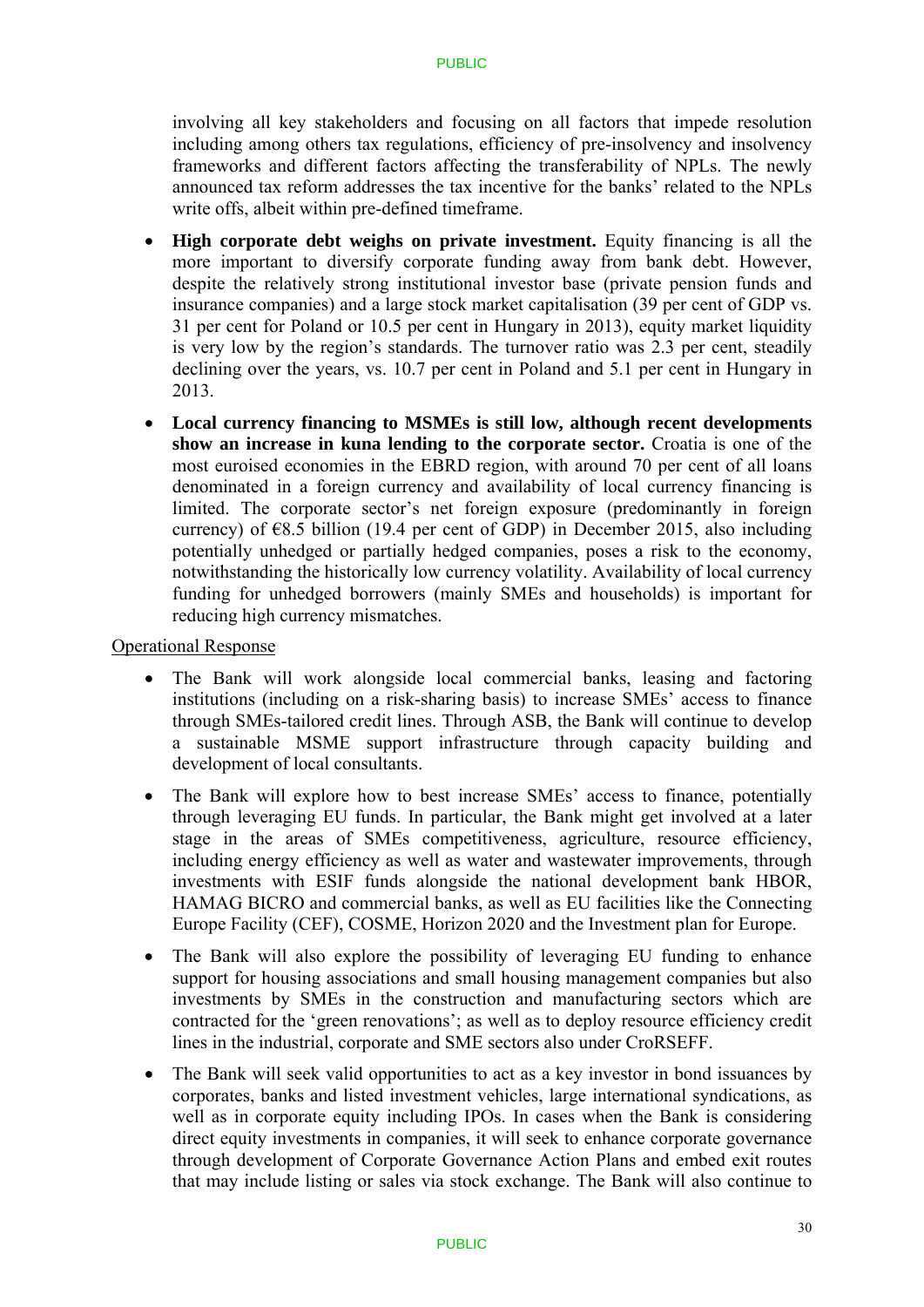seek opportunities to support institutional quality private equity funds active in the Central and South East Europe region.

- The Bank will seek appropriate opportunities to invest in financial instruments not yet available in Croatia, such as covered bonds and asset-backed securities as well as deploy the financial instruments under the Bank's SME Local Currency Programme.
- The Bank will continue contributing, through policy dialogue and investment, to the development of the capital markets infrastructure in Croatia (exchange, clearing platform, custodial service providers, deposit insurance agencies) and support its potential role as a regional financial hub.
- The Bank will try to assist commercial banks in managing their NPLs through investment in specialised servicing, workout and/or restructuring platforms, in the divestment of portfolios of NPLs or by providing finance alongside strategic investors for single, large NPLs which require comprehensive restructuring, as well as through investment in specialised turn-around equity funds.
- As part of the overall effort to facilitate access to finance and enhance the stability of the financial system, the Bank will explore the scope for providing advisory services and financial support to the newly established Resolution Fund managed by the State Agency for Deposit Insurance and Bank Resolution ("DAB") and in line with the EU's Banks' Recovery and Resolution Directive ("BRRD").
- The Bank will help increase liquidity of the local currency capital market by supporting the issuance of Kuna-denominated corporate bonds and participating in public equity offerings with strong demonstration effects.

### Policy Dialogue

- The Bank will continue its advisory support to the Ministry of Finance to help with creating the legal framework for Covered Bonds Law in close coordination with relevant institutions including the Croatian National Bank, Ministry of Justice and HANFA.
- The Bank will continue to offer its expertise for the preparation of a new Capital Markets Law aligning the local legislation to the EU Directive MIFID II, working with the Ministry of Finance, HANFA and Zagreb Stock Exchange.
- The Bank will also continue its assistance to establish the regional Central Clearing Counterparty ("CCP") as a European Market Infrastructure Regulation ("EMIR") compliant CCP with the possibility of covering the Croatian and Slovenian capital markets and to increase global attractiveness of these local markets.
- The Bank will provide advice to help establish a specialised "SME Growth Markets" trading platform to ease SMEs access to the Zagreb Stock Exchange in line with MIFID II.
- The Bank will provide technical assistance to the State Agency for Deposit Insurance and Bank Resolution in strengthening its institutional capacity with regards to its new role as Resolution Authority in line with the BRRD.
- If requested by the authorities, the Bank will help facilitate the resolution of NPLs in line with Vienna 2 Initiative recommendations and could provide detailed policy advice. The Bank has already engagements in other countries such as Hungary (where it was the lead IFI) and Serbia and it has been closely involved in a first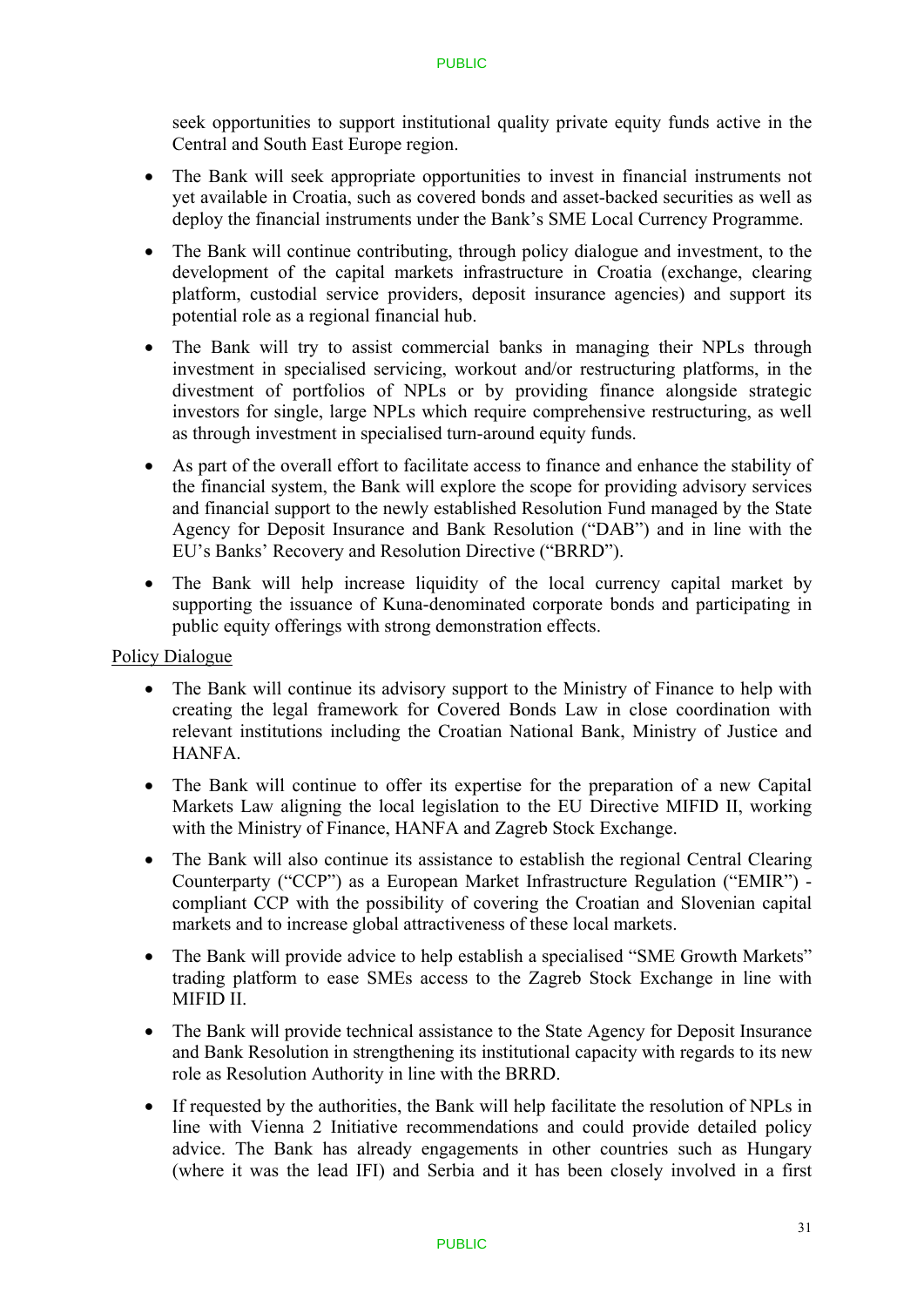assessment in Croatia with the World Bank leading the work to date. In addition, the Bank is planning to engage in the bilateral discussions as well as to arrange a round table discussion on out of court restructuring with the Ministry of Justice, the Banking Association, key bank representatives, the IMF and the World Bank.

• Building on its enhanced profile developed in the corporate and the private equity sector, as a result of its growing equity portfolio as a direct investor and a limited partner, the Bank will promote corporate and institutional awareness of the benefits of equity financing and improved corporate governance practices.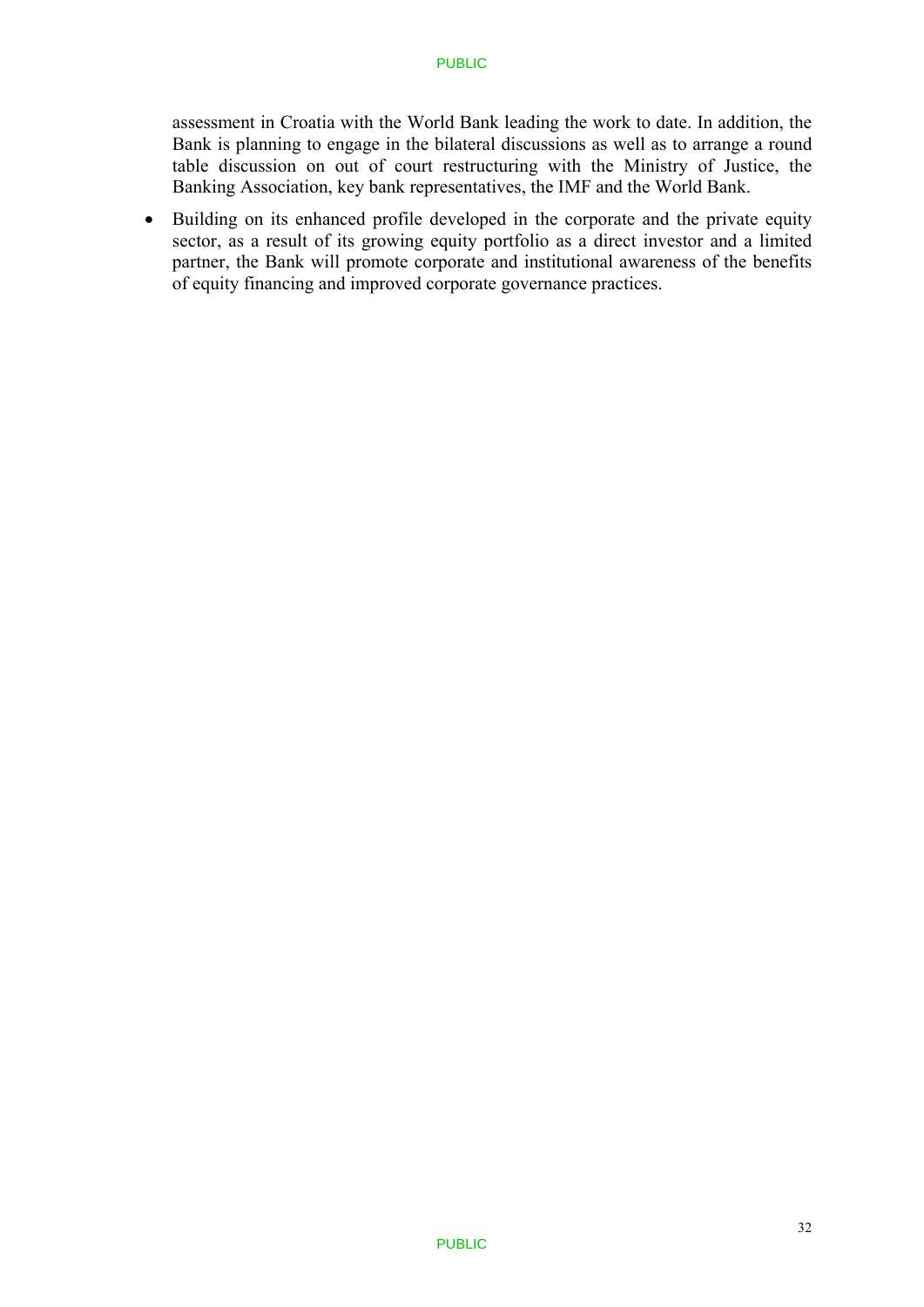# **Priority 2: Deepening financial markets to broaden access to finance with focus on capital markets developments.**

|     | <b>CHALLENGES</b>                                                                                                                          | <b>OBJECTIVES</b>                                                                                                                                                                                                                                      | <b>ACTIVITIES</b>                                                                                                                                                                                                                                                                                                                                                                                                                                                                                                                                                                                                                                     | <b>TRACKING INDICATORS</b>                                                                                                                                                                                                                                                                                                                         |  |  |  |
|-----|--------------------------------------------------------------------------------------------------------------------------------------------|--------------------------------------------------------------------------------------------------------------------------------------------------------------------------------------------------------------------------------------------------------|-------------------------------------------------------------------------------------------------------------------------------------------------------------------------------------------------------------------------------------------------------------------------------------------------------------------------------------------------------------------------------------------------------------------------------------------------------------------------------------------------------------------------------------------------------------------------------------------------------------------------------------------------------|----------------------------------------------------------------------------------------------------------------------------------------------------------------------------------------------------------------------------------------------------------------------------------------------------------------------------------------------------|--|--|--|
| 2.1 | SME <sub>s</sub> '<br>constraints to<br>access to finance<br>have increased<br>since the crisis                                            | <b>Improved access to</b><br>long term funding                                                                                                                                                                                                         | SMEs-tailored credit lines (including, via banks, leasing and<br>factoring institutions).<br>Advice for Small Businesses on improving operational and<br>$\bullet$<br>management standards.<br>• Development of tailored financing programmes leveraging<br>EU structural funds focusing on resource efficiency, SMEs<br>competitiveness in agriculture and water and wastewater<br>improvements, if requested by the authorities.                                                                                                                                                                                                                    | • Total number/volume of outstanding<br>MSME loans of PFIs to identified<br>target areas/instruments (such as<br>women entrepreneurs, factoring) as<br>relevant (Baseline – established at<br>projects approval)<br>• Number of clients supported through<br>Advice for Small Businesses with<br>increased turnover/productivity<br>$(Baseline-0)$ |  |  |  |
| 2.2 | Capital markets<br>activity is limited,<br>and local<br>corporates lack<br>access to capital<br>markets and local<br>currency<br>financing | <b>Strengthen the</b><br>financial sector by<br>achieving better<br>diversification and<br>integration into<br>global financial<br>markets, develop<br>capital markets<br>and, if possible,<br>increase availability<br>of local currency<br>financing | Support diversification of financial sources through capital<br>$\bullet$<br>markets by participation in international syndicated loans,<br>private equity funds, issuance of corporate bonds and IPOs.<br>Policy advice on introducing the Law on Covered Bonds.<br>$\bullet$<br>Support development of capital markets infrastructure (SEE<br>Link platform) to add new members.<br>• Development of financial infrastructure in line with EU CMU<br>initiative including development of SME Growth Markets<br>and participation in the Working Group on new Capital<br>Market Law.<br>Introduction of the SME Local Currency Lending<br>Programme. | • Demonstrable improvement of<br>institutional and legal environment for<br>local capital markets (e.g. law on<br>covered bonds, capital market law and<br>SEE link). (Qualitative account -<br>Baseline N/A)<br>• No./volume of capital market<br>transactions (e.g. bonds, equities<br>traded) (Baseline - $0$ )                                 |  |  |  |
| 2.3 | Bank lending has<br>slowed down, as<br>banks are<br>burdened with<br><b>NPLs</b>                                                           | <b>Facilitate the</b><br>resolution of NPLs                                                                                                                                                                                                            | Identification of impediments to NPL resolution through<br>policy dialogue (jointly with the World Bank) and<br>participation in the policy dialogue and engagement on out of<br>court restructuring.<br>Support in developing regulation/legislation $&$ investment<br>$\bullet$<br>activities if suitable structures and investors are identified.                                                                                                                                                                                                                                                                                                  | Introduction of measures (e.g.<br>impediments identification, regulation<br>and legislation) to NPLs resolutions in<br>the banking sector ( <i>Baseline – N/A</i> )                                                                                                                                                                                |  |  |  |
|     | <b>Impact indicator:</b> WDI Market Capitalisation to GDP (%) 36.2 (2011)                                                                  |                                                                                                                                                                                                                                                        |                                                                                                                                                                                                                                                                                                                                                                                                                                                                                                                                                                                                                                                       |                                                                                                                                                                                                                                                                                                                                                    |  |  |  |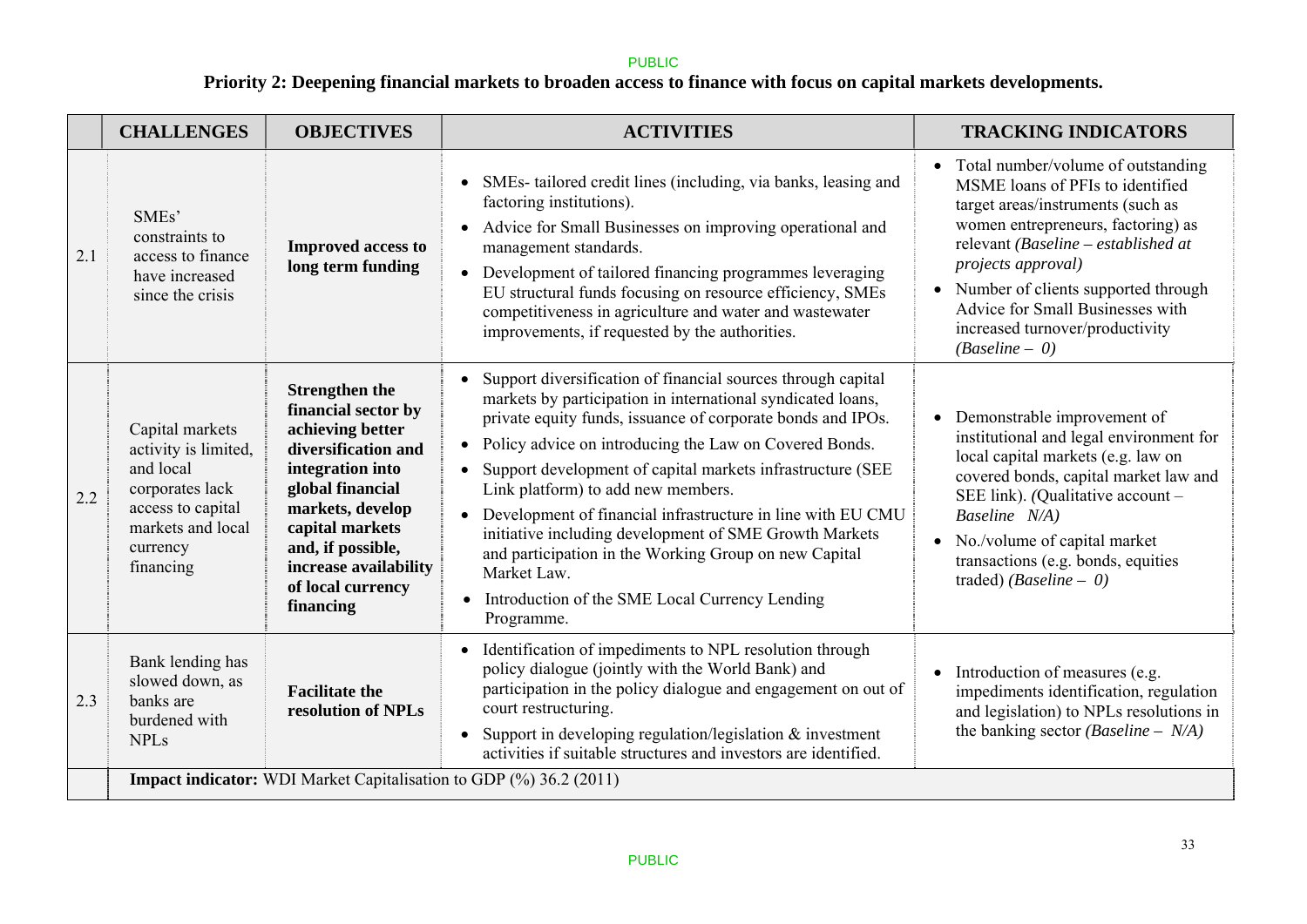### *Theme 3: Promote commercialisation of public companies, including the improvement of corporate governance, and support the privatisation of some state-owned companies:*

### Transition Challenges

- **State owned enterprises** continue to play a large role in the Croatian economy, with some of them often suffering from poor performance, and weak corporate governance, while state subsidies to SOEs are significantly higher than the EU average. Operational efficiency of public companies is well below most of its EU peers' standards and needs to be enhanced to improve service quality, meet environmental standards and reduce costs. In particular, the ratio of labour costs to operating revenue at 37.1 per cent is significantly higher than in the CEE-4 countries at 25.9 per cent for SOEs in 2014, suggesting plenty of room for efficiency enhancement that can also help reduce budgetary pressures. To improve operational and financial performance, selected public companies would benefit from a higher share of private sector participation in municipal and transport companies as well as tariff adjustments to better reflect costs.
- **State involvement in the economy remains extensive**, **in particular in transport and energy infrastructure.** The lack of private sector involvement in these areas to date has also held back Croatia's potential as a logistics hub, energy and trading integration with the region. Weaknesses in governance, including the lack of appropriate performance monitoring, continue to result in significantly lower profitability of relative to comparable private corporations, with negative impacts on public finance. Key effects to be achieved within the framework of this transition challenge include the reduction of fiscal risk to the state budget, greater contribution of public companies to the development of Croatia and public debt reduction through the activation of state property. In the past year, steps to open up SOEs to private ownership advanced slowly but reduction of state ownership over flats, office spaces and land is expected to advance, as well as the activation of unused state property. Therefore, some important privatisation opportunities might require the Bank's support in the years ahead and financial and operational restructuring in SOEs may be necessary before listing their shares on the stock exchange to help improve their corporate governance, notably by fostering reporting and internal control mechanisms.
- **Lessons from global best practices should be used to improve tendering capacity to develop viable PPP projects** in a variety of sectors, including municipal and transport, as some of the existing projects have faced problems during the implementation phase.
- Waste and water management remain a challenge in Croatia. The efficiency of the water supply and waste water management is low and system losses are high. Consolidate and upgrade the current solid waste management system into larger county-level system as significant inefficiencies exist in the delivery of solid waste which is significantly lagging behind the schedule agreed with EU, mainly due to low investment project preparation capacity. Significant investments are required for ensuring compliance with the relevant EU directives to reduce the amount of disposed waste, increase municipal waste recycling, landfill compliance, ensuring the quality of drinking water, and connection to public sewerage systems and water utility systems. Performance against recycling targets is weak, with only 15.5 percent of municipal waste being recycled vs an EU average of 41.3 per cent according to the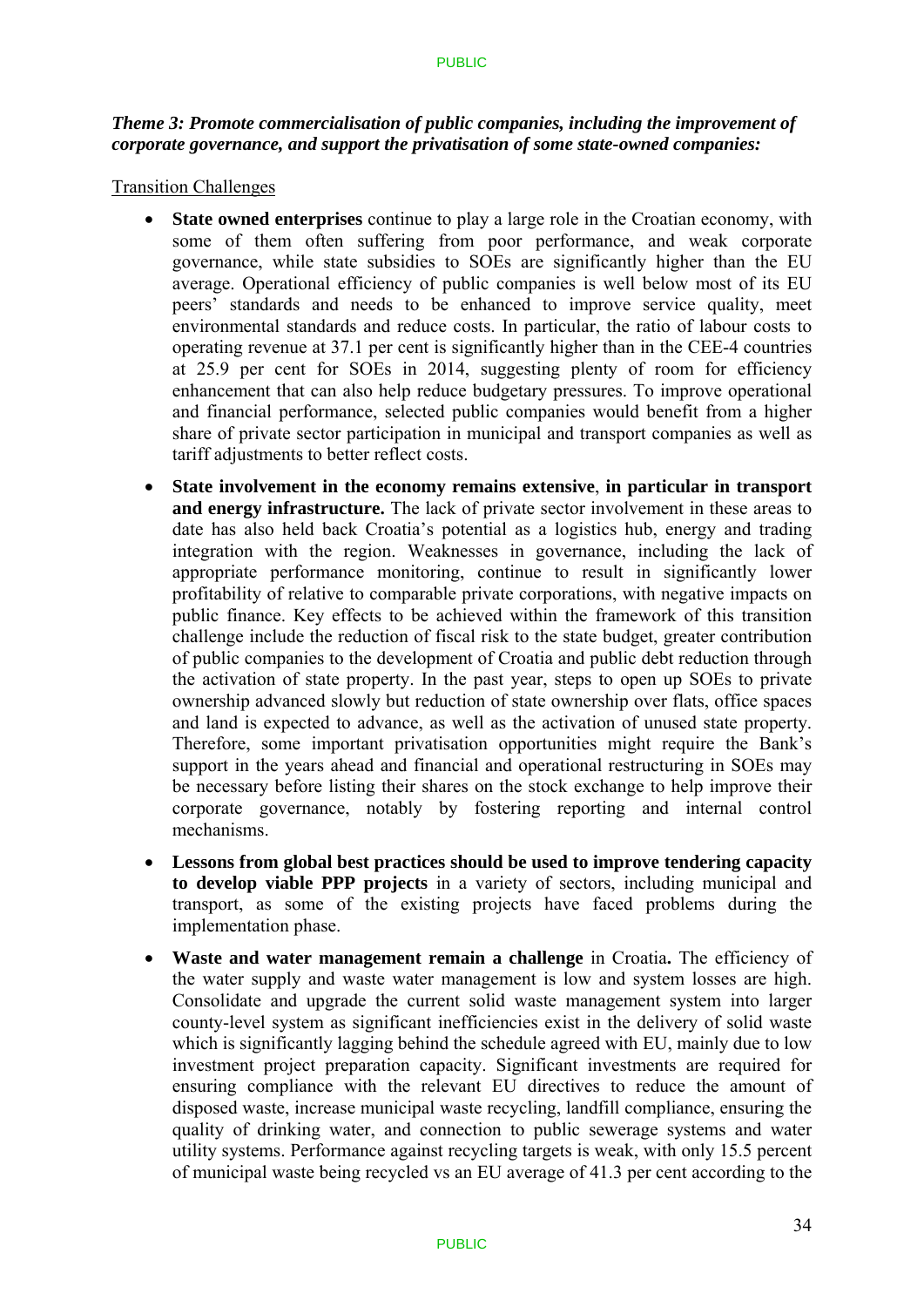Eurostat. Croatia also lags behind in terms of resource productivity (economic value of €1.09/kg of raw material vs. EU average of €1.95/kg, according to the Eurostat).

### **Infrastructure gaps still remain in the transport sector with some of the main railway corridors not being fully restored from war damages**.

- o The **railway sector** can become a greater engine of growth and its railway companies more efficient and competitive in the EU. Given Croatia's vital transit position in Europe, one of the main competitive advantages and opportunities for the country is that its railway network is deeply embedded in Europe's major transport corridors (e.g. the East-West Pan-European Rail corridor X, corridor Vb connecting Rijeka with Zagreb and the Hungarian border, and corridor Vc connecting Ploce and running South-North across Bosnia and Herzegovina). However, the system faces severe operational and financial challenges, such as the poor quality of the tracks limits the speeds for freight and passenger trains and therefore limits the operational capacity and performance of any rolling stock used by operating companies. As a result, with a similar density of railway network, the country has substantially lower traffic intensity than its EU peers, reaching less than half the traffic intensity of the EU-28 average.
- o **Road sector** companies require material financial and operational restructuring, alongside the much needed improvements of the corporate governance in order to achieve greater long-term sustainability and to reduce the need for the budgetary transfers.
- **Energy:** The energy infrastructure will need to be further developed in terms of adherence to EU environmental standards and security of supply.

Operational response

- The Bank will aim to support greater involvement of the private sector in infrastructure financing and management, including PPPs, through debt and equity financing in the transport sector (such as port terminal operators or logistics/ intermodal operators), as well as for selected projects (such as healthcare and transport infrastructure), with further application of GET including in the energy sector and bankable ESCO projects.
	- o The Bank will seek to support urban regeneration investments that may also include providing assistance in the preparation of the master plan study on feasibility and commercial viability to attract private investors.
	- o Under the Croatian EU Cohesion Fund Water Co-Financing Framework ("C2CF"), the Bank will seek opportunities to co-finance investments in service quality improvement and efficiency gains in large water and wastewater utilities, providing technical assistance with financial and operational improvement programmes (FOPIP) that serve to promote commercialisation, benchmarking and international procurement certification.
	- o The Bank will aim to support energy efficiency measures, such as energyefficient street lighting and sustainable urban transport solutions within the Sustainable Urban Mobility Planning ("SUMP"), as well as "green solutions" within its projects with public companies, in compliance with environmental sustainability targets moving transports away from individual means of transportation towards cleaner public transports as a viable alternative to cars (e.g. parking strategies).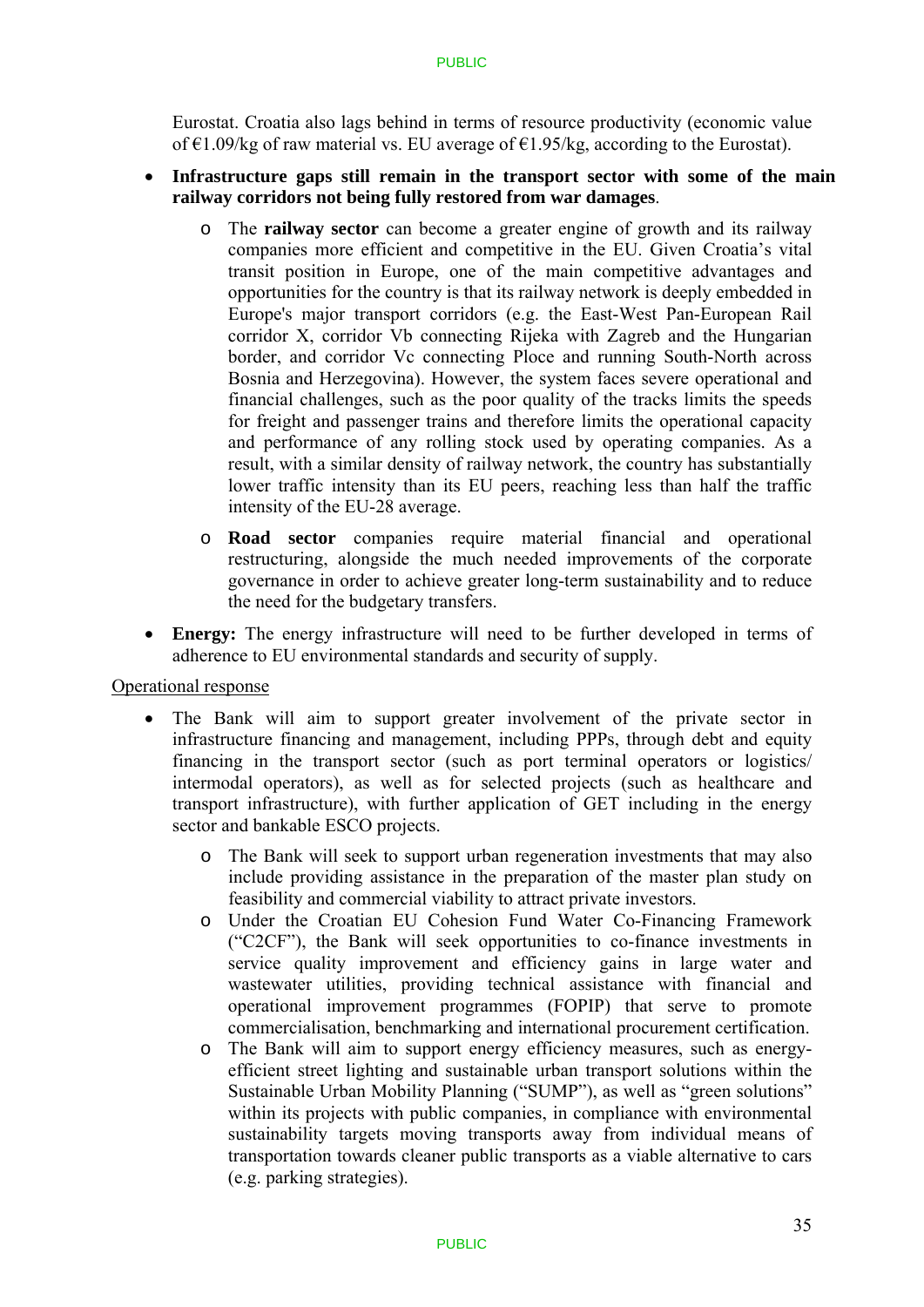- o The Bank will be targeting state-owned companies to improve their resource efficiency and environmental standards, in line with GET approach. The Bank will seek to provide financing to public utilities to support higher efficiency and environmental performance improvements in line with EU BAT requirements. In the energy sector in particular, the financing will target projects (mainly CHP) that will result in significant increase of the electricity production and a much higher fuel efficiency and consistent decrease of CO2 emissions.
- Privatisation of SOEs. Subject to political commitment, the Bank may support the Government's privatisation programme, possibly in the transport and energy sectors. The Bank may also consider providing support when viable and convincing SOE commercialisation models have been agreed as alternatives to privatisation.
- The Bank will support transport, logistics and energy infrastructure enhancing Croatia's integration with regional markets, including gas and power interconnections. Where possible, the Bank will aim to support greater involvement of the private sector in infrastructure financing and management, including wellstructured PPPs, through debt and equity financing in the transport sector (such as port terminal operators or logistics/ intermodal operators), as well as for selected municipal projects (such as healthcare facilities and public parking), with further application of GET. In the public sector, the Bank will support the ESCO approach.
- In the transport sector, the Bank will continue working with the Ministry of Transport and in cooperation with the World Bank to assist in the improvement of the corporate governance, financial and operational restructuring of the Croatian Motorways Company, fully owned by the Croatian government and if requested may considered extending its support to other companies in the road sector (such as Croatian Roads) which may require support for the operational and financial restructuring.

### Policy Dialogue

- There is scope for the EBRD and the EU's Structural Reform Support Service to develop a programme focusing on monitoring the financial performance of SOEs and training nominee directors on corporate governance and legislation governing SOEs.
- If requested by the authorities, the Bank may provide its advice, in co-ordination with relevant other IFIs, to enhance the PPP legislative framework as well as implementation practice, including the review of the current PPP Framework Law and support for the development of the implementation and monitoring capacity.
- In the water and waste water sector, as a part of the Bank's C2CF, the Bank will seek to support the authorities, Ministry of Environment and Energy and the Hrvatske vode (the "Croatian Water Agency" or the "CWA") in the regionalisation and consolidation of the water and waste water companies to increase their absorption capacity under the Operational Programme "Competitiveness and Cohesion". Furthermore, introducing a sector wide performance benchmarking platform for the water sector may also benefit from some policy dialogue contribution.
- In addition, if required, the Bank may offer its support to the Ministry of Environment and Energy in designing financial instruments in the area of the energy efficiency as well as assistance in the investment project preparation in regional solid waste management as well as to co-financing such investments with EU funds.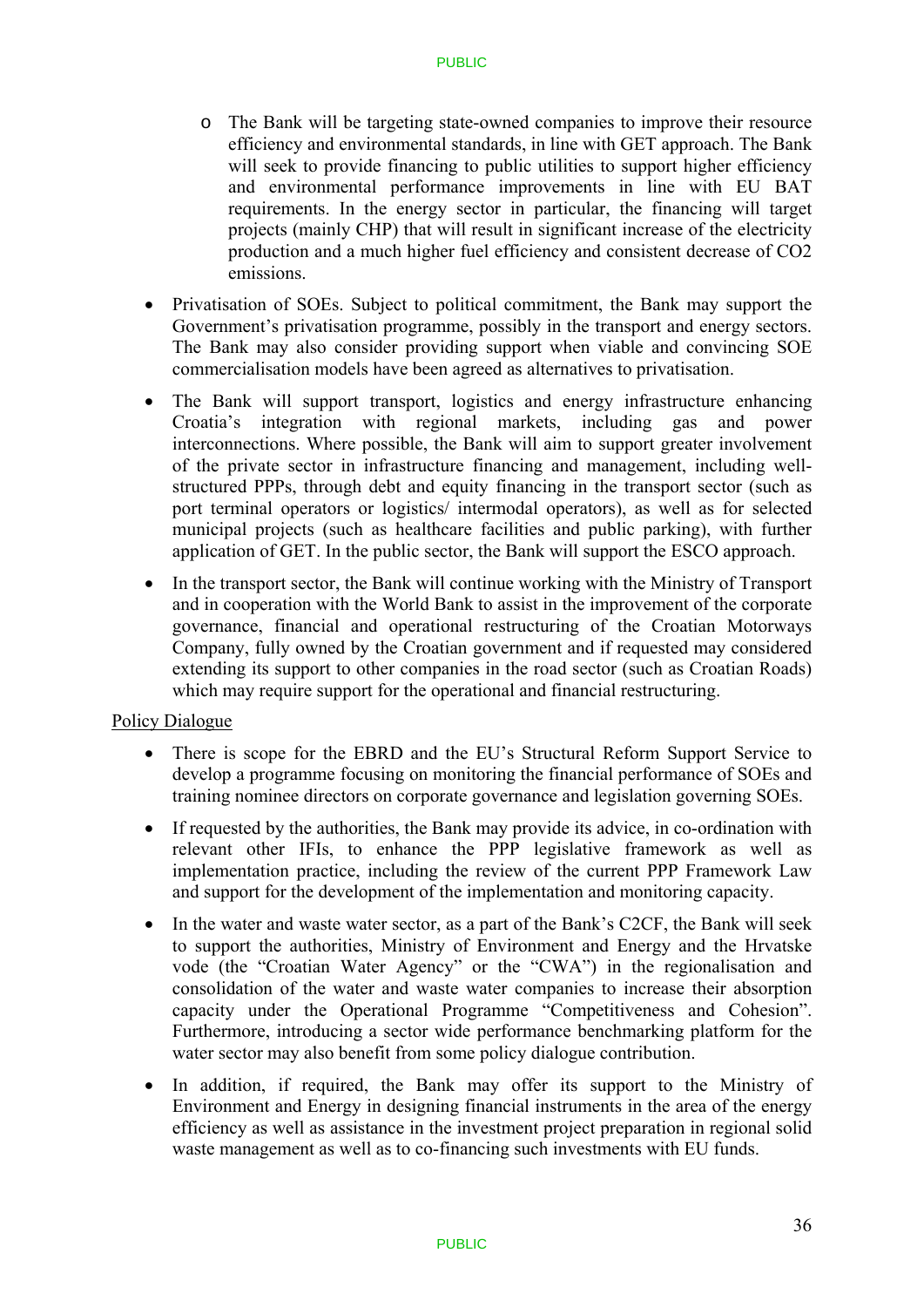Thus, the Bank's ability to engage in activities under this strategic theme will be contingent on the government's reform commitment.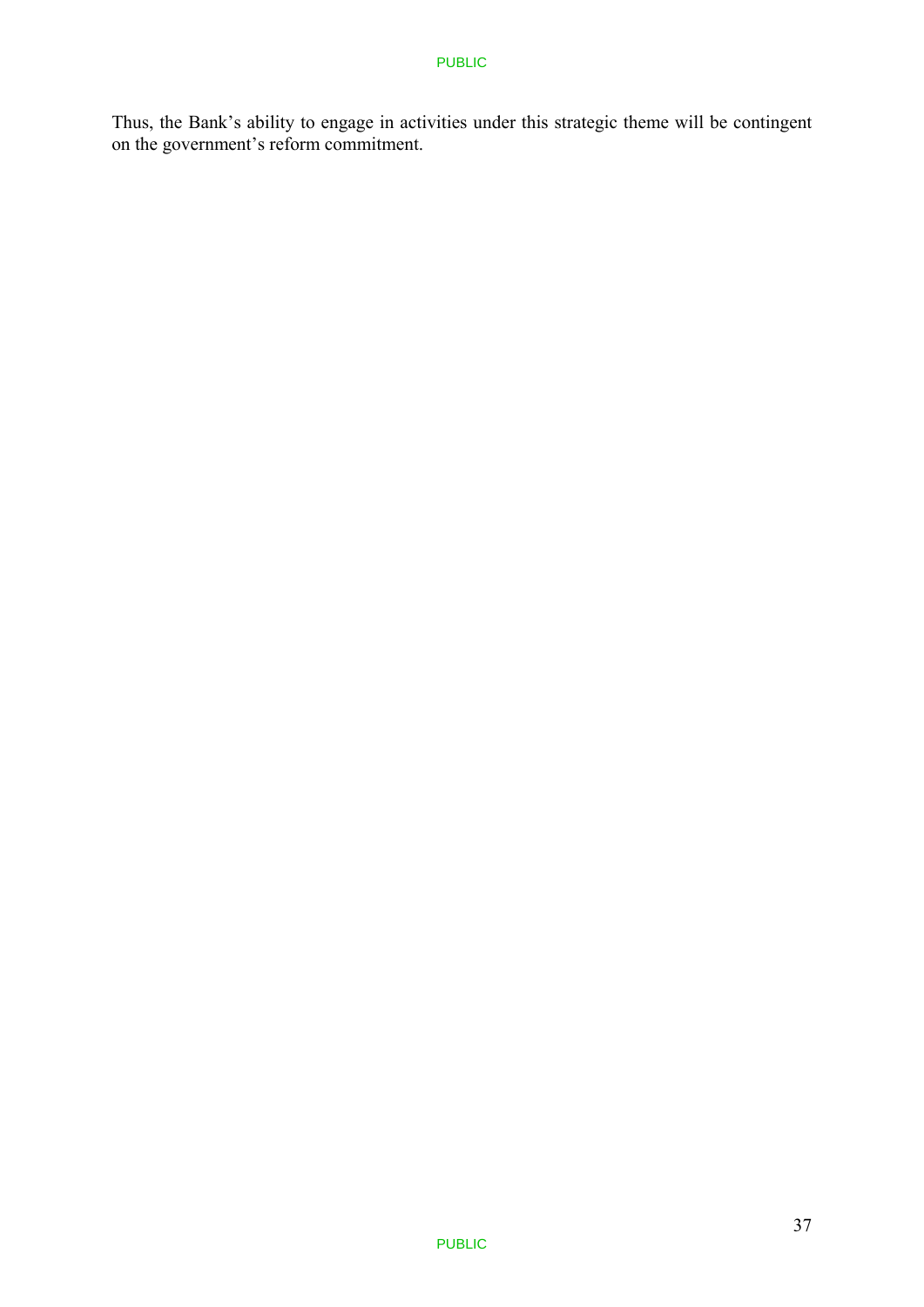# **Priority 3: Promote commercialisation of public companies, including the improvement of corporate governance, and support the privatisation of some state-owned companies**

|     | <b>CHALLENGES</b>                                                                                                                                                                                  | <b>OBJECTIVES</b>                                                                                                      | <b>ACTIVITIES</b>                                                                                                                                                                                                                                                                                                                                                                                                                                                                                                                                                                                                                                                                                                                                                                                                                    | <b>TRACKING INDICATORS</b>                                                                                                                                                                                                                                                                                                                                                        |  |  |  |
|-----|----------------------------------------------------------------------------------------------------------------------------------------------------------------------------------------------------|------------------------------------------------------------------------------------------------------------------------|--------------------------------------------------------------------------------------------------------------------------------------------------------------------------------------------------------------------------------------------------------------------------------------------------------------------------------------------------------------------------------------------------------------------------------------------------------------------------------------------------------------------------------------------------------------------------------------------------------------------------------------------------------------------------------------------------------------------------------------------------------------------------------------------------------------------------------------|-----------------------------------------------------------------------------------------------------------------------------------------------------------------------------------------------------------------------------------------------------------------------------------------------------------------------------------------------------------------------------------|--|--|--|
| 3.1 | Sub-optimal<br>infrastructure in<br>municipal, transport<br>and energy sectors<br>coupled with weak<br>operational<br>performance                                                                  | <b>Improved</b><br>corporate<br>governance,<br>operational<br>and financial<br>performance of<br>public<br>enterprises | Support commercialisation and corporatisation of<br>$\bullet$<br>public enterprises in municipal owned utilities,<br>energy and transport sectors through new<br>investments, financial and operational improvement<br>programmes (such as balance sheet restructuring<br>and improvements in governance through<br>introduction of Corporate Governance Action Plans<br>and Public Service Agreements) and support<br>privatisation of selected public companies.<br>Support investments with higher efficiency and<br>$\bullet$<br>environmental performance improvements in line<br>with EU BAT requirements.<br>Water & waste water sector under EU-EBRD<br>$\bullet$<br>Cohesion Funds Co-financing Water & Wastewater<br>Framework (including the regional consolidation of<br>water/waste water companies, where applicable). | Improvements in financial and operational<br>$\bullet$<br>performance of client public utility<br>(Qualitative account - Baseline N/A)<br>Number of people benefitting from better<br>$\bullet$<br>infrastructure services (water and waste water)<br>(Baseline – established at project approval)<br>Water saved $(m3/y)$ , supported by the Bank<br>$\bullet$<br>(baseline 0)   |  |  |  |
| 3.2 | Private sector<br>participation in<br>public sector<br>investments has to<br>be increased to<br>strengthen<br>sustainability of<br>large investments<br>without reliance on<br>sovereign guarantee | <b>Greater</b><br>involvement of<br>the private<br>sector in<br>infrastructure<br>financing and<br>management          | Support outsourcing certain services to private<br>$\bullet$<br>sector when commercially justifiable.<br>Assistance with the development and<br>$\bullet$<br>implementation of PPPs in public sectors (such as<br>parking infrastructure, street lighting and transport).                                                                                                                                                                                                                                                                                                                                                                                                                                                                                                                                                            | Targeted infrastructure services transferred to<br>$\bullet$<br>private sector through PPP/concession<br>structures ( <i>Baseline – N/A</i> )<br>Legal/regulatory/institutional reforms<br>$\bullet$<br>facilitating private sector participation in<br>infrastructure and municipal utilities<br>successfully adopted and/or implemented<br>(Qualitative account - Baseline N/A) |  |  |  |
|     | <b>Impact indicator:</b> 2016-2017 Global Competitiveness Index 74 <sup>th</sup> /138                                                                                                              |                                                                                                                        |                                                                                                                                                                                                                                                                                                                                                                                                                                                                                                                                                                                                                                                                                                                                                                                                                                      |                                                                                                                                                                                                                                                                                                                                                                                   |  |  |  |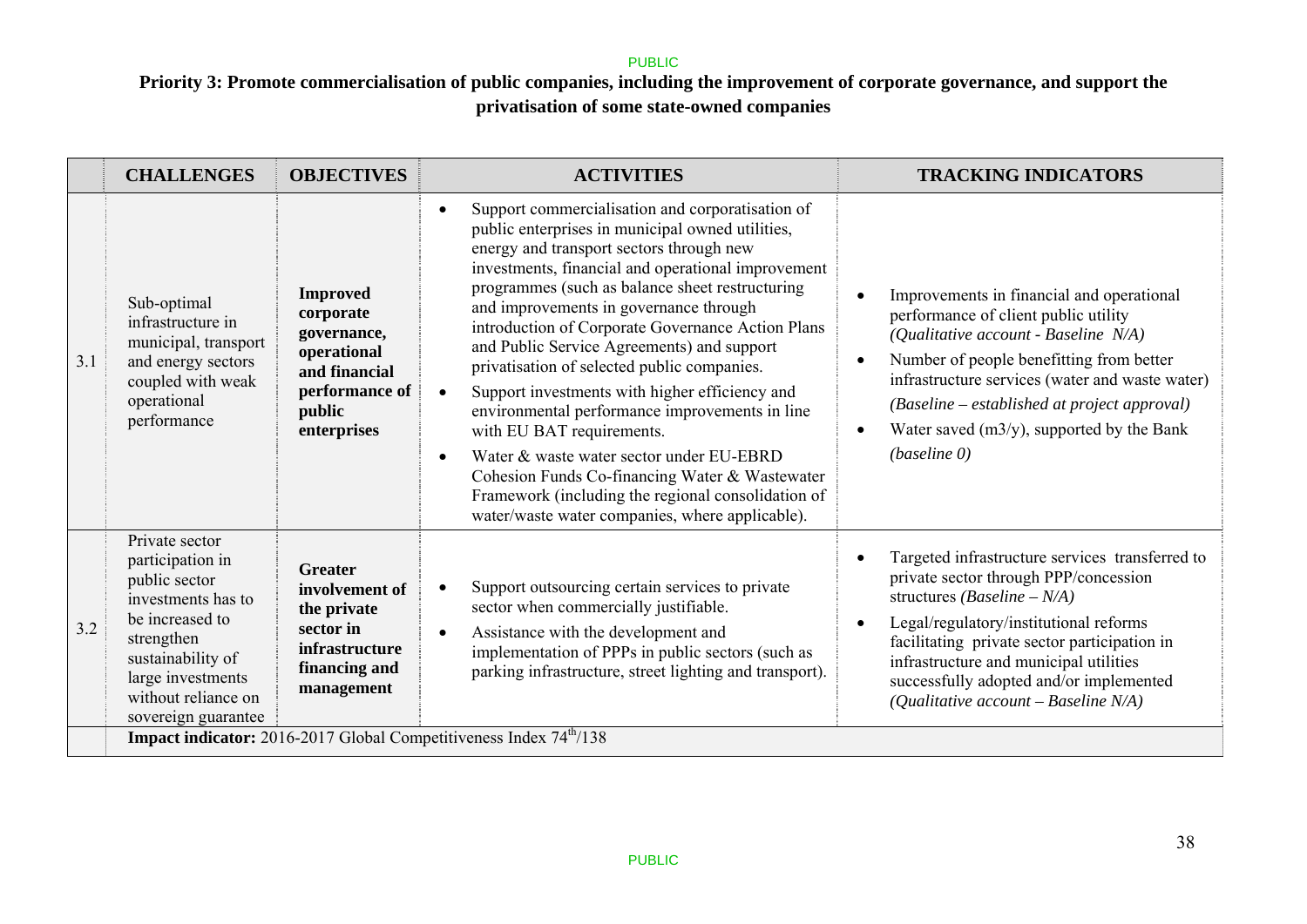### **3.3 Managing Risks to Country Strategy implementation**

The proposed Strategy for Croatia is ambitious, yet realistic given the Bank's past experience in the country, the alignment of the Bank's strategic priorities with Croatia's National Reform Programme and the EU Country Report Croatia 2016 as well as the fact that the Bank's unique model of transition through a combination of investment, advisory services and policy dialogue has become even more relevant in Croatia as the six-year economic recession has brought into starker relief structural weaknesses that have yet to be fully addressed. EBRD's ability to deliver on its strategy will be influenced by a number of factors outside the Bank's control. Where feasible, the Bank will work to address and mitigate these risks through proactive and sustained engagement with its clients, IFI partners and the government.

Risks to the Strategy implementation include:

- **Political.** Overall success on Strategy delivery is dependent on the government in place during the strategy period sustaining its reform momentum and continuing to build implementation capacity. Policy design and implementation of the demanding objectives of the Strategy requiring comprehensive reform involve a high level of coordination.
- Long-term growth may remain low. Croatia returned to growth in 2015 following six years of economic contraction, but present long term growth forecasts remain modest and insufficient to generate sustained economic convergence and employment. Further, weak growth and high unemployment may weaken political support for key reforms.
- **Sovereign borrowing capacity is limited.** The continued need to support selected stateowned companies is likely to bring increased exposure to the sovereign, either directly or indirectly through guarantees or implicit support. Although declining, government debt (at above 85 per cent of GDP) is already very high, in comparison to peer countries, leaving very limited borrowing capacity.
- **The Government's commitment to NPL resolution will be needed to achieve significant results.** The bulk of NPLs are backed by real estate collateral, which, given the depressed state of the real estate market combined with the inability or unwillingness of some banks to absorb losses, prevents a speedy and successful resolution. NPL resolution requires a holistic approach by the Government, involving all key stakeholders.
- **Croatia's corporate sector largely comprises SMEs which have been badly affected by the years of GDP decline.** This has resulted in minimal sales growth, uncomfortably high leverage and challenged liquidity in a large number of the local companies. A return to sustained growth can be expected to ease the pressure and there is a role for the Bank to enhance the creditworthiness of its counterparties by encouraging the proceeds of productive investments to be at least partially directed into reducing leverage to more normal levels. SMEs cannot develop further if they lack access to finance (including equity finance) and support to improve operation/governance.

### **3.4 Environmental and Social Implications of Bank Proposed Activities**

Prior to its EU accession in 2013, Croatia had already completed its transposition of EU environmental *acquis* in the national law. This sets out a sound framework for structuring EBRD-financed projects to comply with its Environmental and Social Policy ("ESP") and Performance Requirements ("PRs"). However, the implementation of some of the EU Directives, specifically those relating to waste, water, nature protection and environmental impact assessment, by Croatian competent authorities has not been fully successful. Therefore, the Bank needs to remain diligent in ensuring that the Bank's PRs and EU environmental standards are met until the Croatian authorities are building their capacity to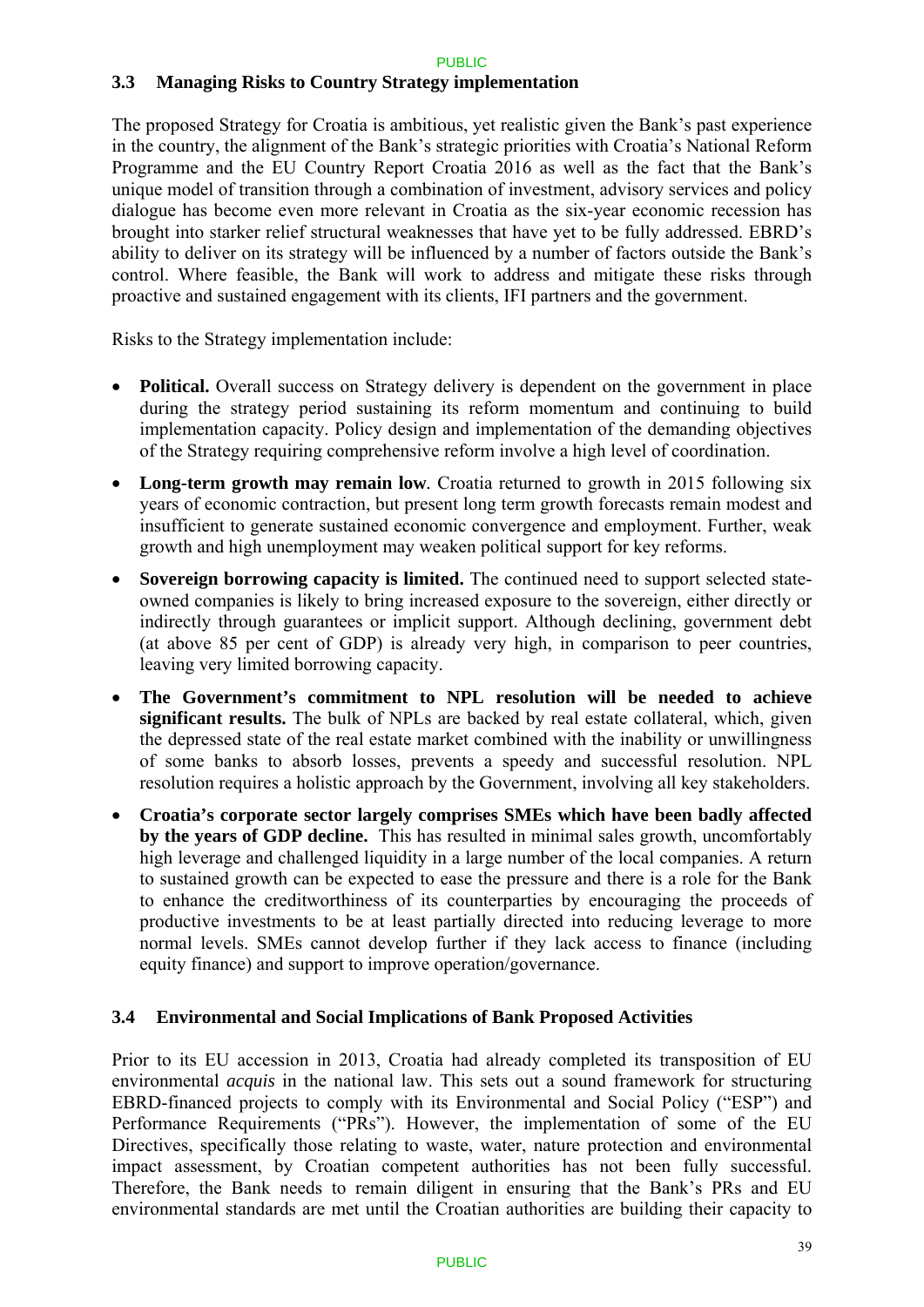implement and enforce the EU Directives as a Member State and all Croatian legislation is brought into compliance with the environmental acquis.

Implementation of EU Directives is expected to continue to pose challenges, especially to the development of new large-scale infrastructure. Specifically, Croatia has designated 36.58 per cent of its coastal area and 4,986 km<sup>2</sup> of maritime areas as protected areas under the Natura 2000 ecological network. It will be important to ensure that both the EU Habitat Directive requirements and EBRD policy requirements relating to the protection of biodiversity are met and that any potential direct, indirect and cumulative impact of the Bank's prospective projects on the environment and biodiversity is appropriately assessed and mitigated when considering financing infrastructure projects that could adversely impact existing or proposed protected areas, specifically Natura 2000 sites. EBRD will continue to pay specific attention to ensuring that due process is followed in undertaking Environmental and Social Impact Assessments of projects both in line with EU EIA Directive and EBRD specific requirements to ensure that a participatory public disclosure and consultation is an integral part of development of such projects.

Proactive stakeholder engagement processes remain an important instrument in mitigating social impacts and ensuring that the ESP and those PRs relating to social sustainability are met, especially where the projects could have adverse and disproportionate impacts on minority groups, people at risk of social exclusion or otherwise vulnerable people. When EBRD considers projects that involve privatisation of infrastructure companies (transport, municipal and energy sectors) and may require labour restructuring and rationalisation programmes, it will aim to ensure that redundancies are carried out in a transparent, consultative and non-discriminatory way, according to both EBRD policy requirements and EU legislation.

A further liberalisation of the labour market and acceleration of enterprise restructuring may present a challenge for adequately implementing PR2, notably those requirements related to retrenchment, wages, benefits and conditions of work, as well as those covering nonemployee workers. Enhancing operational efficiency of public utilities and reducing costs will need to be undertaken in line with retrenchment best practice and with the close involvement of EBRD. Clients will need to be committed to the consultation, planning and mitigation process essential for a sound implementation of any restructuring programme affecting a large number of workers, especially in the current context of high unemployment and increasing poverty rates.

Financing projects in the municipal environmental infrastructure sector will continue to offer the Bank significant opportunities to achieve tangible environmental and social benefits and public health improvements. EU funding is expected to mitigate constraints arising from affordability and ensure that investment programmes will be adequate to bring water, wastewater and solid waste management facilities into compliance with the Bank's PRs and EU standards.

Health and safety remains an important consideration in all EBRD projects. In transport infrastructure and urban transport projects the Bank will continue to promote road safety initiatives and require road safety assessments. EBRD will work with clients in all sectors to mitigate the health and safety risks through good project design and best practices in safety management.

### **3.5 EBRD co-operations with the EU and MDBs**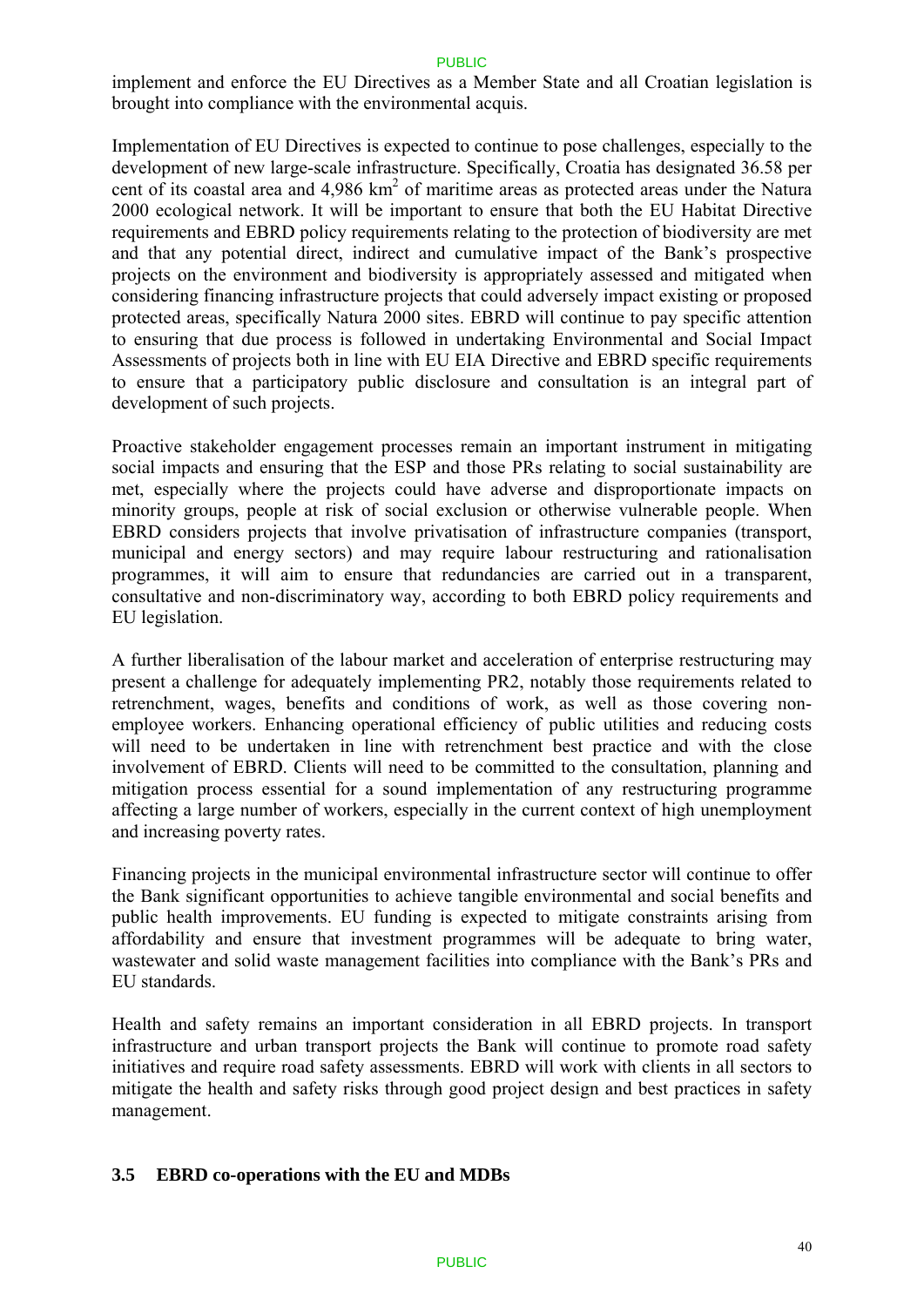EBRD complementarity with the EU and other IFI and donors active in Croatia stems from its (1) engagement with the private sector especially in capital markets/local currency financing and (2) targeted investment in the public sector to promote private sector participation/PPPs and support operational and economic/financial efficiency. The EBRD will work closely and actively coordinate its efforts with the EU, the EIB, CEB and the World Bank to complement and enhance the leverage of its investment financing and policy dialogue.

- **The Bank will seek to deepen its engagement with the EU** to assist the country to increase its competitiveness and improve the quality and efficiency of public services. This will involve grant financing for project preparation and implementation as well as institution building and investments in municipal, transport and energy infrastructure, energy efficiency, SME financing and development. The relatively low utilisation of the EU structural funds to-date indicates that Croatia needs additional support to strengthen its absorption capacity. The Bank will therefore work closely with the authorities and the EU in selected areas with significant reform and financing needs, such as SME development including the energy efficiency and the municipal sector. Structural funds can be blended with those of the Bank to accelerate financial and operational improvements in the municipal sector through implementation of the Croatian EU Cohesion Fund Water Co-Financing Framework C2CF.
- **The Bank will co-finance infrastructure projects with the EIB**, in particular concerning:
	- o Implementing the co-financed Vc Corridor project with HAC, the Croatian motorways company;
	- o Through the 13 projects Western Balkans Investment Framework ("WBIF"), on-going or under preparation in Croatia, mainly in the energy sector. Among these, EBRD is taking the lead on and assisting in providing consultancy services under the WBIF for the preparation of several projects with natural gas transmission system operator Plinacro, and projects with Croatian Transmission System Operator HOPS and Program Sava, a 100 per cent subsidiary of HEP, the national power utility. Preparatory work for the LNG terminal investment has been completed and the Bank, together with the EIB being the lead arranger under the Juncker Plan for Europe, may consider financing the new LNG terminal.
- **The Bank will collaborate with the World Bank** mainly in the area of policy dialogue and advisory on NPLs resolution as well as on the reform of the Croatian Motorways and Railways Sector.
	- o In the financial sector, the World Bank and the EBRD have jointly taken the lead on policy dialogue to tackle the multi-facetted NPL-problem under the umbrella of the Vienna Initiative. The World Bank is providing advice on a set of recommended actions for the country to improve its Doing in Business ranking. The World Bank and the EBRD have provided joint support by providing advice on amendments to the new bankruptcy law which was approved by the Parliament in 2015.
	- o The World Bank has proposed to assist in the balance sheet restructuring of the whole motorway sector in Croatia with the Bank's involvement with HAC being complementary to the World Bank's ongoing work and focusing on both operational and financial restructuring and corporate governance improvements.
	- o In municipal infrastructure, the World Bank continues its Adriatic programme coordinated, funded and implemented through the Croatian Water Agency. This programme mainly targets smaller municipal water and wastewater upgrades. The Bank would be additional in the area of regionalisation of water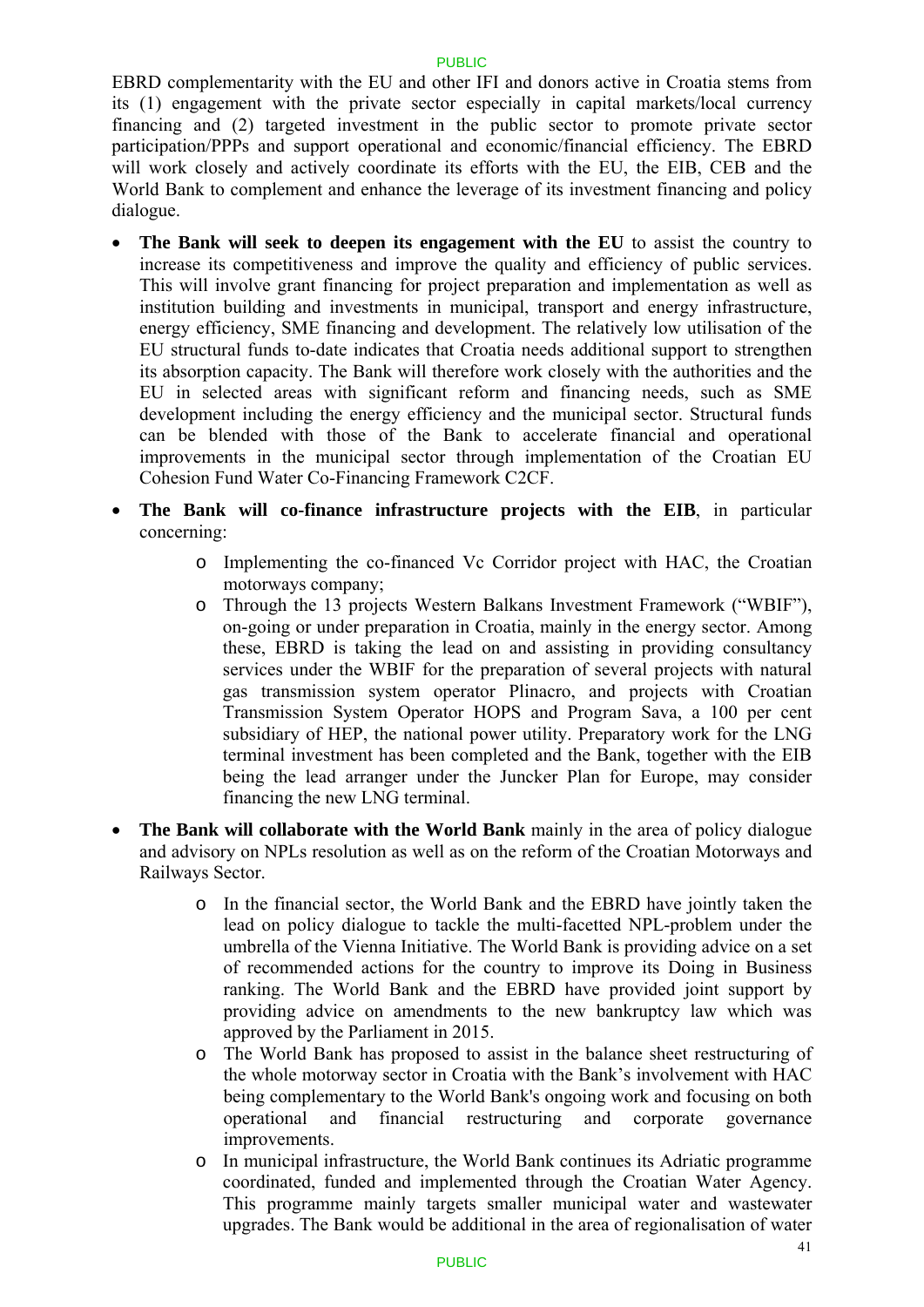and wastewater utilities, as well as solid waste, assisting with their financial and operational improvement and procurement capacity.

 **The Bank will seek to collaborate with the IFC** on co-financing private sector projects as well as coordinating the joint support for the development of the PPP projects to attract private sector investors to enhance the commercialisation of the projects and alleviate the need for the sovereign funding.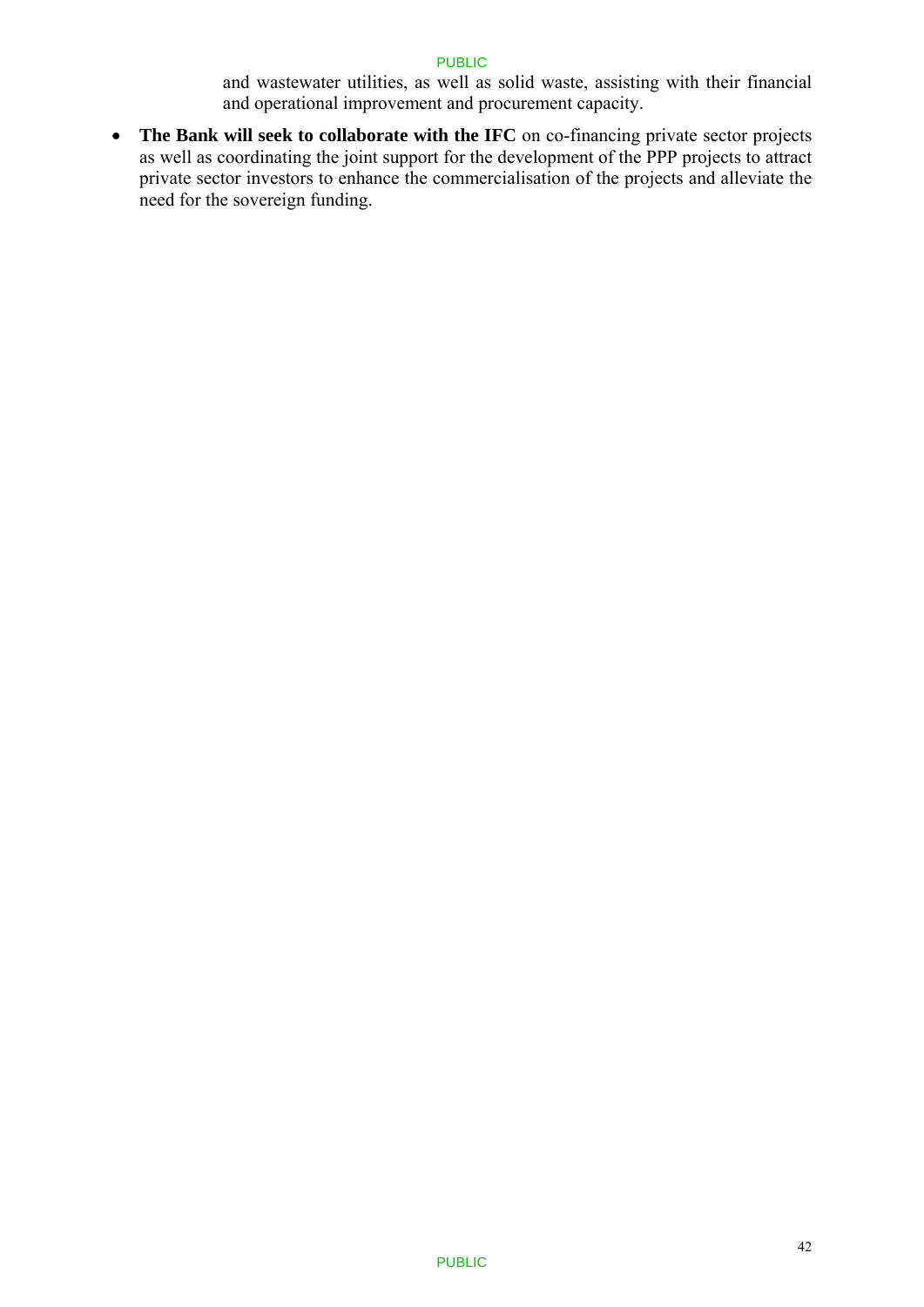### **ANNEX 1 – POLITICAL ASSESSMENT IN THE CONTEXT OF ARTICLE 1**

Croatia is committed to and applying the principles of multiparty democracy, pluralism and market economics in accordance with the conditions specified in Article 1 of the Agreement Establishing the Bank.

The constitutional and legislative framework for a pluralistic parliamentary democracy is in place. The separation of powers and checks and balances in the political system, guarantees for fundamental rights and protection of minorities, and for a meaningful role of civil society are largely in line with international and European standards. Elections are conducted in a manner deemed by the OSCE to be free and in line with international standards. Croatia has been a member of the European Union since 2013.

#### **Free Elections and Representative Government**

#### *Free, fair and competitive elections*

The existing legal framework provides a sound basis for the conduct of democratic elections in accordance with international standards, as assessed by the OSCE's Office for Democratic Institutions and Human Rights (OSCE/ODIHR). It has benefited from a series of reforms, including amendments to the legislation, adopted in February 2015 in accordance with OSCE/ODIHR recommendations, in respect of candidate registration, women's representation, media coverage and election observation. The OSCE/ODIHR has recommended further consolidating and harmonising various electoral laws into a single comprehensive electoral code that would regulate all types of elections. Among other possible areas for improvement remains the revision of the current constituencies' sizes, which were last delimitated in 1999, in order to ensure full equality of the vote.<sup>11</sup> The conduct of the last general elections observed by the OSCE/ODIHR Election Assessment Mission (November 2015) was assessed by it positively, stressing good organisation.

Under the Constitution, the parliament is a unicameral body directly elected every four years on the basis of universal and equal suffrage through secret ballot. The latest (early) general elections, which were held 11 September 2016, took place in a calm and peaceful environment, characterised by the respect for the freedom of expression. The new parliament was constituted on 14 October 2016.

### *Separation of powers and effective checks and balances*

The constitutional and legislative framework for a parliamentary democracy – underpinned by the separation of powers and checks and balances in the political system, independent legislature and well established procedures of legislative oversight in prescribed domains of decision-making – is in place in Croatia and largely in line with international standards. The scope of powers of the legislature to hold the government to account is largely in line with international standards.

### *Effective power to govern of elected officials*

<u>.</u>

Croatia has established institutional, legal, and financial arrangements for elected officials to exercise effective power to govern, which are not constrained by any non-democratic veto powers or other undue influences.

<sup>&</sup>lt;sup>11</sup> OSCE/ODIHR, Croatia, Parliamentary Elections 8 November 2015, Election Assessment Mission, Final Report, 19 February 2016.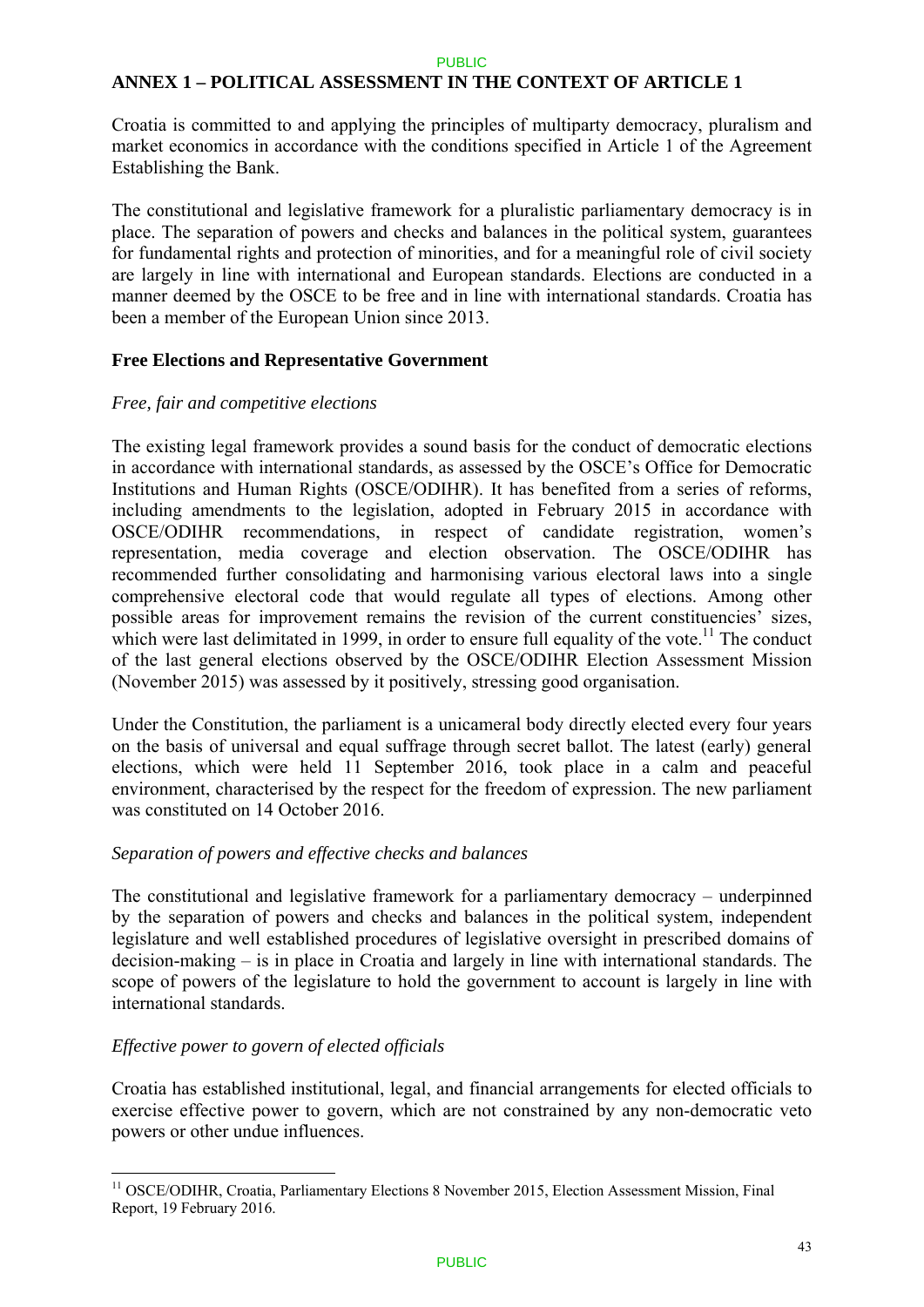#### **Civil Society, Media and Participation**

#### *Scale and independence of civil society*

There is a satisfactory legal framework for civil society organisations. A new Law on Associations, which is aimed at increasing the transparency of the civil society sector, including as regards the use of public funds, came into force in October 2014. The Law on Financial Operations and Accountancy of Non-Profit Organisations, adopted in January 2015, increases the opportunities for CSOs to generate income by enabling associations to engage in economic activities without registering in court Register.

There are more than 50,000 registered civil society organisations in Croatia. CSOs are concentrated in large cities and their activities are largely limited to urban areas, however civic engagement is expanding in smaller cities and rural areas as well. There is a sophisticated and diverse network of institutions responsible for cooperation between the government and CSOs, including the Council for Civil Society Development - an advisory body to the government tasked with developing the cooperation between the government and CSOs in the implementation of the National Strategy for Creating an Enabling Environment for Civil Society Development. CSO representatives can attend open sessions of the parliament and get involved in the work of parliamentary committees. CSO representatives were actively involved in developing the 2014-2016 Action Plan for the implementation of the Open Government Partnership - among the first in the region. The Action Plan, which calls for the development of mechanisms to allow the public to shape and monitor the implementation of public policy, recognises CSOs as partners in anti-corruption programmes and provides for CSO involvement in the development of a new anti-corruption strategy.

The right to form trade unions is enshrined in the law and respected in practice. The Economic and Social Council plays an active role in the social dialogue. The Council's activity is based on a tripartite cooperation among the government, trade unions and employers' associations for tackling economic and social problems.

#### *Independence and pluralism of media operating without censorship*

The Constitution provides guarantees for media freedom as well as the right to information. Pluralism in the media, which operate without censorship, has increased overall in recent years. Croatia has a diverse media environment, which includes more than ten national TV stations, 20 local TV channels, 145 radio stations and 10 daily newspapers, offering citizens a wide range of political views. Television remains the predominant source of information. The Croatian public broadcaster, Hrvatska Radiotelevizija (HRT), operates four nationwide TV channels and three national radio stations. Privately owned national stations have been gaining audience in the last few years. The Croatian Journalists' Association ensures the code of ethics and reviews complaints from media employees.

The internet penetration rate is growing rapidly, with 74 per cent of Croatians having web access in 2016 compared to 38 per cent in  $2006$ .<sup>12</sup> Social media is playing an increasingly important role with around 1.8 million Croatian Facebook users in  $2016$ <sup>13</sup>

### *Multiple channels of civic and political participation*

1

<sup>&</sup>lt;sup>12</sup> Internet Live Stats: http://www.internetlivestats.com/internet-users/croatia/

<sup>13</sup> Internet World Stats: http://www.internetworldstats.com/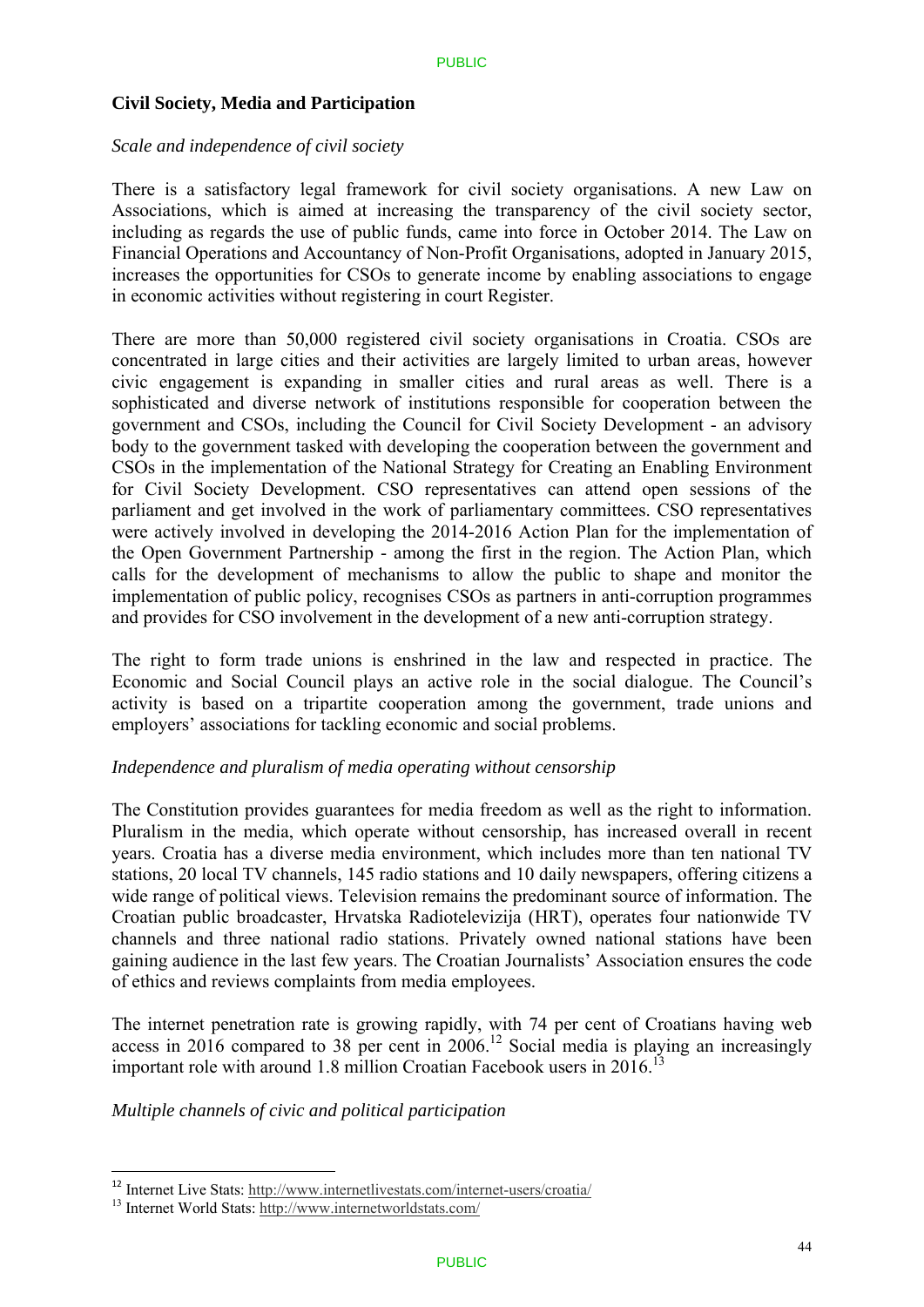Multiple channels of civic and political participation are in place. The system of public consultations is largely in place, although the rules are not always enforced. The Croatian parliament is one of few in the region that has an institutionalised system of external members of the parliamentary committees from among CSOs, independent experts, and academia.

### *Freedom to form political parties and existence of organised opposition*

The freedom to form political parties is both guaranteed by the Constitution and implemented in practice, as highlighted by the existence of a significant opposition able to campaign freely and oppose government initiatives. More than 20 political parties are represented in the current parliament. The main opposition political party currently holds more than 25 per cent of seats in the national parliament, its representatives chair a number of parliamentary committees, and they are also in majority in several municipalities.

### **Rule of Law and Access to Justice**

### *Supremacy of the law*

1

Necessary legislative and institutional safeguards for the supremacy of the law are in place. The right to a free and fair trial is envisaged in the legislation and citizens are free from arbitrary arrest or detention. The legal system has been harmonised with the EU laws.

### *Independence of the judiciary*

The independence of the judiciary is guaranteed by the Constitution and key safeguards are in place to ensure its impartiality. Under a new system that came into effect in 2013, all judicial candidates must complete the State School for Judicial Officials. Although recent judicial reform has increased the overall efficiency of the judiciary, the case backlog in courts remains significant.

### *Government and citizens equally subject to the law*

The Constitution guarantees the equality of all citizens before the law and it is generally upheld in practice. Any person, who claims that their constitutional or legal rights and freedoms have been infringed by bodies or legal persons vested with public authority, may lodge a complaint with the Ombudsman, who ensures and protects the citizens' rights. Croatia has a special Ombudsperson for Children, an Ombudsperson for Gender Equality and an Ombudsperson for Persons with Disabilities.

### *Effective policies and institutions to prevent corruption*

The latest (2016) Transparency International Corruption Perceptions Index  $(CPI)^{14}$  ranked Croatia 55th among 176 countries. Croatia ranks among the top ten EBRD recipient countries.

The institutional and legal framework for fighting corruption is in place and Croatia has made significant efforts to improve in this area, as recognised by the EU a few months before the country's accession to the Union in 2013. The Council of Europe's Group of States Against Corruption (GRECO) has also noted the achievements made by Croatia in the fight against corruption, with a compliance rate of about 95 per cent in the First, Second and Third

<sup>&</sup>lt;sup>14</sup> Transparency International, Corruption Perceptions Index (CPI), 2016.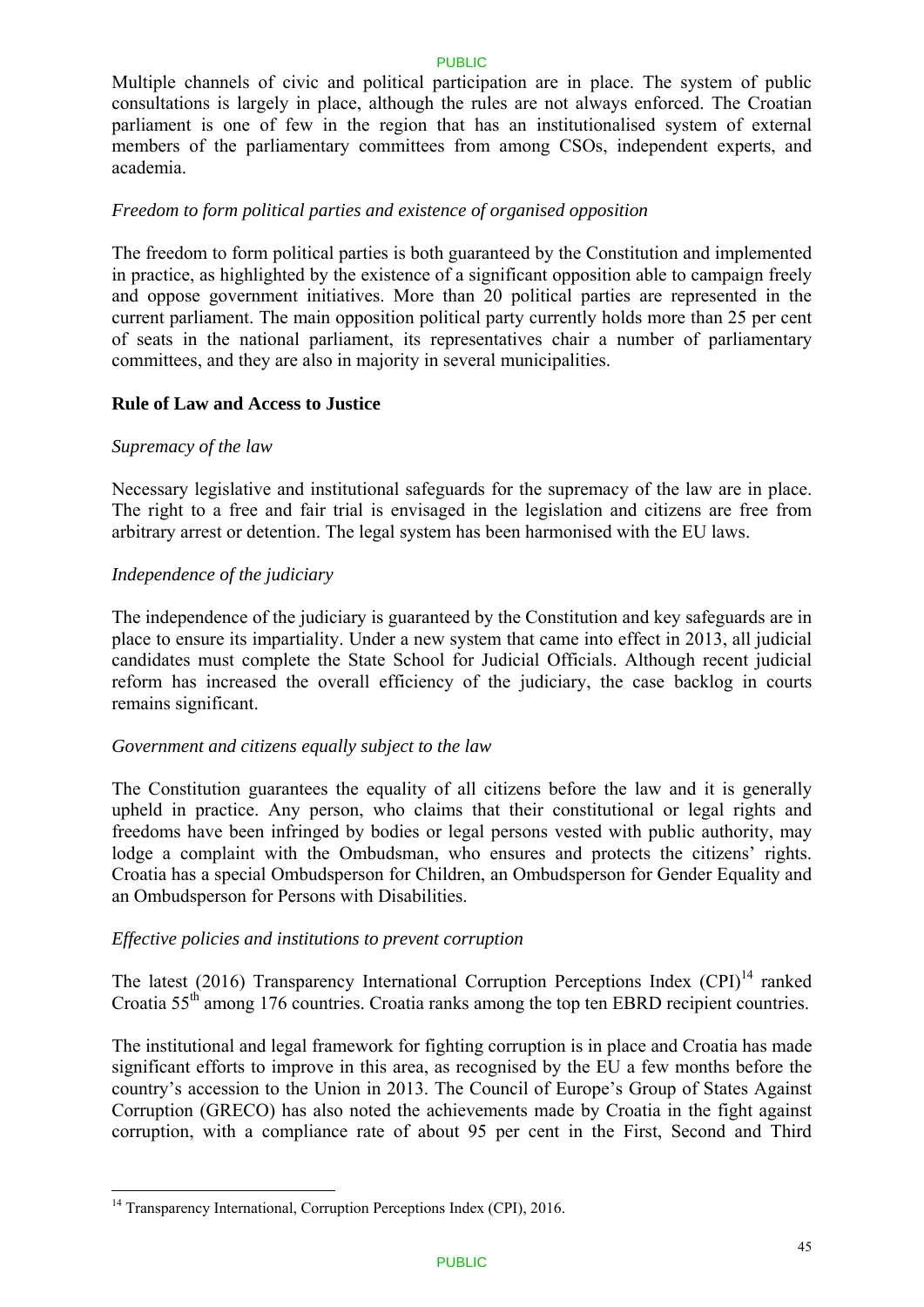Evaluation Rounds.15 Eleven new recommendations regarding the fight against corruption among members of the parliament, judges and prosecutors have been included in the fourth evaluation report by GRECO.<sup>16</sup> The Compliance report on the  $4<sup>th</sup>$  round concluded that three measures have been implemented satisfactorily, four partially and four have not been implemented.17 Furthermore, GRECO has recognised that virtually all recommendations have been included as specific outputs to the current national Anti-Corruption Strategy (2015- 2020).18 Croatia has an impressive record of investigating and prosecuting high-level corruption. At the same time, the frequent corruption scandals demonstrate that the problem persists.

### **Civil and Political Rights**

*Freedom of speech, information, religion, conscience, movement, association, assembly and private property* 

Overall civil and political rights continue to be respected in Croatia.

The Constitution guarantees the basic freedoms and rights of citizens recognised in international law, while international treaties which have been concluded and ratified in accordance with the Constitution are a component of the domestic legal order and have a primacy over domestic law. Freedom of speech, information, religion and conscience, movement, association and assembly, and private property are fully guaranteed. The Constitution and relevant laws prohibit discrimination on grounds of sex, race, language, religion, national or social origin, property or social status. Croatia is a signatory to all major international human rights instruments.

The latest assessment of the track record of Croatia in the area of human rights in the framework of the United Nations Universal Periodic Review (UPR) was adopted in 2015. Among the top recommendations are those related to rights of the children (28 per cent of recommendations) and women's rights (22 per cent). Croatia accepted 95 per cent of a total of 179 recommendations made through the review process.<sup>19</sup>

### *Political inclusiveness for women, ethnic and other minorities*

In February 2015, the parliament adopted amendments to the Law on the Election of Representatives of the Parliament, introducing a mandatory gender quota for candidate lists. However, following the Constitutional Court's repeal of the provision, there was a substantial decrease of the number of women entering the parliament as MPs. The parliament elected in 2016 had 13 per cent female MPs; this percentage has increased after some women MPs were sworn in to replace the lawmakers who opted for other posts. Croatia elected its first female president in January 2015.

Croatian Constitution recognises the existence of 22 ethnic minorities. The latter are guaranteed eight seats in the 151-strong parliament, including three seats reserved for ethnic Serbs. There is a special legislation in place designed to protect the interests of ethnic minority communities, Constitutional Act on the Rights of National Minorities (CARNM). Despite constitutional protection for all minorities and the efforts by the authorities in this

1

<sup>&</sup>lt;sup>15</sup> GRECO, Fourth Evaluation Round, Evaluation Report on Croatia, 25 June 2014

<sup>&</sup>lt;sup>16</sup> GRECO, Fourth Evaluation Round, Evaluation Report on Croatia, 25 June 2014.

<sup>&</sup>lt;sup>17</sup> GRECO, Fourth Evaluation Round, Compliance Report Croatia, 21 October 2016.

<sup>&</sup>lt;sup>18</sup> GRECO, Fourth Evaluation Round, Compliance Report Croatia, 21 October 2016.

<sup>&</sup>lt;sup>19</sup> United Nations, Universal Periodic Review (UPR), Croatia, and UPR Info Statistics http://www.upr-

info.org/database/statistics/index\_sur.php?fk\_sur=41&cycle=2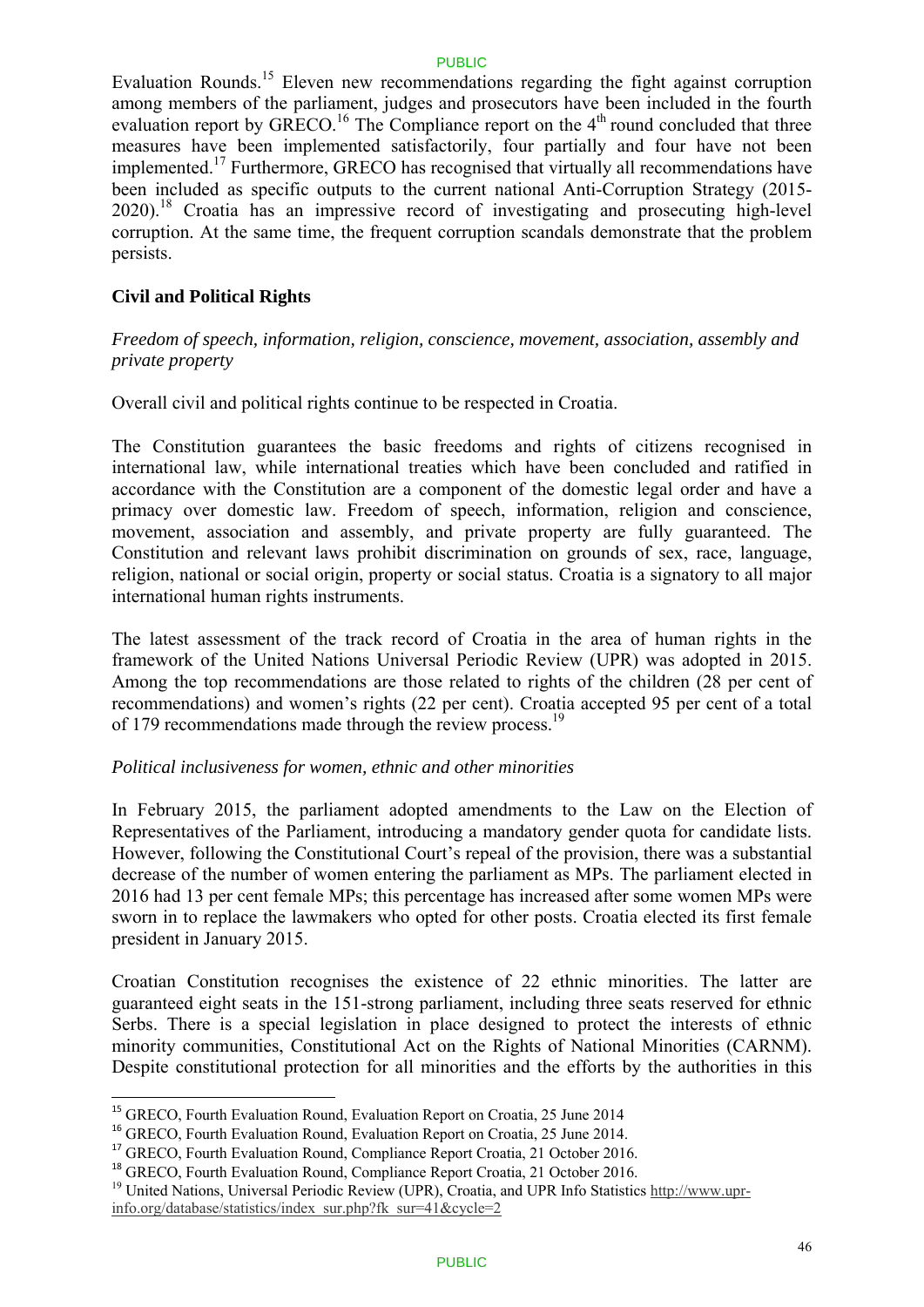direction, there are reports about continuing discrimination, mostly against ethnic Serbs and Roma.

The parliament adopted in 2014 a law approving same-sex partnerships. Social discrimination remains an issue for LGBT persons.

#### *Freedom from harassment, intimidation and torture*

Constitutional guarantees against harassment, intimidation, and torture are in place and are largely upheld in practice. A delegation of the Council of Europe's European Committee for the Prevention of Torture and Inhuman or Degrading Treatment or Punishment (CPT) last visited Croatia in 2017. The report has not yet been published.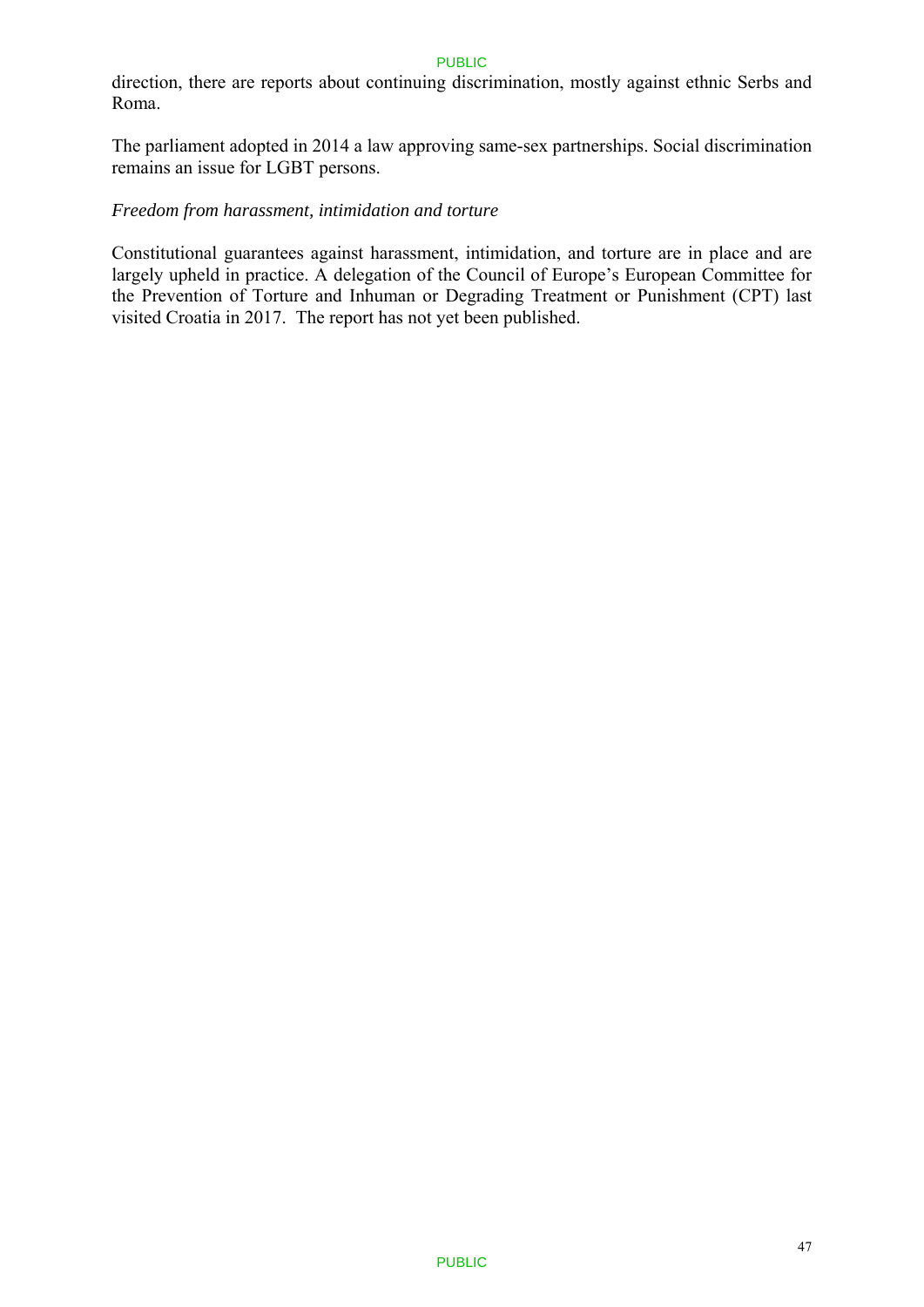### PUBLIC **ANNEX 2 – SELECTED ECONOMIC INDICATORS**

|                                                               | 2009    | 2010    | 2011                                         | 2012    | 2013    | 2014    | 2015    |
|---------------------------------------------------------------|---------|---------|----------------------------------------------|---------|---------|---------|---------|
| Output and expenditure                                        |         |         | (Percentage change in real terms)            |         |         |         |         |
| GDP                                                           | $-7.4$  | $-1.7$  | $-0.3$                                       | $-2.2$  | $-1.1$  | $-0.5$  | 1.6     |
| Private consumption                                           | $-7.4$  | $-1.5$  | 0.3                                          | $-3.0$  | $-1.9$  | $-1.6$  | 1.2     |
| Public consumption                                            | 2.1     | $-1.6$  | $-0.3$                                       | $-1.0$  | 0.3     | $-0.8$  | $-0.3$  |
| Gross fixed capital formation                                 | $-14.4$ | $-15.2$ | $-2.7$                                       | $-3.3$  | 1.4     | $-2.8$  | 1.6     |
| Exports of goods and services                                 | $-14.1$ | 6.2     | 2.2                                          | $-0.1$  | 3.1     | 7.6     | 10      |
| Imports of goods and services                                 | $-20.4$ | $-2.5$  | 2.5                                          | $-3.0$  | 3.1     | 4.5     | 9.4     |
|                                                               |         |         |                                              |         |         |         |         |
| Labour Market                                                 |         |         | (Percentage change)                          |         |         |         |         |
| Gross average monthly earnings in economy (annual average)    | 2.2     | $-0.4$  | 1.5                                          | 1.0     | 0.8     | 0.2     | 1.3     |
| Real LCU wage growth                                          | $-0.2$  | $-1.4$  | $-0.8$                                       | $-2.4$  | $-1.4$  | 0.4     | 1.8     |
|                                                               |         |         | (In per cent of labour force)                |         |         |         |         |
| Unemployment rate                                             | 9.2     | 11.6    | 13.7                                         | 15.9    | 17.3    | 17.3    | 16.3    |
| Prices                                                        |         |         | (Percentage change)                          |         |         |         |         |
| Consumer prices (annual average)                              | 2.4     | 1.1     | 2.3                                          | 3.4     | 2.2     | $-0.2$  | $-0.5$  |
| Consumer prices (end-year)                                    | 1.9     | 1.8     | 2.1                                          | 4.7     | 0.3     | $-0.5$  | $-0.6$  |
| <b>Fiscal Indicators</b>                                      |         |         |                                              |         |         |         |         |
| General government balance                                    | $-6.0$  | $-6.2$  | (in per cent of GDP)<br>$-7.8$               | $-5.3$  | $-5.3$  | $-5.4$  | $-3.4$  |
|                                                               | 41.6    | 41.3    | 41.0                                         | 41.8    | 42.6    | 43.1    | 45.2    |
| General government revenues<br>General government expenditure | 47.6    | 47.5    | 48.8                                         | 47.1    | 48.0    | 48.5    | 48.6    |
| General government debt                                       | 49.0    | 58.3    | 65.2                                         | 70.7    | 82.2    | 86.6    | 86.7    |
|                                                               |         |         |                                              |         |         |         |         |
| Monetary and financial sectors                                |         |         |                                              |         |         |         |         |
| Broad money (M2, percentage change, end-year)                 | n/a     | n/a     | 1.6                                          | 2.1     | 2.9     | 1.0     | 5.0     |
| Credit to the private sector (per cent of GDP, end-year)      | n/a     | 73.5    | 75.8                                         | 71.5    | 71.0    | 70.0    | 66.7    |
|                                                               |         |         | (In per cent of total loans)                 |         |         |         |         |
| Non-performing loans ratio                                    | 7.8     | 11.2    | 12.4                                         | 13.9    | 15.7    | 17.1    | 16.7    |
| Interest and exchange rates                                   |         |         | (In per cent per annum)                      |         |         |         |         |
| Policy rate *                                                 | 9.0     | 9.0     | 7.0                                          | 7.0     | 7.0     | 7.0     | 3.0     |
| Deposit rate**                                                | n/a     | n/a     | 3.8                                          | 3.4     | 2.9     | 2.4     | 2.2     |
| Lending rate***                                               | n/a     | n/a     | 7.5                                          | 6.5     | 5.6     | 5.5     | 5.1     |
|                                                               |         |         | (HRK per EUR)                                |         |         |         |         |
| Exchange rate (end-year)                                      | 7.3     | 7.4     | 7.5                                          | 7.5     | 7.6     | 7.7     | 7.6     |
| Exchange rate (annual average)                                | 7.3     | 7.3     | 7.4                                          | 7.5     | 7.6     | 7.6     | 7.6     |
|                                                               |         |         |                                              |         |         |         |         |
| <b>External sector</b>                                        |         |         | (In per cent of GDP)                         |         |         |         |         |
| Current account                                               | $-5.1$  | $-1.1$  | $-0.7$                                       | 0.0     | 1.0     | 2.1     | 4.8     |
| Balance of goods and services                                 | $-3.7$  | $-0.3$  | $-0.4$                                       | 0.5     | 0.5     | 2.0     | 2.5     |
| Trade balance of goods                                        | $-16.5$ | $-13.2$ | $-14.3$                                      | $-14.3$ | $-15.1$ | $-15.1$ | $-15.9$ |
| Merchandise exports                                           | 14.6    | 17.9    | 19.5                                         | 19.7    | 20.5    | 22.0    | 23.2    |
| Merchandise imports                                           | 31.2    | 31.1    | 33.8                                         | 34.1    | 35.6    | 37.1    | 39.1    |
| Trade balance of services                                     | 12.8    | 12.8    | 13.9                                         | 14.8    | 15.6    | 17.1    | 18.4    |
| Foreign direct investment, net                                | 2.9     | 1.8     | 2.5                                          | 2.8     | 1.9     | 1.6     | 0.6     |
| Gross international reserves                                  | 23.0    | 23.7    | 25.0                                         | 25.6    | 29.7    | 29.5    | 31.2    |
| External debt stock                                           | 101.1   | 104.2   | 103.7                                        | 103.0   | 105.3   | 107.9   | 103.4   |
| Public external debt                                          | 29.2    | 32.8    | 32.6                                         | 34.5    | 38.2    | 41.4    | 44.5    |
| Private external debt                                         | 71.9    | 71.4    | 71.1                                         | 68.5    | 67.0    | 66.6    | 58.9    |
|                                                               |         |         | (In months of imports of goods and services) |         |         |         |         |
| Gross international reserves                                  | 7.2     | 7.5     | 7.3                                          | 7.4     | 8.3     | 8.1     | 8.1     |
| <b>Memorandum items</b>                                       |         |         | (Denominations as indicated)                 |         |         |         |         |
| Population (end-year, million)                                | 4.4     | 4.4     | 4.3                                          | 4.3     | 4.3     | 4.2     | 4.2     |
| GDP (in billions of EUR)                                      | 45.1    | 45.0    | 44.7                                         | 43.9    | 43.5    | 43.0    | 43.9    |
| GDP per capita (in EUR)                                       | 10500   | 10500   | 10400                                        | 10300   | 10200   | 10200   | 10400   |
| Share of manufacturing in GVA (in per cent)                   | 14.4    | 14.2    | 14.4                                         | 14.5    | 14.1    | 14.5    | 14.7    |
| Share of agriculture in GVA (in per cent)                     | $5.0\,$ | 4.9     | 4.7                                          | 4.5     | 4.4     | 4.3     | 4.3     |
| Share of tourism in GDP (in per cent)****                     | 22.5    | 20.4    | 21.7                                         | 20.4    | 21.7    | 22.2    | 23.2    |
| External debt (in billions of EUR)                            | 45.6    | 46.9    | 46.4                                         | 45.3    | 45.8    | 46.4    | 45.4    |
| * Discount rate,                                              |         |         |                                              |         |         |         |         |

\*\* Household term deposit rates (local currency), new businesses.

\*\*\* Corporate lending rate (local currency), new businesses.

\*\*\*\*World Travel and Tourism Council data,

Source: National Authorities and CEIC, except where noted separately.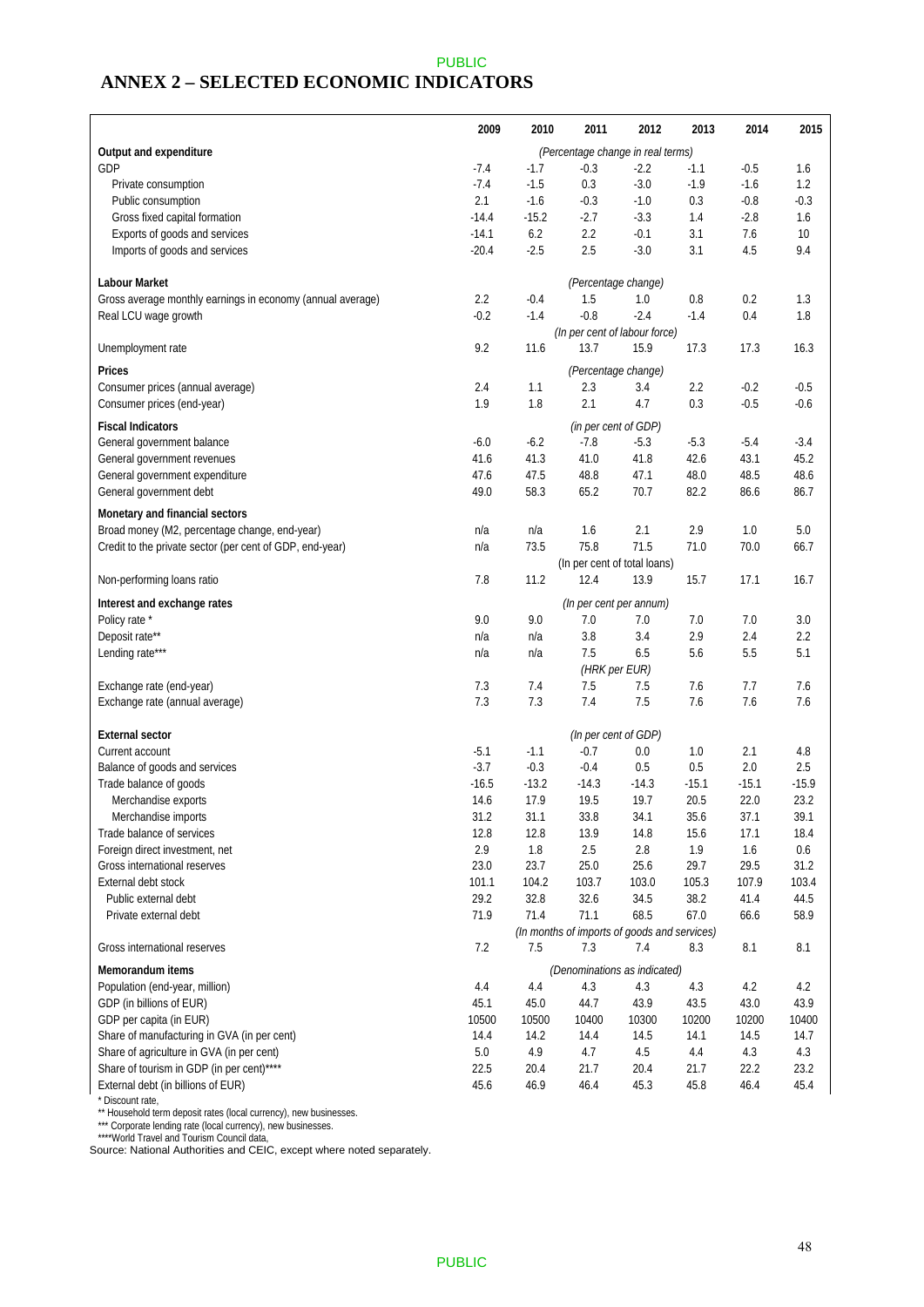# **ANNEX 3 – ASSESSMENT OF TRANSITION CHALLENGES**

| <b>Market</b>                | <b>Market</b>                     | <b>Key challenges</b>                                                                                                                                                                                                                                                                                                                                                                                                                                                                                                      |
|------------------------------|-----------------------------------|----------------------------------------------------------------------------------------------------------------------------------------------------------------------------------------------------------------------------------------------------------------------------------------------------------------------------------------------------------------------------------------------------------------------------------------------------------------------------------------------------------------------------|
| structure                    | institutions                      |                                                                                                                                                                                                                                                                                                                                                                                                                                                                                                                            |
|                              |                                   | <b>CORPORATES</b>                                                                                                                                                                                                                                                                                                                                                                                                                                                                                                          |
| <b>Agribusiness</b><br>Small | Medium                            |                                                                                                                                                                                                                                                                                                                                                                                                                                                                                                                            |
|                              |                                   | increasing access to finance<br>$\bullet$<br>encouraging land consolidation in order to increase<br>$\bullet$<br>productivity<br>supporting investments in technology, energy efficiency, and<br>corporate restructuring to increase agribusiness sector<br>competitiveness                                                                                                                                                                                                                                                |
|                              | <b>Manufacturing and Services</b> |                                                                                                                                                                                                                                                                                                                                                                                                                                                                                                                            |
| Small                        | Small                             | supporting investments in innovation, new technology, energy<br>and resource efficiency and corporate restructuring<br>accelerating restructuring either through privatisation or<br>$\bullet$<br>liquidation of companies that remain state-owned and reduce<br>overall state involvement in the sector<br>promoting labour market reforms and measures aimed at<br>$\bullet$<br>tackling main obstacles to doing business                                                                                                |
| <b>Real estate</b>           |                                   |                                                                                                                                                                                                                                                                                                                                                                                                                                                                                                                            |
| Medium                       | Small                             | further increasing focus on energy efficiency and sustainability<br>$\bullet$<br>further streamlining the bureaucracy related to real estate (such<br>$\bullet$<br>as the process of obtaining construction permits and registering<br>a property)<br>further increasing the involvement of the private sector and the<br>$\bullet$<br>associated value added services<br>further increasing the supply of modern commercial property<br>$\bullet$<br>outside major cities and of higher quality tourism<br>infrastructure |
| <b>ICT</b>                   |                                   |                                                                                                                                                                                                                                                                                                                                                                                                                                                                                                                            |
| Small                        | Small                             | further developing the electronic communications<br>$\bullet$<br>telecommunications infrastructure (broadband internet)<br>increasing competition in the fixed line segment<br><b>ENERGY</b>                                                                                                                                                                                                                                                                                                                               |
| <b>Natural Resources</b>     |                                   |                                                                                                                                                                                                                                                                                                                                                                                                                                                                                                                            |
| Small                        | Small                             | supporting further privatisation in the oil and gas import and<br>٠<br>supply<br>enhancing competition in the retail oil products sector<br>٠<br>ensuring transparent and non-discriminatory third party access<br>to import and transport infrastructures in the natural gas sector,<br>and integrating the national gas market with the regional/EU<br>market<br>further liberalising the prices for gas to all customers<br>٠                                                                                           |
| <b>Power</b>                 |                                   |                                                                                                                                                                                                                                                                                                                                                                                                                                                                                                                            |
| Large                        | Medium                            | increasing private sector participation on both wholesale and<br>$\bullet$<br>retail energy markets<br>promoting an independent regulator with sole responsibility for<br>٠<br>tariff setting<br>introducing cost reflective tariffs for end consumers                                                                                                                                                                                                                                                                     |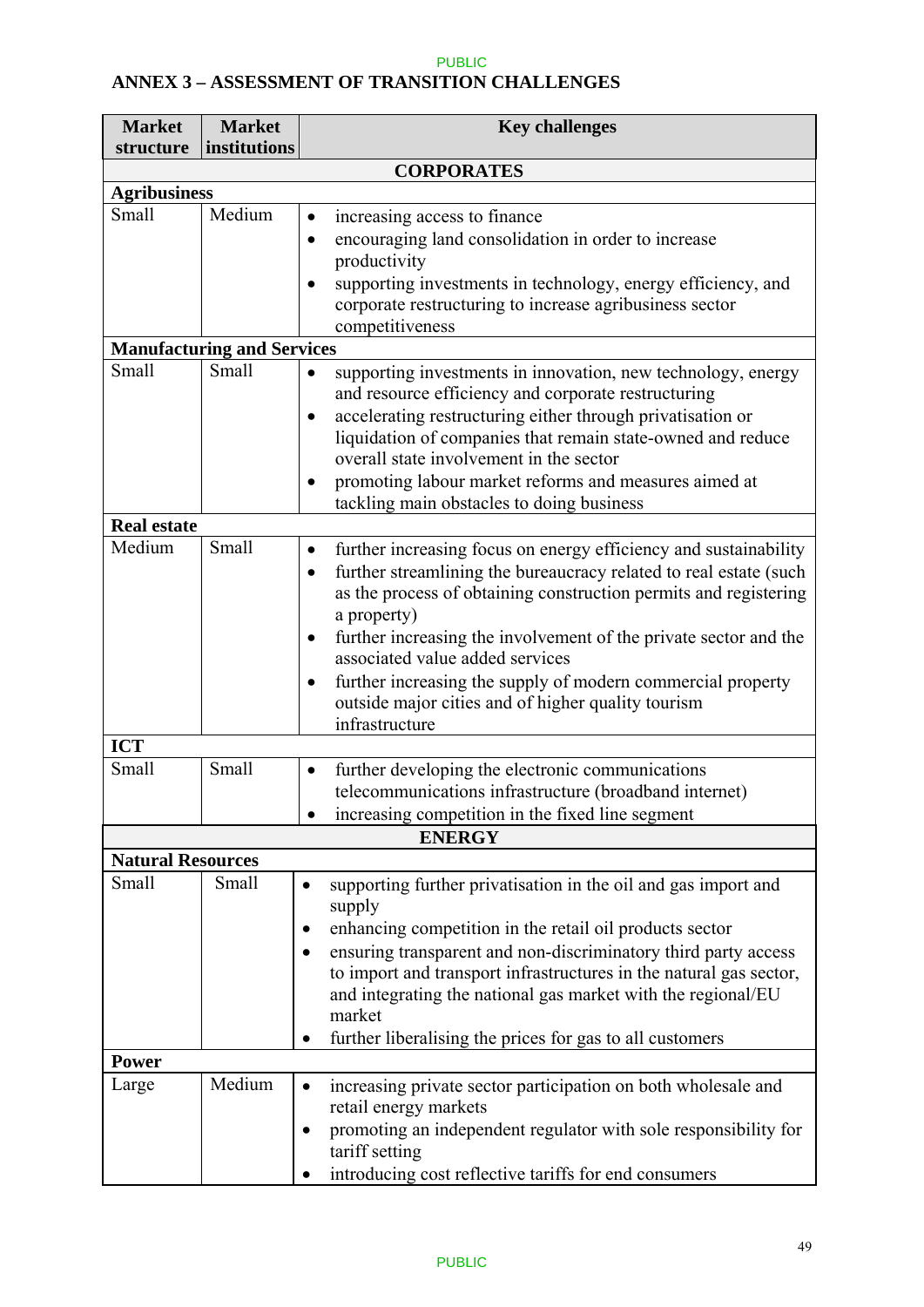| <b>PUBLIC</b>              |                               |                                                                                                                                                                                                                                                                                                                                                                                                                                                                                                                                                                                                     |  |  |
|----------------------------|-------------------------------|-----------------------------------------------------------------------------------------------------------------------------------------------------------------------------------------------------------------------------------------------------------------------------------------------------------------------------------------------------------------------------------------------------------------------------------------------------------------------------------------------------------------------------------------------------------------------------------------------------|--|--|
| <b>Market</b><br>structure | <b>Market</b><br>institutions | <b>Key challenges</b>                                                                                                                                                                                                                                                                                                                                                                                                                                                                                                                                                                               |  |  |
|                            |                               | <b>INFRASTRUCTURE</b>                                                                                                                                                                                                                                                                                                                                                                                                                                                                                                                                                                               |  |  |
|                            | <b>Water and wastewater</b>   |                                                                                                                                                                                                                                                                                                                                                                                                                                                                                                                                                                                                     |  |  |
| Medium                     | Small                         | decrease tariff differential between households and industries<br>$\bullet$<br>contractual improvements to allow for economically viable<br>$\bullet$<br>regionalised water operations in line with the Long-term<br>programme for construction of water utilities infrastructure                                                                                                                                                                                                                                                                                                                   |  |  |
|                            |                               | introduction of private sector participation to increase<br>competitive pressures and raise quality (e.g. for sludge<br>management if required by Authorities)                                                                                                                                                                                                                                                                                                                                                                                                                                      |  |  |
| <b>Urban Transport</b>     |                               |                                                                                                                                                                                                                                                                                                                                                                                                                                                                                                                                                                                                     |  |  |
| Medium                     | Small                         | increase in the transparency and predictability through better<br>defined service contracts that include indexation of<br>adjustments of service payments based on multi-year<br>contractual agreements<br>increasing competitive pressures from sound private sector<br>participation<br>introduction of e-ticketing systems to improve transparency in<br>ticket collections, obtain better information about transport<br>patterns and enhanced coordination among public transport<br>service                                                                                                   |  |  |
| <b>Roads</b>               |                               |                                                                                                                                                                                                                                                                                                                                                                                                                                                                                                                                                                                                     |  |  |
| Small                      | Medium                        | successful implementation of road PPP projects and any other<br>٠<br>forms of private sector participation (e.g. toll operations by<br>management contracts)<br>improvements in procurement procedures<br>further commercialisation and restructuring of road companies<br>through improvements in the financial and operational<br>sustainability including the enhancement of the corporate<br>governance<br>improvements in the contents of the contracts with<br>constructors and operators (e.g. introduction of performance<br>benchmarks)                                                    |  |  |
| <b>Railways</b>            |                               |                                                                                                                                                                                                                                                                                                                                                                                                                                                                                                                                                                                                     |  |  |
| Medium                     | Medium                        | improvements in financial mechanisms including the<br>allocation and well-functioning access charge mechanism<br>further enhancement of competition in the market<br>further commercialisation and restructuring of incumbent<br>railway companies                                                                                                                                                                                                                                                                                                                                                  |  |  |
|                            |                               | <b>FINANCIAL INSTITUTIONS</b>                                                                                                                                                                                                                                                                                                                                                                                                                                                                                                                                                                       |  |  |
| <b>Banking sector</b>      |                               |                                                                                                                                                                                                                                                                                                                                                                                                                                                                                                                                                                                                     |  |  |
| Small                      | Small/<br>Medium              | developing local currency funding for unhedged borrowers<br>(mainly SMEs and households) and diversification of the<br>investors' base to reduce high currency mismatches<br>addressing legal issues in enforcement of creditor rights and<br>$\bullet$<br>regulatory gaps for certain financial products<br>continuing product innovation in areas such as SME finance<br>and energy efficiency<br>building up capacity and mitigating systemic risk<br>$\bullet$<br>strengthening the institutional capacity of DAB with regards to<br>its new role as Resolution Authority in line with the BRRD |  |  |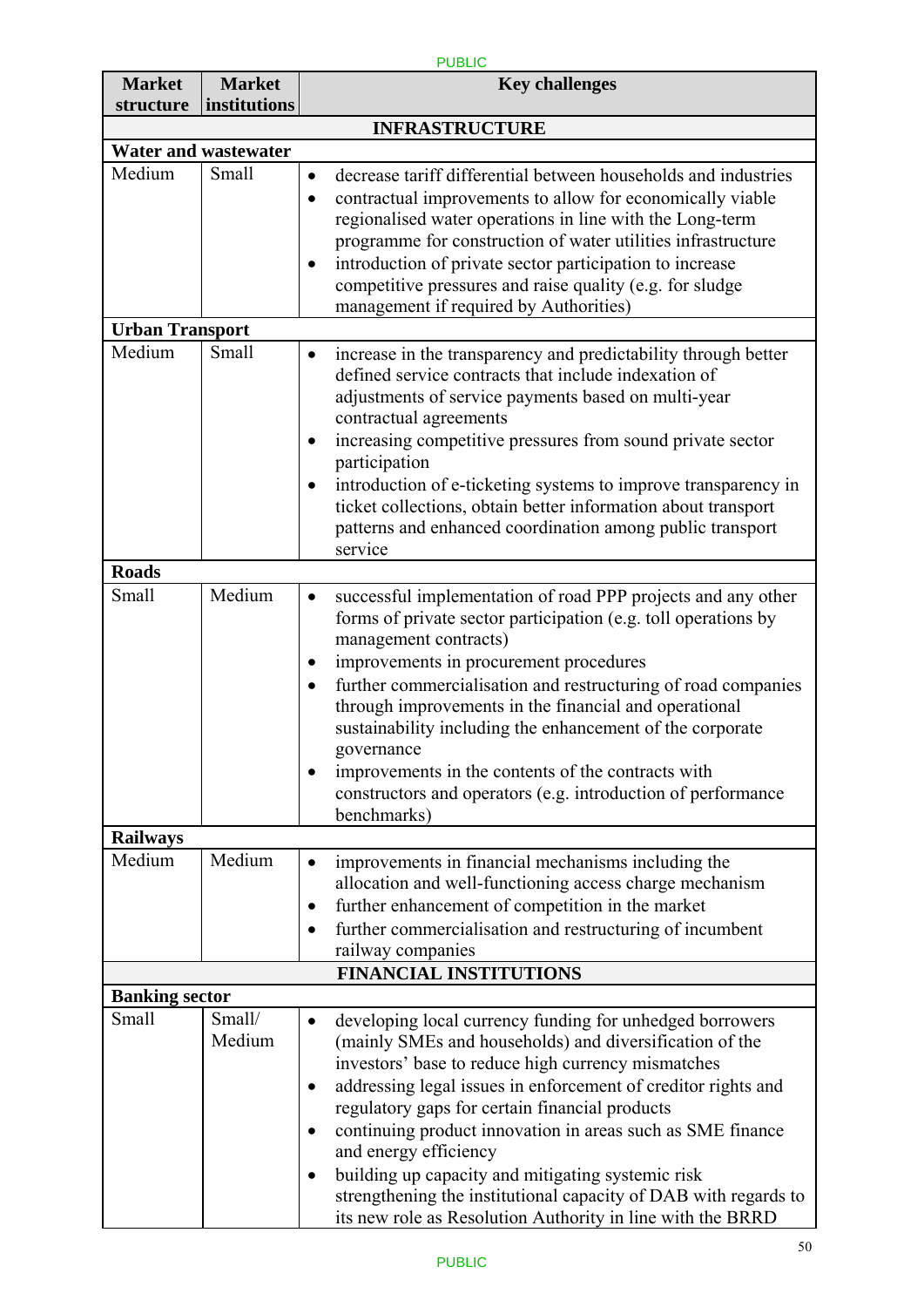| <b>Market</b><br>structure                | <b>Market</b><br>institutions | <b>Key challenges</b>                                                                                                                                                                                                                                                                                                                                                                                          |  |  |
|-------------------------------------------|-------------------------------|----------------------------------------------------------------------------------------------------------------------------------------------------------------------------------------------------------------------------------------------------------------------------------------------------------------------------------------------------------------------------------------------------------------|--|--|
|                                           |                               |                                                                                                                                                                                                                                                                                                                                                                                                                |  |  |
|                                           |                               | broadening the availability of mortgages<br>$\bullet$<br><b>Insurance and other financial services</b>                                                                                                                                                                                                                                                                                                         |  |  |
| Small                                     | Small                         |                                                                                                                                                                                                                                                                                                                                                                                                                |  |  |
|                                           |                               | introducing innovative non-bank financial instruments<br>$\bullet$<br>establishing regulatory framework for factoring and for<br>$\bullet$<br>electronic signatures to enable electronic invoicing and<br>factoring<br>creating registration system for warehouse receipts;<br>$\bullet$<br>facilitate resolution of NPLs through support of NPL asset<br>$\bullet$                                            |  |  |
|                                           |                               | management companies and debt servicing platforms                                                                                                                                                                                                                                                                                                                                                              |  |  |
| <b>Private equity</b>                     |                               |                                                                                                                                                                                                                                                                                                                                                                                                                |  |  |
| Medium                                    | Medium                        | ensuring that government-backed funds do not distort the<br>$\bullet$<br>market as it develops                                                                                                                                                                                                                                                                                                                 |  |  |
|                                           |                               | increasing participation by local institutional investors                                                                                                                                                                                                                                                                                                                                                      |  |  |
| <b>Capital markets</b><br>Medium          | Small                         |                                                                                                                                                                                                                                                                                                                                                                                                                |  |  |
|                                           |                               | broaden the listed market with additional corporate issues,<br>$\bullet$<br>especially bond and structured financial instruments, and<br>examine any barriers or costs associated with on-exchange<br>transactions<br>deepen the capacity of the capital market to provide financing,<br>$\bullet$<br>possibly through linkages and/or cross-listing with other<br>regional exchanges<br>develop covered bonds |  |  |
|                                           |                               | develop the institutional framework for securitisation                                                                                                                                                                                                                                                                                                                                                         |  |  |
| <b>SME</b> development<br>Bank financing: |                               |                                                                                                                                                                                                                                                                                                                                                                                                                |  |  |
| Medium                                    |                               | developing tailored products such as specialised sector<br>$\bullet$                                                                                                                                                                                                                                                                                                                                           |  |  |
| Non-bank Financing:                       |                               | products and supply chain finance                                                                                                                                                                                                                                                                                                                                                                              |  |  |
| Medium<br>Legal Framework:<br>Medium      |                               | expanding training programmes and technical assistance<br>available to SMEs, including in areas of capacity building and<br>financial management                                                                                                                                                                                                                                                               |  |  |
| <b>Business Standards and</b>             |                               | improving the enforcement of creditors' rights and security<br>٠                                                                                                                                                                                                                                                                                                                                               |  |  |
| Skills: Small                             |                               | rights over moveable assets                                                                                                                                                                                                                                                                                                                                                                                    |  |  |
| <b>Business Environment:</b><br>Medium    |                               | improving the ease of doing business for SMEs, e.g., by<br>$\bullet$<br>promoting the development of one-stop-shops                                                                                                                                                                                                                                                                                            |  |  |
|                                           |                               | <b>SUSTAINABLE RESOURCE INITIATIVE</b>                                                                                                                                                                                                                                                                                                                                                                         |  |  |
| <b>Water efficiency</b>                   |                               |                                                                                                                                                                                                                                                                                                                                                                                                                |  |  |
| Small                                     | Medium                        | Improving coordination and funding of water and wastewater<br>infrastructure investments<br>Increasing tariffs (abstraction and wastewater) towards full<br>٠<br>cost-recovery, and transposing existing additional charges into<br>volumetric surcharges                                                                                                                                                      |  |  |
| <b>Materials efficiency</b>               |                               |                                                                                                                                                                                                                                                                                                                                                                                                                |  |  |
| Medium                                    | Medium                        | Pushing construction of regional Waste Management Centres<br>Increasing budget for waste management in face of large<br>$\bullet$<br>infrastructure investments<br>Improving coordination with institutions across all                                                                                                                                                                                         |  |  |
|                                           |                               | environmental topics<br>Closing illegal and uncontrolled dumping sites                                                                                                                                                                                                                                                                                                                                         |  |  |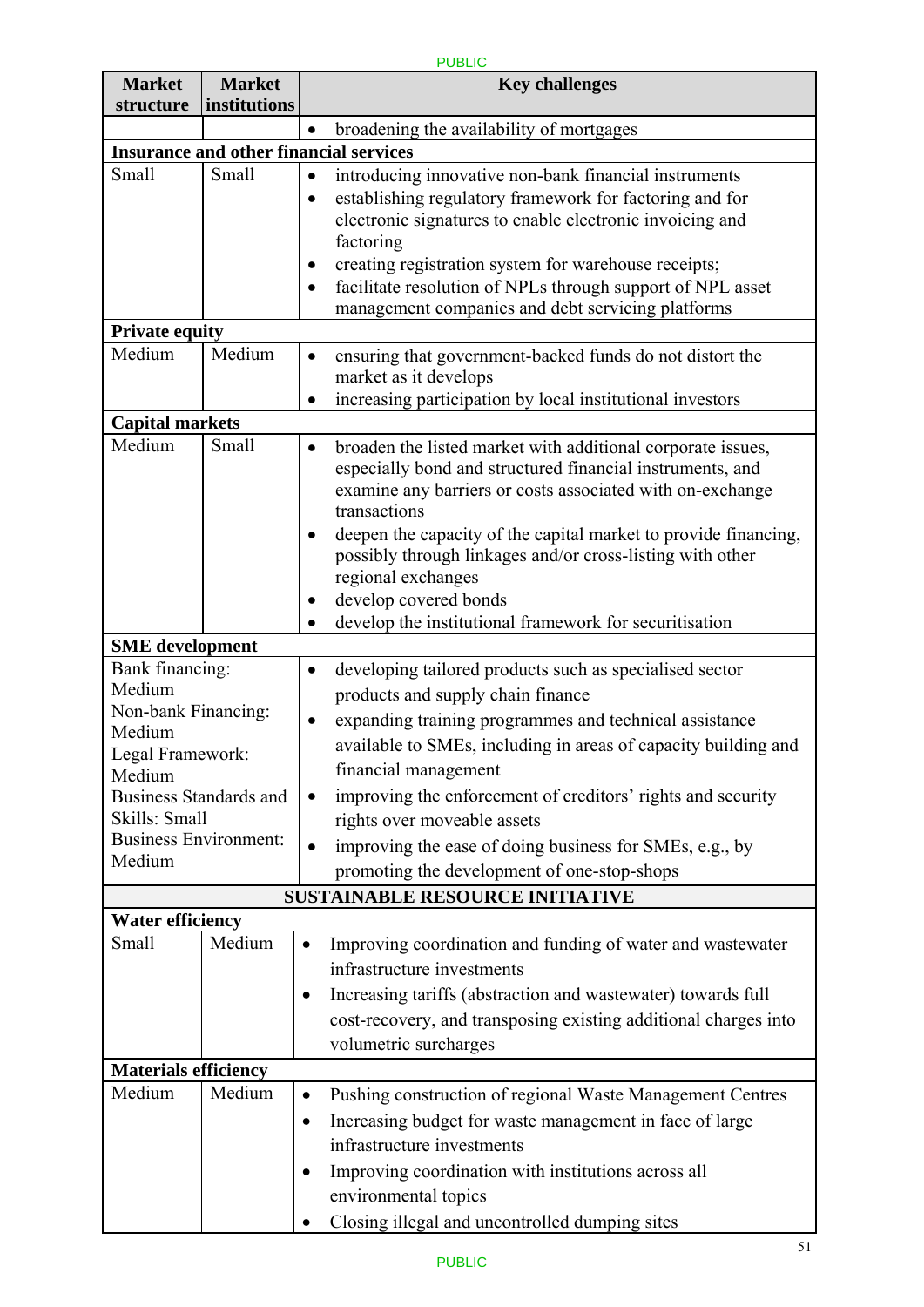| <b>Market</b>             | <b>Market</b>       |           | <b>Key challenges</b>                                     |
|---------------------------|---------------------|-----------|-----------------------------------------------------------|
| structure                 | <i>institutions</i> |           |                                                           |
| <b>Sustainable energy</b> |                     |           |                                                           |
| Small                     | Medium              | $\bullet$ | Introducing cost reflective tariffs for end consumers     |
|                           |                     | $\bullet$ | Streamlining the administrative processes for sustainable |
|                           |                     |           | energy projects                                           |
|                           |                     | $\bullet$ | Developing climate change related institutional project   |
|                           |                     |           | delivery capacity                                         |
|                           |                     |           | Further increasing competition in the electricity sector  |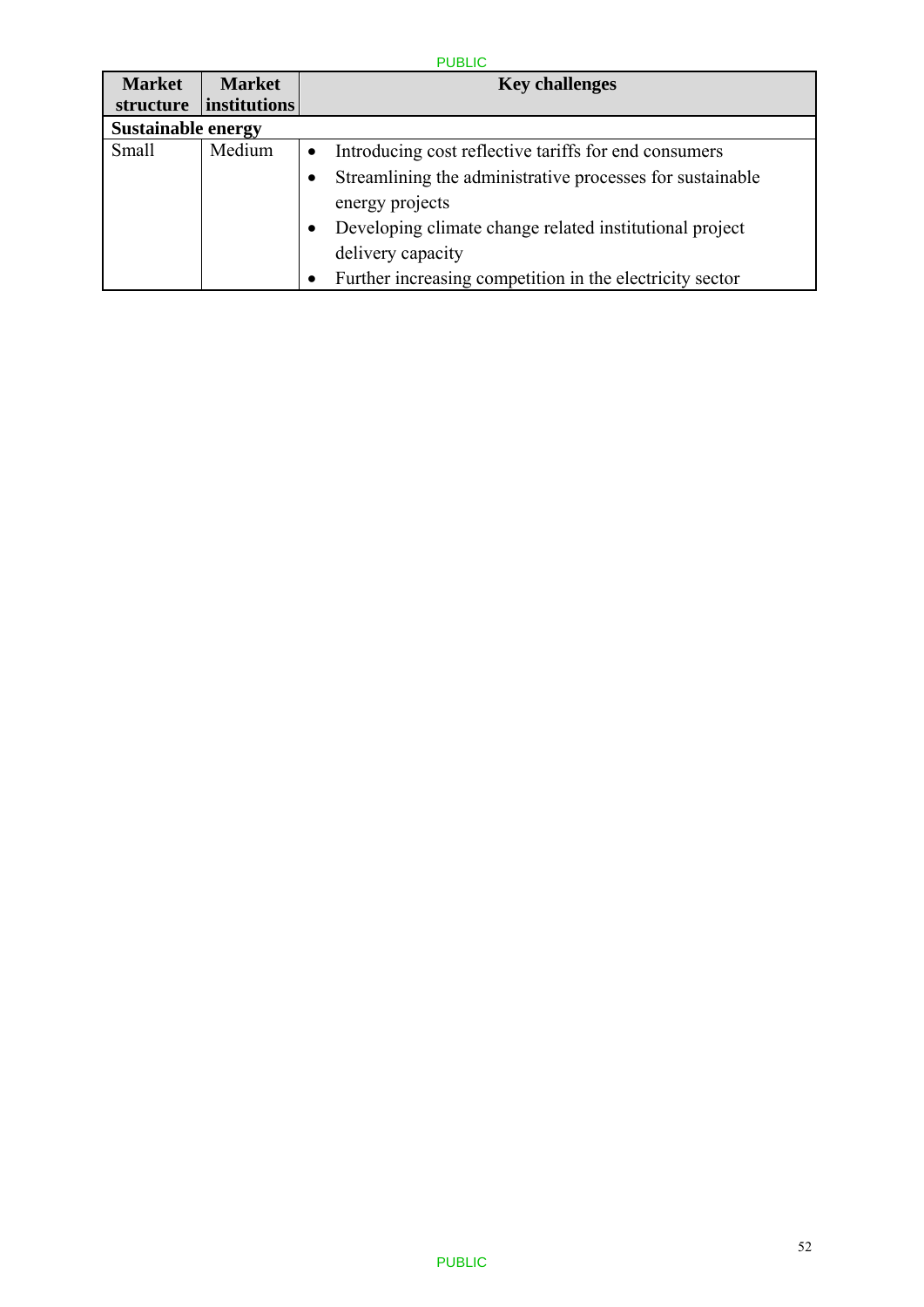# **ECONOMIC INCLUSION[1] GAP RATINGS**

| <b>ECONOMIC INCLUSION</b>           |                      |                                                                                                                                                                                                                                                                                                                                                                                                                                                                                                 |  |  |  |
|-------------------------------------|----------------------|-------------------------------------------------------------------------------------------------------------------------------------------------------------------------------------------------------------------------------------------------------------------------------------------------------------------------------------------------------------------------------------------------------------------------------------------------------------------------------------------------|--|--|--|
| <b>Inclusion gap dimension</b>      | <b>Inclusion</b> gap | <b>Key challenges</b>                                                                                                                                                                                                                                                                                                                                                                                                                                                                           |  |  |  |
| <b>Regions</b>                      |                      |                                                                                                                                                                                                                                                                                                                                                                                                                                                                                                 |  |  |  |
| Institutions                        | Medium               | Strengthening social dialogue at the regional level in order to enhance<br>participatory policy making processes<br>Improving the financial capacities of municipalities and towns in rural areas in<br>$\blacksquare$<br>order to reduce regional imbalances and support local governments to increase<br>the quality of services provided<br>Establishing national standards for public services in order to ensure a quality<br>assurance mechanism for services provided at the local level |  |  |  |
| Access to Services and<br>Education | Medium               | Improving regional access to social infrastructure (such as local healthcare and<br>$\blacksquare$<br>education) in order to decrease regional inequalities in access to services                                                                                                                                                                                                                                                                                                               |  |  |  |
| Youth                               |                      |                                                                                                                                                                                                                                                                                                                                                                                                                                                                                                 |  |  |  |
| Labour Market Structure             | Medium               | Reducing the costs of hiring and firing in order to encourage job creation and<br>hiring<br>Rendering working hours more flexible so that firms can adjust labour input to<br>seasonal fluctuations in product demand by rescheduling work hours<br>Addressing wage rigidities to promote adjustment of wages rather than<br>п<br>employment to the fall in demand for labour                                                                                                                   |  |  |  |
| Youth Employment                    | Large                | Establishing work based learning opportunities (i.e. internships, apprenticeships,<br>٠<br>trainee programmes) through collaboration between the private sector and<br>education providers                                                                                                                                                                                                                                                                                                      |  |  |  |
| <b>Quality of Education</b>         | Medium               | Improving the quality and relevance of education to respond better to labour<br>market needs                                                                                                                                                                                                                                                                                                                                                                                                    |  |  |  |
| <b>Skills Mismatch</b>              | Medium               | Supporting initiatives to enhance private sector participation in the setting of<br>national skills standards that reflect labour market needs, particularly at<br>vocational level                                                                                                                                                                                                                                                                                                             |  |  |  |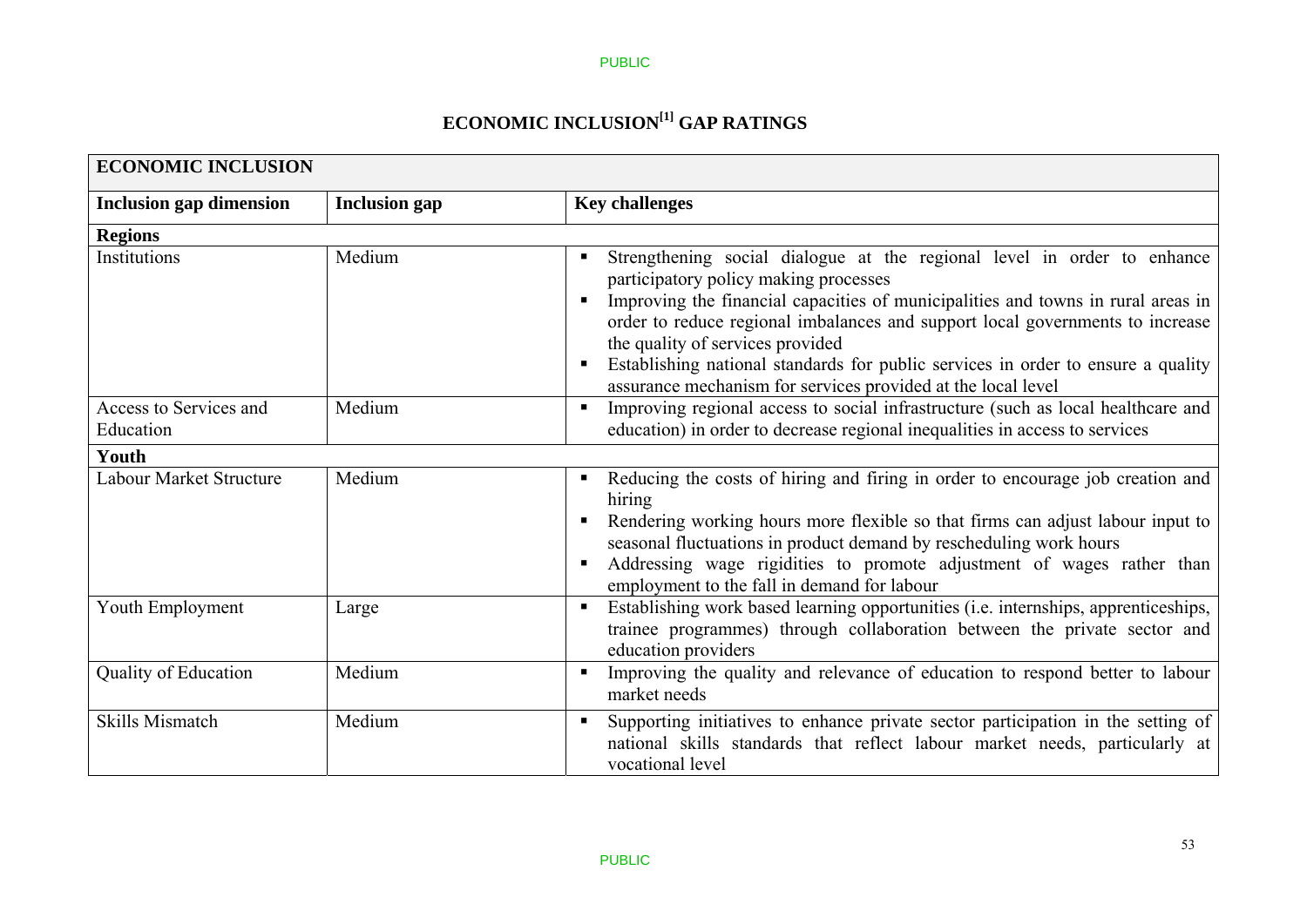| <b>Financial Inclusion</b>     | Medium | Improving access to finance for young people and the availability of financial<br>and business advisory services targeted at young entrepreneurs                                                                                                  |
|--------------------------------|--------|---------------------------------------------------------------------------------------------------------------------------------------------------------------------------------------------------------------------------------------------------|
| <b>Gender</b>                  |        |                                                                                                                                                                                                                                                   |
| <b>Education and Training</b>  | Medium | Improving partnerships between the private sector clients and technical<br>universities to enhance opportunities for women in STEM professions (science)<br>technology, engineering and mathematics) and thereby incentivise female<br>enrolment  |
| Labour Policy and Practices    | Medium | Improving policies and practices in relation to equal pay and differential<br>retirement age to reduce gender pay gap and inequality in promotion and<br>training opportunities                                                                   |
| <b>Employment and business</b> | Medium | Improving client HR policies with regards to increasing female employment in<br>sectors and types of positions with low female work force participation,<br>including technical positions, as well as progression routes into management<br>roles |

 $1$  The EBRD Economic Inclusion gaps rate the institutions, markets and education systems across all EBRD's countries of operation in terms of their capacity to extend economic opportunity to individuals regardless of their gender, age or place of birth. These gaps measure *differences* in opportunities – between 15 to 24-year-olds and older workers, and between women and men – rather than opportunity *levels*. Gaps are reported in this Country Strategy where there exists an Inclusion Gap above Small. These gaps are consistent with the EBRD 2016 Inclusion Gap update.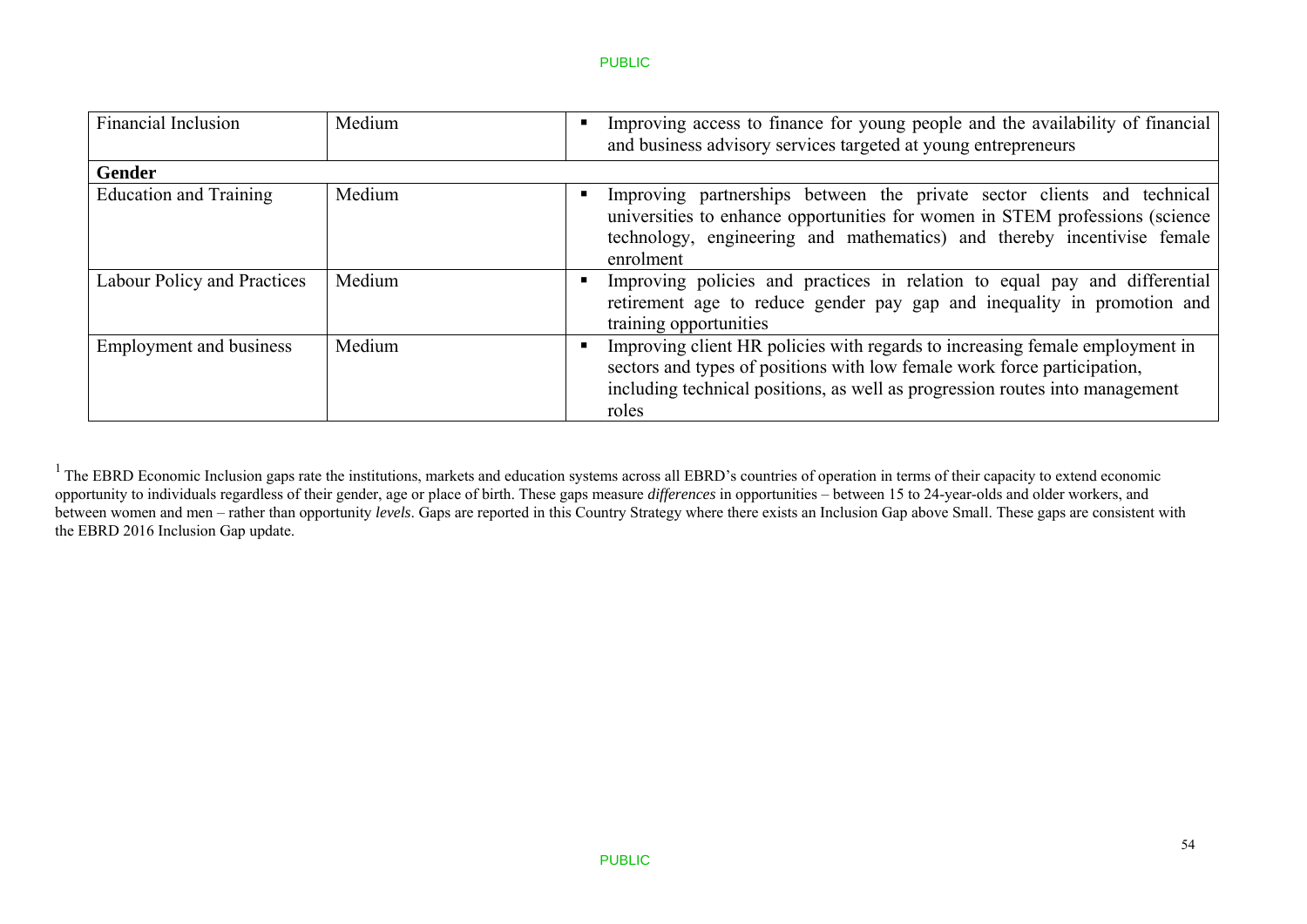### **ANNEX 4 – LEGAL TRANSITION**

This annex offers critical analysis on selected legal topics relevant to the Bank's investment strategy in Croatia during the forthcoming period. It is based on the assessments of commercial laws conducted by EBRD Legal Transition Programme. For ease of reference, the analysis is presented along the main strategic orientations defined in this country strategy, in particular the actions proposed under 'Policy dialogue'.

### *Priority: Support private sector competitiveness through fostering innovation, resource efficiency, as well as improvement of the business climate and economic inclusion.*

### *Energy Efficiency, Renewable Energy, Energy Infrastructure and Regulation*

The energy legal framework of Croatia underwent significant changes in recent years, particularly in the context of EU accession. The recent legislative changes were made in the context of Croatia accession to the EU, aiming at transposing requirements of the Third Energy Package into national legislation. However, further efforts are needed to ensure adequate implementation of measures introduced by the legal framework. Market opening, effective cross border energy interconnection, appropriate balance of state and private ownership of energy market players, energy tariff structure adaptation and energy price deregulation stand out among the priority reforms which are yet to be fully addressed.

Croatian electricity sector remains highly regulated, with its liberalisation still underway. Despite electricity market being formally open, the national market operator and the transmission and distribution companies are still indirectly under state ownership. In November 2015, the Croatian energy exchange was launched, in what was one of the latest steps towards market liberalisation.

The Renewable Energy Act, which came into force in January 2016, is believed to be a considerable step toward RES promotion in Croatia. The Energy Strategy for the Republic of Croatia sets out a target of 20 per cent renewable energy share of the final gross energy consumption by 2020 in line with the EU law. As of 2014, the share of renewable energy in gross final consumption was 27.9 per cent, which effectively means that Croatia has largely achieved its 2020 renewable energy sources (RES) target. However, RES share in transport is currently at 2.1 per cent, which is short from the projected 10 per cent RES share target.

Croatia has transposed the EU Directive on Energy Efficiency (2012/27/EU) into national law, and its National Energy Efficiency Action Plan sets a final energy saving target of 22.76 Petajoules (PJ) by 2020. Further progress should be made with respect to Energy Efficiency (EE) in the energy production, distribution and final consumption in terms of both implementation and institutional capacity. The establishment of the National Agency for Energy Efficiency and Renewable Energy would also set a good practice for specialised institutional capacity for the sector.

### *Contract Enforcement / Judicial Capacity*

The Constitution of the Republic of Croatia is based on the principle of separation of powers which calls for an autonomous and independent judiciary. All court hearings are open to the public and rulings are pronounced publicly in the name of the Republic of Croatia.

Recent legislative amendments introducing mandatory security clearance for first time judicial appointments are currently undergoing constitutional scrutiny, having raised concerns about a possible breach of independence of the judiciary. Judges are appointed by the National Judicial Council (NJC) for life and they are obliged to undergo professional training and continuously develop their professional skills as well as participate in educational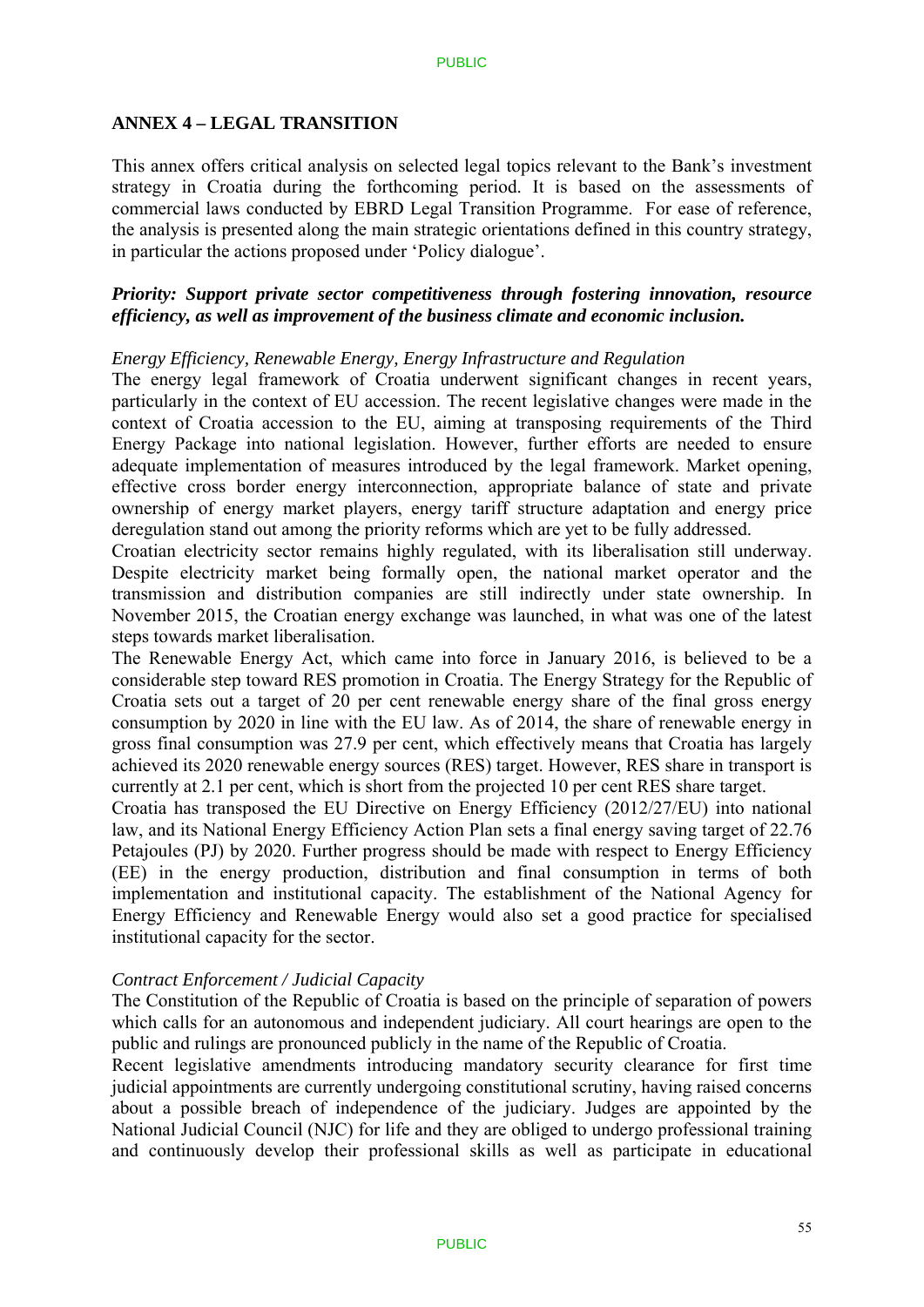programmes organised by the Judicial Academy, the independent public institution responsible for providing initial and continuous training for the judiciary.

Although significant improvements took place in recent years, particularly in the context of EU accession, lengthy court proceedings, case backlogs and lack of consistent case law still affect the quality of the administration of justice. To address this issue in commercial courts, an initial exploration of business processes and case management has been undertaken that could improve the operation of the High Commercial Court and commercial courts. As a result of the reorganisation of the civil courts further to the recent judicial map reform, the judicial workload is expected to be evened out and the consistency of case law is expected to improve. Although the introduction of information and communication technologies (ICT) in courts has largely been successful, particularly as regards case management, the use of ICT in communication between court and parties / lawyers needs to be further promoted. Corruption still affects business in Croatia, although progress has been reported in addressing this issue.

Alternative dispute resolution (ADR) methods are in place but they appear to be underutilised. Both court and extra-judicial methods of mediation are envisaged and the Ministry of Justice has established and appointed the ADR Commission, tasked with monitoring the development of ADR and proposing measures for promoting it.

Croatia ranks 43th (out of 190 economies) in the World Bank's Doing Business 2017 report; the "Enforcing Contracts" indicator was ranked 7th. Under the recent Business Environment and Enterprise Performance Survey, the three major obstacles for conducting business in Croatia, as identified by firms, are: access to finance; the informal sector; and tax administration.

### *Priority 2: Deepening financial markets to broaden access to finance with focus on capital markets developments*

### *Access to finance*

Provisions of taking non-possessory pledge over movable assets and rights are currently part of the Croatian Enforcement Act, as the Property Act provides for possessory pledge only. This has created some legal uncertainties and increased transaction costs.

In Croatia, a mortgage is created by execution of a written agreement between owners of a real-estate property whose signature needs to be certified and the mortgage creditor, and registration of the agreement into the land registry. The land registry is operated at the municipal courts throughout the country, in the specialised land registry divisions.

Financial and operative leasing is regulated by the Leasing Law. The law provides modern legislative framework for undertaking leasing transactions. Leasing companies are regulated, require license and are supervised by the Croatian Financial Markets Supervisory Agency (HANFA). As far as factoring is concerned, with EBRD technical assistance a new factoring law was introduced in 2014. The law provides both contract law framework for undertaking factoring transactions and sets regulatory environment for supervision of factoring services. EBRD technical assistance consisted primarily of drafting contract law provisions while HANFA was in charge for the regulatory part.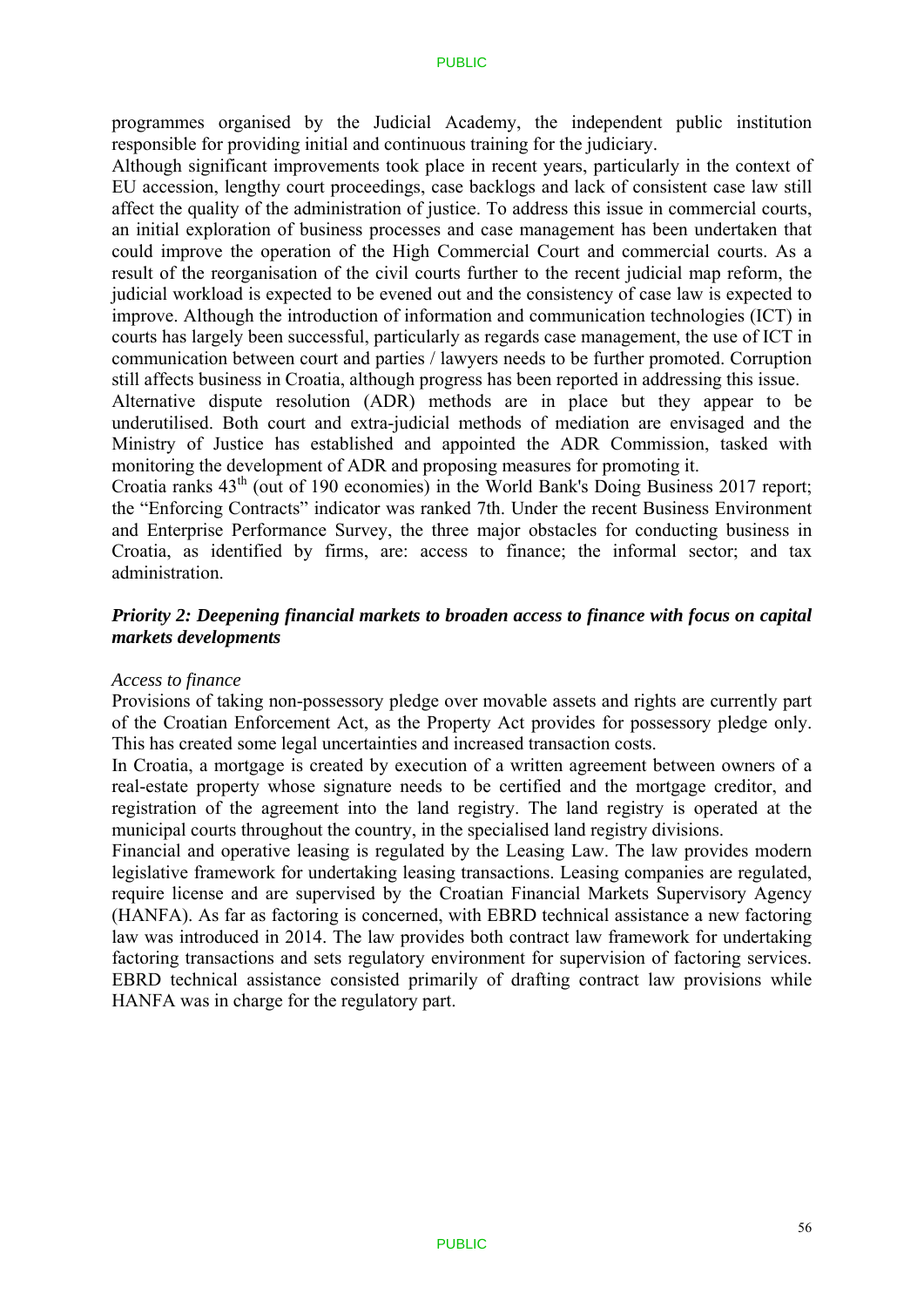### *Priority 3: Promote commercialisation of public companies, including the improvement of corporate governance, and support the privatisation of some state-owned companies:*

#### *Corporate governance*

The 2015 EBRD assessment on the corporate governance legislation and practices of companies in the EBRD region revealed that the corporate governance framework and practices in Croatia are relatively sound. Boards of the largest companies show a much higher degree of gender diversity compared to other EU countries in the EBRD region, however, the law does not set forth any qualification requirements for board members and only a few companies disclose that information. While the company law fails to assign all key functions to the board, the banking framework is clearer in this respect. Companies are required to publish their annual reports and they appear to comply well with this requirement. Companies listed on the regulated market are also required to publish their reports on a quarterly basis. Moreover, the law requires financial statements to be prepared in line with IFRS and made public and all ten largest listed companies appear to comply.

Related party transactions and conflict of interest appear to be well regulated for banks but less so for companies. Insider trading is regulated by law and seems to be well enforced in practice. Basic shareholders rights are granted by the law and a share register of issuers is maintained by an independent registry institution.

On the negative side, shareholders' agreements are not regulated by law, and it is not clear if they are enforceable against third parties. It is also unclear if a minimum shareholding is required to nominate supervisory board members. The legislator should consider assessing the independence and strategic role of the audit committee so to enhance its effectiveness. Furthermore, the Corporate Governance Code should be reviewed and updated and its monitoring further strengthened (especially with regard to the quality of explanations). Finally, it is worth noting that there is no comprehensive whistleblowing legislation in place.

#### *Concessions/PPP*

Generally, the Croatian legal framework in the area of PPP and concessions is in line with the EU policies and appears to be fair and comprehensive, incorporating many necessary rules and clear procedures. The EBRD Assessment of the PPP/Concessions Laws (2012), which was undertaken before the new PPP and Concessions Laws were adopted later that year, concluded that the PPP/Concessions legal framework in Croatia was in high compliance with best international standards and practice. Moreover, the subsequently introduced laws were also deemed to compliant with best international standards and practice.

Nevertheless, some important elements generally necessary for the financing of PPP projects appear to be missing. For example, although arbitration is provided for PPP dispute resolution, it would be useful to incorporate an explicit reference to the possibility of resorting to international arbitration. Furthermore, while the approval procedure for PPP projects has been simplified, burdensome requirements regarding documents preparation (including preparation of a Public Sector Comparator) could potentially be a barrier for firsttime PPP projects in a particular sector. On the other hand, Concessions Law reportedly incorporates less stringent documentation-related and approval requirements. The line between concessions and PPP projects is drawn on a case-by-case basis.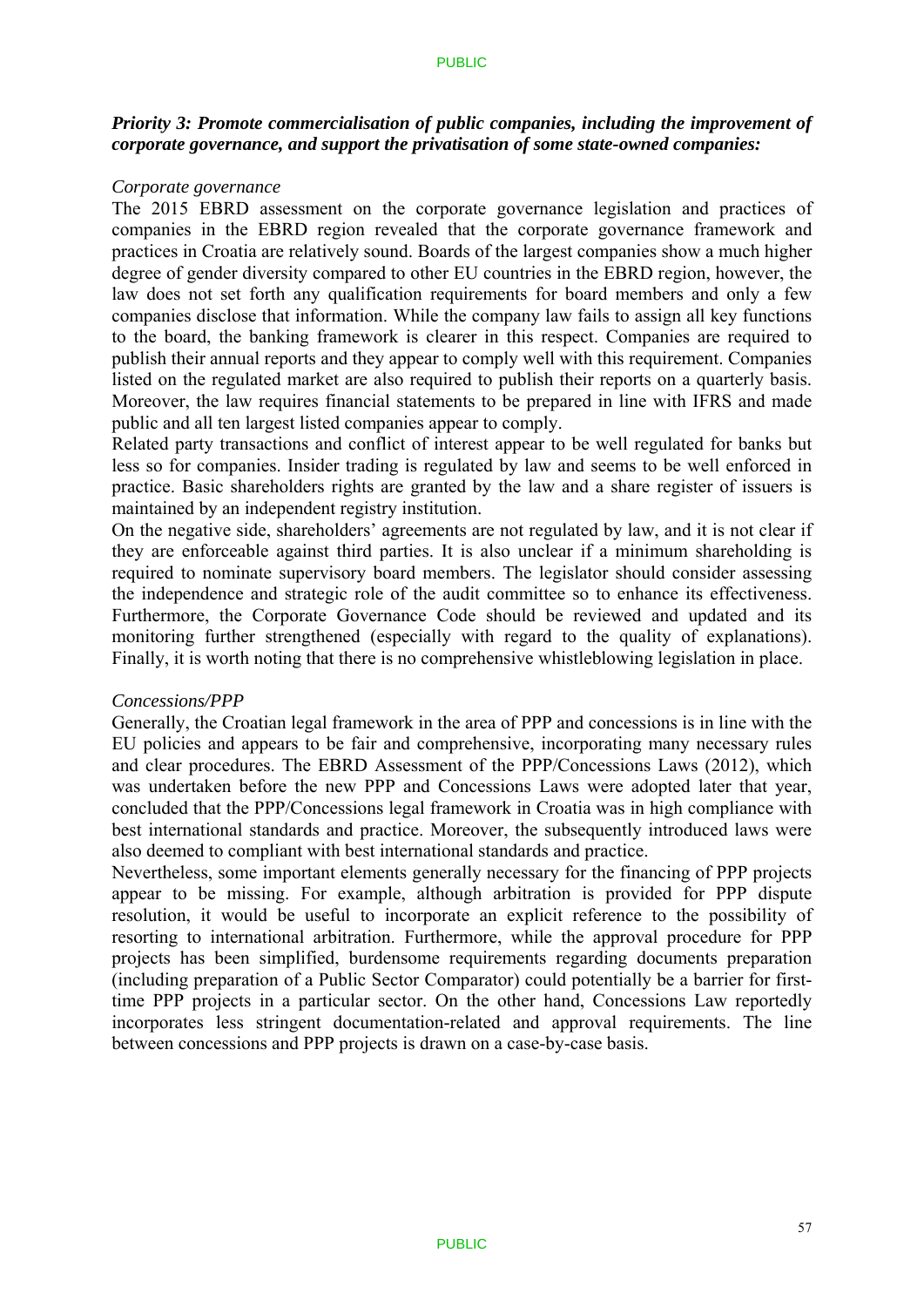### **ANNEX 5 – GENDER PROFILE**

#### *Gender inequality and human development*

According to the UNDP 2015 Human Development Index  $(HDI)^{20}$ , Croatia ranks 47 out of 188 countries, a very high human development ranking. Croatia ranks slightly better in terms of the UNDP Gender Inequality Index (GII) at 33 globally out of 149 countries.<sup>21</sup> The 2015 World Economic Forum Global Gender Gap Index<sup>22</sup> ranked Croatia  $59<sup>th</sup>$  out of 145 countries. Croatia has a comprehensive legal framework supporting gender equality, including two Gender Equality Acts passed in 2003 and 2008. Any form of discrimination is prohibited by Article 23 of the Constitution.

### *Employment*

1

In 2014, women's employment rate in Croatia was 50 per cent. Women are more likely to be unemployed than men (18.3 per cent for women compared to 16.5 per cent for men). The last data available (2015), show that youth unemployment is high for both, men (41.9 per cent) and women (44.5 per cent). In 2014, the gender pay gap in Croatia was 10.4 per cent, slightly lower than the EU average of 16.1 per cent. The Croatian labour market presents a pattern of horizontal segregation along gender lines. While "wholesale & retail", "agriculture, forestry & fishery" and "manufacturing" are the sectors were more men and women work, others like "health & social work" and "education", are typically female. For example, 11.7 per cent of all employed women work in "health & social work" whereas only 2.3 per cent of men work in this sector. On the other hand, the second most popular sector for men is "construction" in which 13.9 per cent of all employed men work. The share of employed women who work in this sector is very low with only 1.1 per cent. Vertical segregation is also a problem with only 22 per cent of management positions being occupied by women in 2012.

#### *Access to finance, entrepreneurship and decision-making*

The gender gap in access to finance is small. In 2014, 87 per cent of women in Croatia had a bank account, as did 90 per cent of men. According to the 2013-2015 Business Environment and Enterprise Performance Survey (BEEPS), out of 360 firms surveyed in Croatia, 32 per cent had women among the owners, the average for SEE being 27.6 per cent; and 19 per cent had women in positions of top management. Only 25 percent of firms have at least 50 percent women ownership. Although gender gap has been identified as small, certain specific challenges faced by women-led businesses have been identified and captured by the WiB programme launched in 2015.

<sup>&</sup>lt;sup>20</sup> The HDI is comprised of the following three dimensions: health, education and decent standard of living.

<sup>&</sup>lt;sup>21</sup> The GII captures the loss in human development, within a country, due to inequality between female and male achievements in the three GII dimensions: reproductive health (maternal mortality and adolescent birth rates), empowerment (share of parliamentary seats held by women and attainment in secondary and higher education by each gender) and economic activity (labour market participation of men and women).<br><sup>22</sup> The Global Gender Gap Index examines the gap between men and women in four fundamental categories

<sup>(</sup>sub-indexes): Economic Participation and Opportunity, Educational Attainment, Health and Survival and Political Empowerment.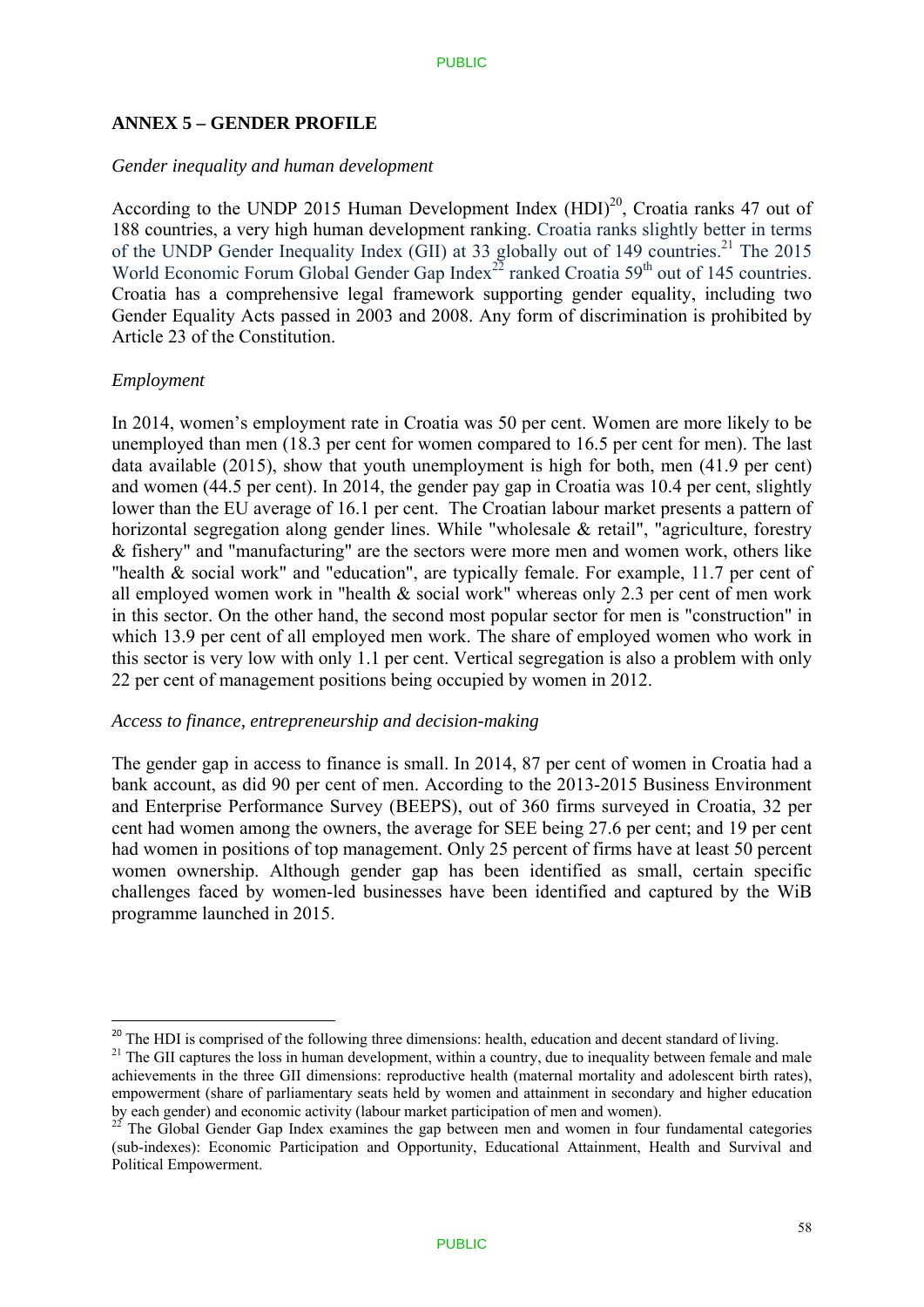#### *Women's Political Participation*

While there are no formal quotas in Croatia, Article 12 of the Gender Equality Act makes provisions for affirmative action to promote equal participation of women and men in bodies of legislative, executive and judicial power, including public services. The parliament elected in 2016 had 13 per cent female MPs. However, concerns have been raised about the low number of women in local legislative bodies, the Government and the civil service – including in senior and decision-making positions.

### *Roma Women in Croatia*

The estimated number of Roma in Croatia is between 30,000 and 40,000 according to the European Parliament (2013). In Croatia, Roma women are highly vulnerable because of their socioeconomic conditions and social exclusion. While Roma experience multiple and intersectional discrimination on many grounds including ethnicity and language, Roma women face additional problems as a result of gender discrimination rooted in the traditional patriarchal family system. The majority of Roma women live in large families of 5 or more and have on average 4-5 children. Early marriage, followed by early motherhood is a common practice reported by the European Commission. All of this impacts Roma women's economic inclusion, as shown by an extremely low rate of employment (7 per cent) in 2011.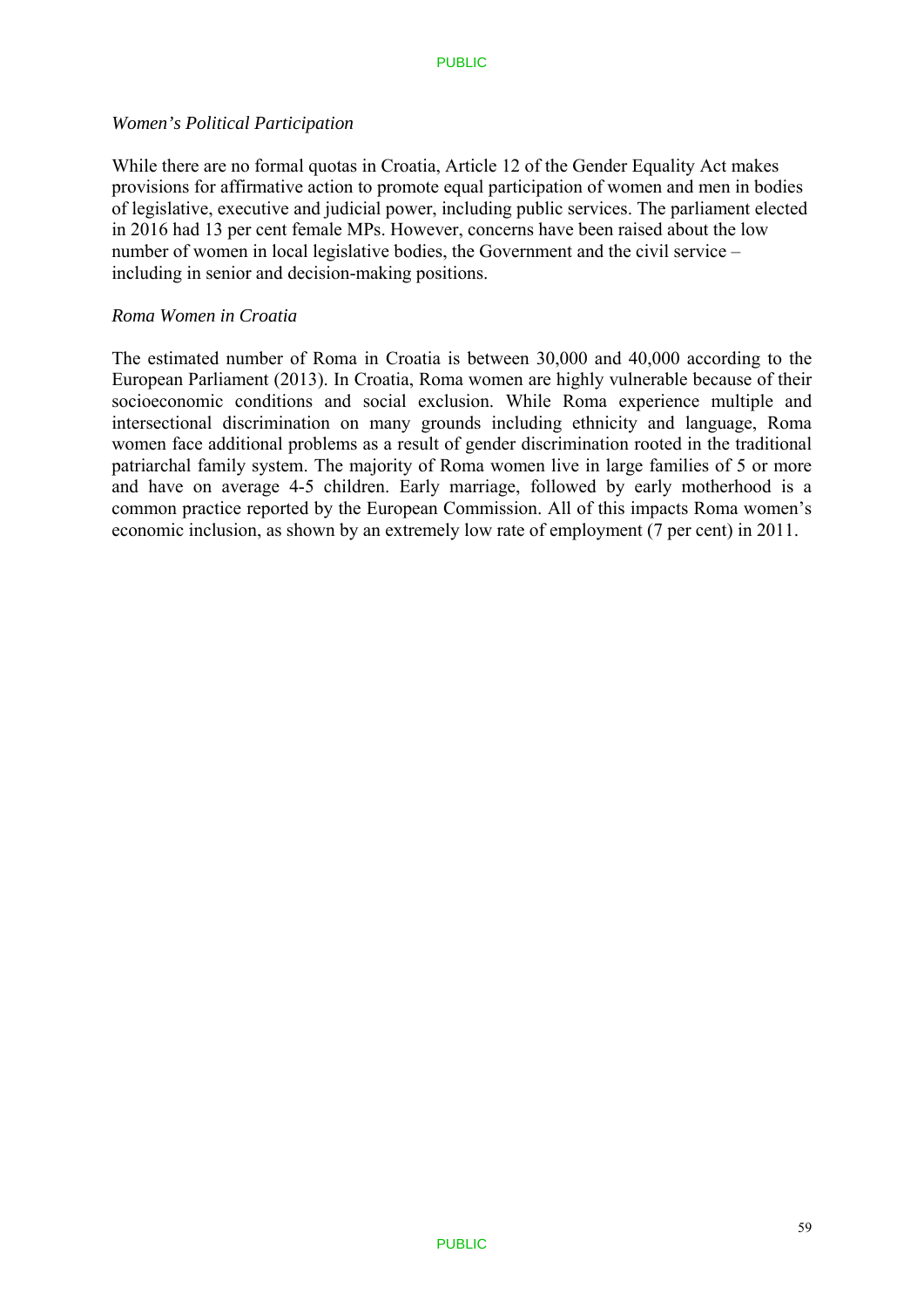### **ANNEX 6 – EBRD AND THE DONOR COMMUNITY**

Donor funded technical cooperation (TC) in Croatia has allowed the Bank to undertake early diagnostic work, including the preparation of infrastructure investment opportunities, building capacities of prospective clients and sharing transition experience from policy makers and private sector stakeholders from EBRD Countries of Operations in Central and Eastern Europe. Further, TC funds have been provided to support the transfer of skills and the growth of local private MSMEs, including through local and international consultants under the Advice for Small Businesses programme.

Croatia has also benefited from co-investment grants in the last strategy period. Funds totalling  $65.4$  million for financial incentives were signed under the Western Balkans Sustainable Energy Financing Facility II from EU funds contributed to the Regional Energy Efficiency Programme for the Western Balkans.

The focus of donor grants is expected to remain on developing core infrastructure, enhancing energy security and increasing the competitiveness of SMEs. To sustain these needs, the EBRD will rely on a number of donor funds administered by the Bank, in addition to resources made available by its shareholders:

 **The European Union**: Croatia ceased to be eligible for funding from the Instrument for Pre-Accession when it acceded to the EU on 1 July 2013. This includes in the context of the regional WBIF which concentrates its efforts on the development of core infrastructure projects in the environment, social, transport and energy sectors. Whilst Croatia no longer qualifies as a direct recipient of WBIF resources, it remains an important coordination platform of regional priority investments amongst beneficiary governments of the Western Balkans.

The Bank continues to work closely with the national authorities and the EU's Structural Reform Support Service to identify areas where the EBRD could offer tailor-made technical assistance to foster effective implementation of structural reforms and build the institutional and administrative capacity. The potential area of cooperation may include enhancing of the monitoring activities of SOEs through provision of support to the State Assets Agency as well as providing tailored training for the nominee directors on corporate governance and legislation governing SOEs.

The EBRD is also exploring with the managing authorities in Croatia and the European Commission the possibility of leveraging EU grants with commercial financing and in the overall design of potential new financial programmes focused on energy efficiency, SME access to finance and agricultural sector. In particular, the Connecting Europe Facility may offer the possibility of grants in the power and energy sector, and Horizon 2020 could enable grants relevant to promoting access to finance for innovative SMEs.

- **Bilateral donors**: grant funds will be sought from bilateral donors who hold accounts administered by the EBRD, who have expressed interest in supporting activities in Croatia across all sectors.
- **EBRD Shareholder Special Fund (SSF)** endowed by the Bank's net income. The SSF is a complementary facility to donor resources and will provide TC and co-investment